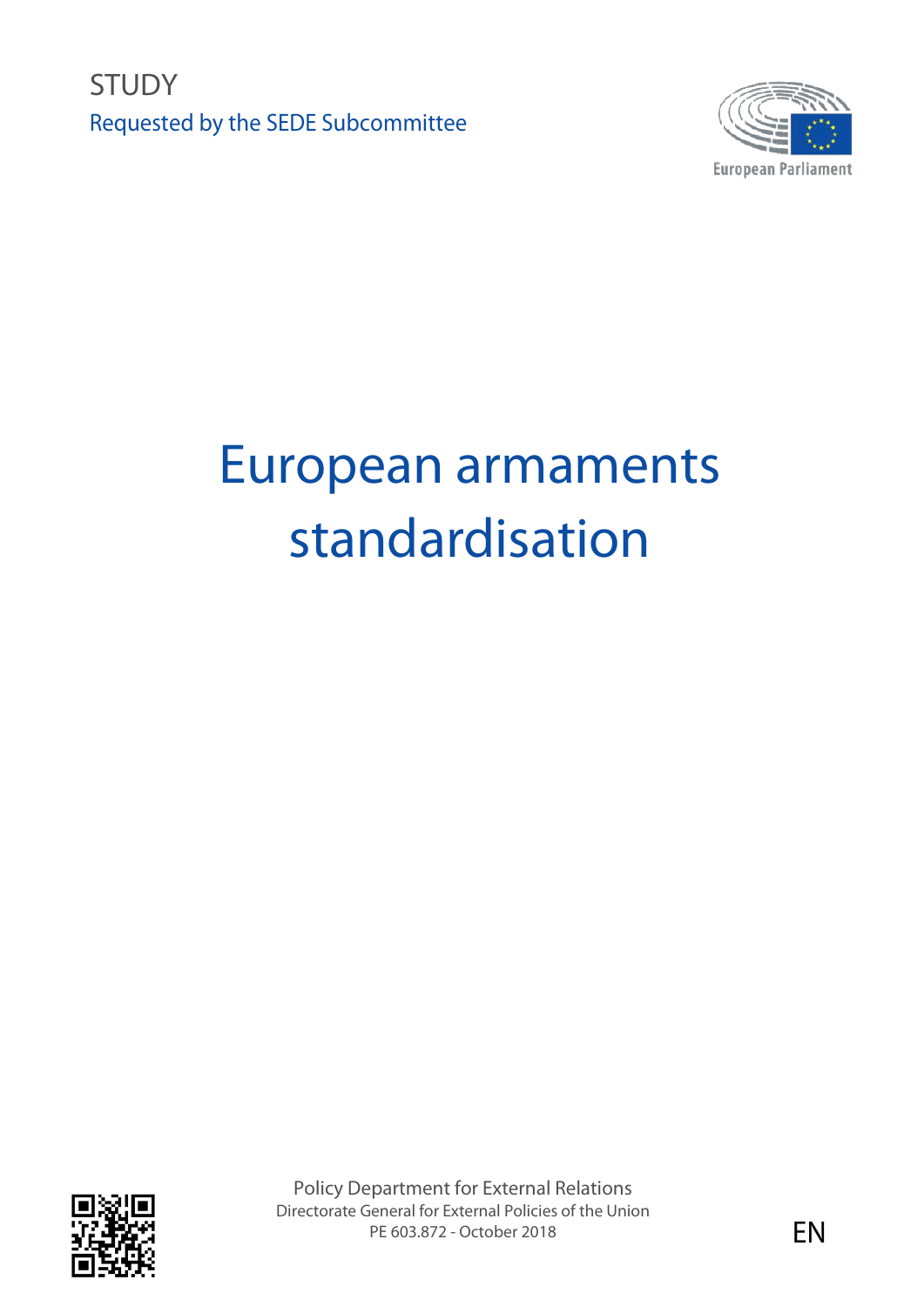

## **STUDY**

## European armaments standardisation

## **ABSTRACT**

The standardisation of armaments has been a long-standing focus of EU efforts to enhance the Union's military effectiveness, to improve capability development and to support the competitiveness of the European defence industry. Armaments standardisation is a process that can lead to cost savings for defence spending by injecting added-value in defence production processes and the avoidance of capability and equipment duplication. Standardisation is a method of improving interoperability within and between European armed forces and a process that can enhance the operational effectiveness of Europe's militaries. Both the EU and NATO have taken measures over many years and decades to enhance armaments standardisation in Europe. Yet the nature of the contemporary global defence market is that many more technologies and components integrated into military systems are sourced and/or produced in the civilian sector. The line drawn between defence equipment and capabilities on the one hand, and civilian products and technologies on the other, is increasingly blurred. In this context, and in relation to recent developments on EU defence cooperation, this study analyses the standardisation approaches taken by the EU in relation to maritime information sharing and remotely piloted aircraft systems. It makes recommendations on how EU approaches to armaments standardisation can be expanded and enhanced.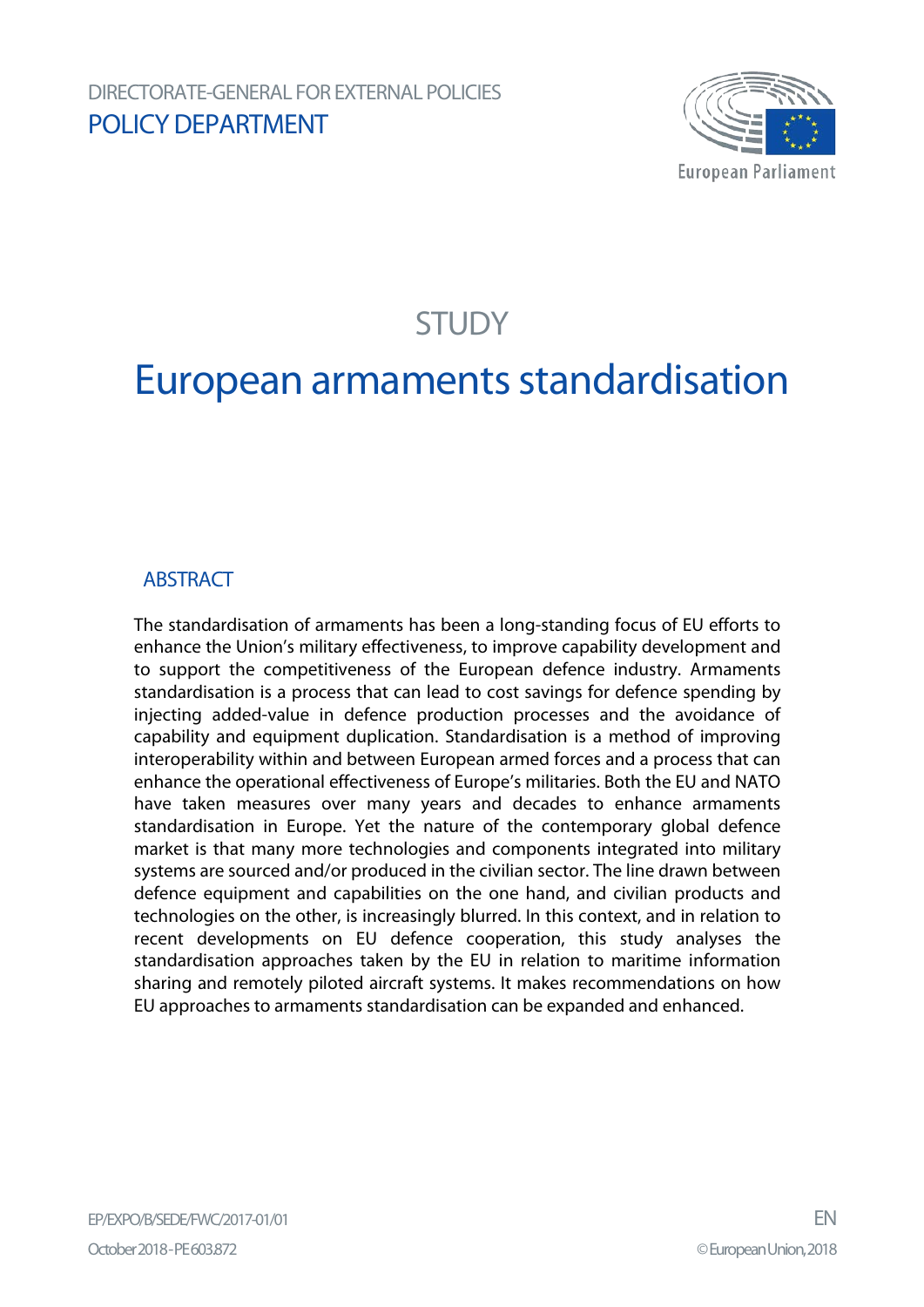Policy Department, Directorate-General for External Policies

This paper was requested by the European Parliament's Subcommittee on Security and Defence.

English-language manuscript was completed on 31 October 2018.

Printed in Belgium.

Author: Daniel FIOTT, Security and Defence Editor, EU Institute for Security Studies.

Official Responsible: Jérôme LEGRAND.

Editorial Assistant: Ifigeneia ZAMPA.

Feedback of all kind is welcome. Please write to: jerome.legrand@europarl.europa.eu.

To obtain copies, please send a request to: poldep-expo@europarl.europa.eu

This paper will be published on the European Parliament's online database, ['Think tank'.](http://www.europarl.europa.eu/thinktank/en/home.html)

*The content of this document is the sole responsibility of the author and any opinions expressed therein do not necessarily represent the official position of the European Parliament. It is addressed to the Members and staff of the EP for their parliamentary work. Reproduction and translation for non-commercial purposes are authorised, provided the source is acknowledged and the European Parliament is given prior notice and sent a copy.*

ISBN: 978-92-846-3933-5 (pdf) ISBN: 978-92-846-3932-8 (paper) doi:10.2861/305765 (pdf) doi:10.2861/25041 (paper) Catalogue number: QA-06-18-178-EN-N (pdf) Catalogue number: QA-06-18-178-EN-C (paper)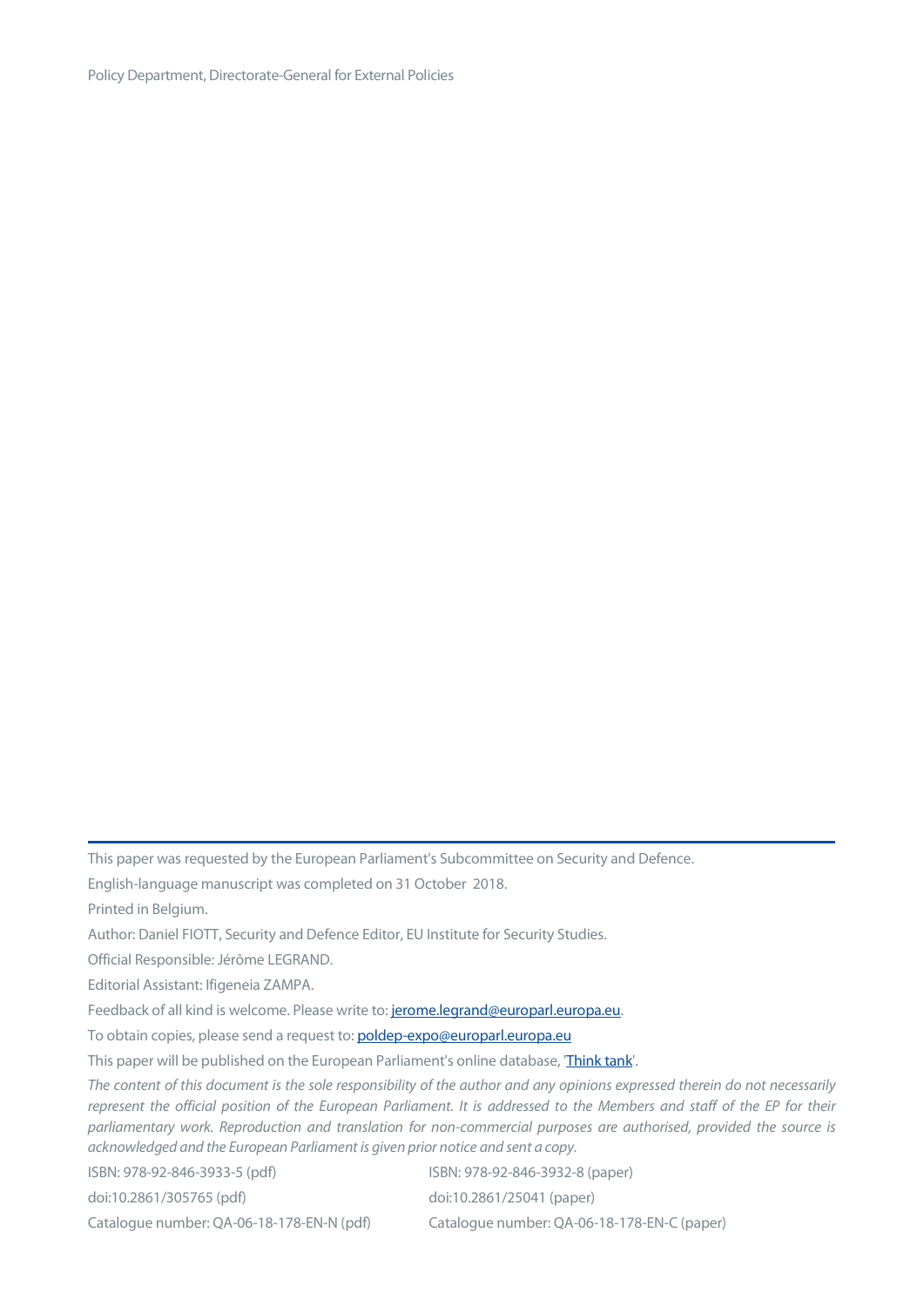## Table of contents

|                          |                     | <b>Abbreviations</b>                             | 4                 |
|--------------------------|---------------------|--------------------------------------------------|-------------------|
|                          | List of figures     |                                                  | 8                 |
| <b>Executive Summary</b> |                     |                                                  | 9                 |
|                          | <b>Introduction</b> |                                                  |                   |
|                          | 1.1                 | <b>Background</b>                                | 11                |
|                          | 1.2                 | <b>Armaments standardisation</b>                 | $12 \overline{ }$ |
|                          | 1.3                 | Objectives of the study                          | 13                |
| 2                        |                     | Understanding armaments standardisation          | 14                |
|                          | 2.1                 | Defining armaments standardisation               | 14                |
|                          |                     | <b>Civil standardisation</b><br>2.1.1            | 14                |
|                          |                     | 2.1.2 Defence-related standardisation            | 19                |
| 3                        |                     | EU and NATO approaches to standardisation        | 26                |
|                          | 3.1                 | EU                                               | 26                |
|                          |                     | <b>European Aviation Safety Agency</b><br>3.1.1  | 29                |
|                          | 3.2                 | <b>NATO</b>                                      | 30                |
|                          | 3.3                 | Comparing the approaches                         | 33                |
|                          | 3.4                 | New EU defence initiatives                       | 34                |
|                          |                     | <b>European Defence Fund</b><br>3.4.1            | 35                |
|                          |                     | <b>Permanent Structured Cooperation</b><br>3.4.2 | 36                |
| 4                        |                     | EU experiences with hybrid standards             | 37                |
|                          | 4.1                 | Maritime information sharing                     | 37                |
|                          |                     | EU engagement with MIS standardisation<br>4.1.1  | 38                |
|                          | 4.2                 | <b>Remotely Piloted Aircraft Systems</b>         | 40                |
|                          |                     | EU engagement with RPAS standardisation<br>4.2.1 | 40                |
|                          | 4.3                 | Enhancing the EU approach to standardisation     | 43                |
|                          |                     | <b>Military mobility</b><br>4.3.1                | 43                |
|                          |                     | <b>Cyber defence</b><br>4.3.2                    | 44                |
|                          |                     | <b>Energy management for defence</b><br>4.3.3    | 45                |
| 5                        |                     | <b>Conclusion</b>                                | 46                |
|                          | 5.1                 | <b>Recommendations</b>                           | 47                |
|                          | <b>References</b>   |                                                  | 49                |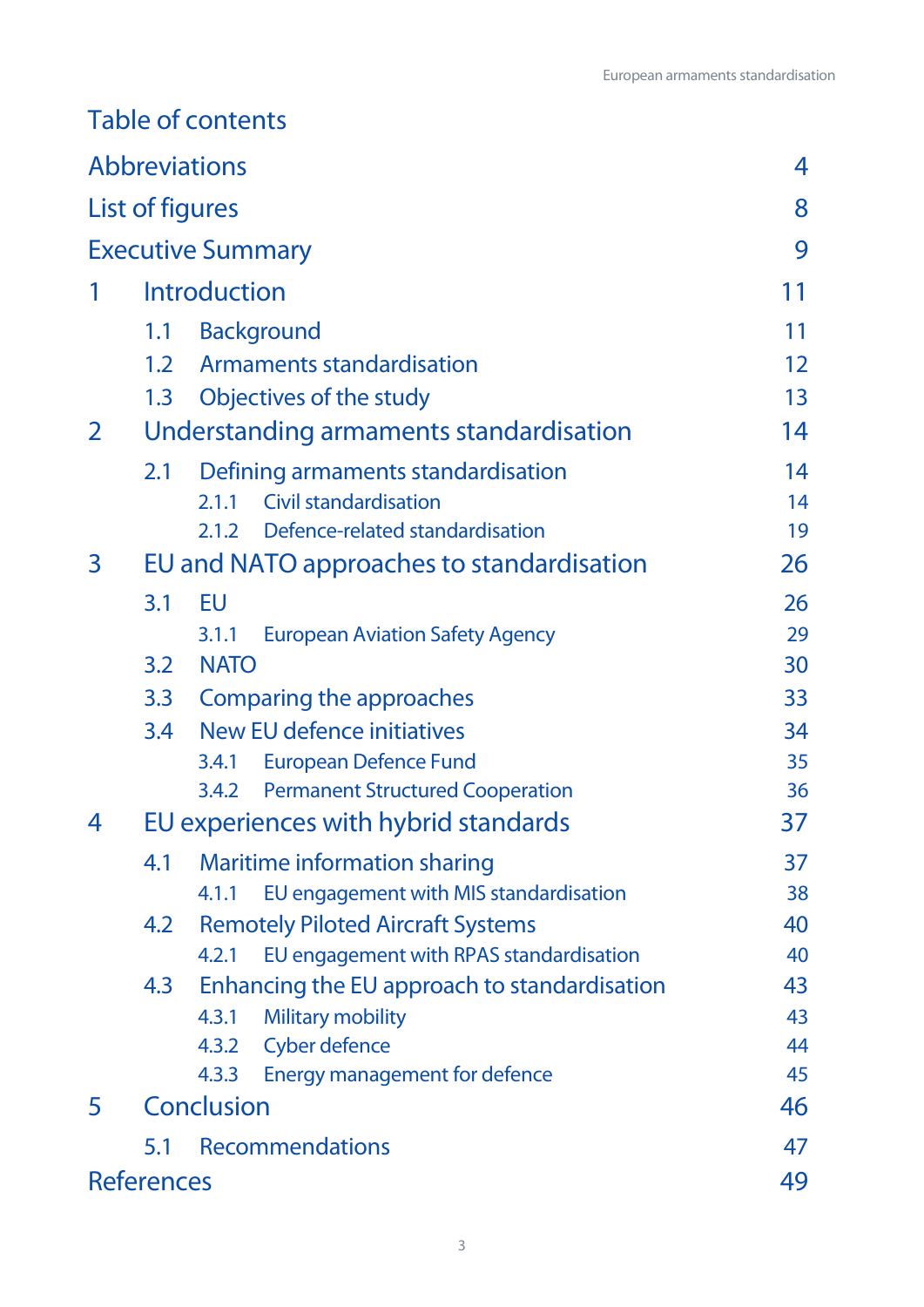## <span id="page-4-0"></span>Abbreviations

| AD              | <b>Armaments Directorate</b>                                                             |
|-----------------|------------------------------------------------------------------------------------------|
| <b>AFNOR</b>    | French National Organisation for Standardisation                                         |
| AP              | <b>Allied Publication</b>                                                                |
| <b>ATS</b>      | <b>Air Traffic Services</b>                                                              |
| <b>BAAINBw</b>  | Federal Office of Bundeswehr Equipment, Information Technology and In-Service<br>Support |
| <b>BLoS</b>     | Beyond Line of Sight                                                                     |
| C <sub>2</sub>  | <b>Command and Control</b>                                                               |
| C <sub>3</sub>  | Communications, Command and Control                                                      |
| C3B             | <b>Consultation, Command and Control Board</b>                                           |
| <b>CBRNE</b>    | Chemical, Biological, Radiological, Nuclear and Explosives                               |
| <b>CCD COE</b>  | NATO Cooperative Cyber Defence Centre of Excellence                                      |
| <b>CEN</b>      | European Committee for Standardisation                                                   |
| <b>CENELEC</b>  | European Committee for Electrotechnical Standardisation                                  |
| <b>CF SEDSS</b> | Consultation Forum for Sustainable Energy in the Defence and Security Sector             |
| <b>CISE</b>     | <b>Common Information Sharing Environment</b>                                            |
| <b>CNAD</b>     | <b>Conference of National Armaments Directors</b>                                        |
| <b>CS</b>       | Committee for Standardisation                                                            |
| <b>CSDP</b>     | <b>Common Security and Defence Policy</b>                                                |
| <b>CYBRID</b>   | <b>Cyber Defence Exercise</b>                                                            |
| DAA             | Detect and Avoid                                                                         |
| <b>DCI</b>      | Defence Capabilities Initiative                                                          |
| <b>DeSIRE</b>   | Demonstration of Satellites Enabling the Insertion of RPAS in Europe                     |
| DG              | <b>Directorate General</b>                                                               |
| <b>DID</b>      | Defence Investment Division                                                              |
| <b>DIN</b>      | German Institute for Standardisation                                                     |
| DoD             | Department of Defense                                                                    |
| <b>DSCG</b>     | Defence Standardisation Cooperation Group                                                |
| EASA            | <b>European Aviation Safety Agency</b>                                                   |
| <b>ECCSA</b>    | European Centre for Cybersecurity in Aviation                                            |
| <b>ECSO</b>     | <b>European Cyber Security Organisation</b>                                              |
| <b>EDA</b>      | <b>European Defence Agency</b>                                                           |
| <b>EDAP</b>     | European Defence Action Plan                                                             |
| EdF             | European Defence Fund                                                                    |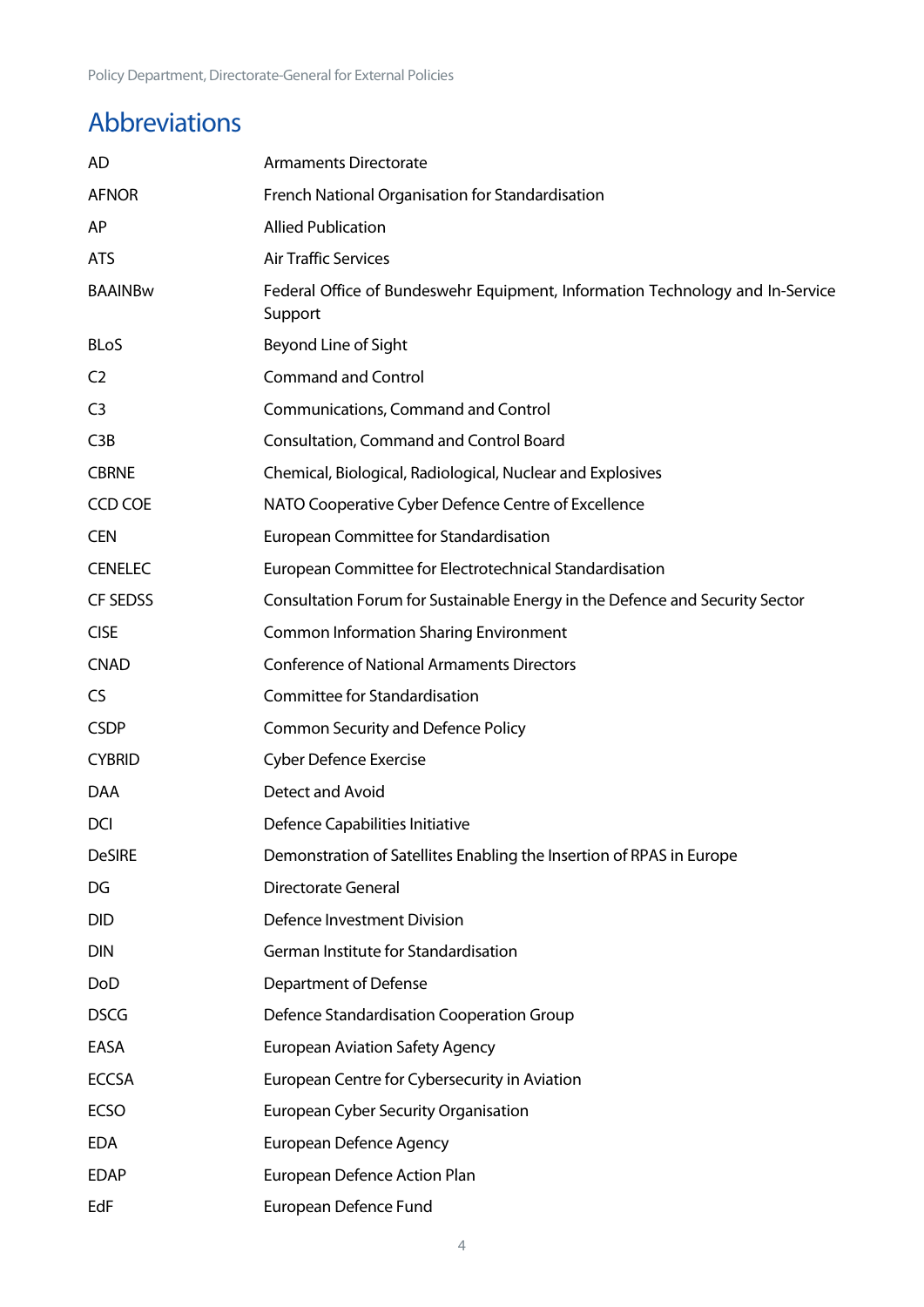| <b>EDEN</b>        | European Defence Energy Network                                                                                   |
|--------------------|-------------------------------------------------------------------------------------------------------------------|
| <b>EDIDP</b>       | European Defence Industrial Development Programme                                                                 |
| <b>EDRP</b>        | European Defence Research Programme                                                                               |
| <b>EDSIS</b>       | European Defence Standards Information System                                                                     |
| <b>EDSTAR</b>      | European Defence Standards Reference System                                                                       |
| <b>EDTIB</b>       | European Defence Technological and Industrial Base                                                                |
| EEAS               | <b>European External Action Service</b>                                                                           |
| <b>EFCA</b>        | <b>European Fisheries Control Agency</b>                                                                          |
| <b>EFTA</b>        | European Free Trade Area                                                                                          |
| <b>EMAR</b>        | European Military Airworthiness Requirements                                                                      |
| EMSA               | <b>European Maritime Safety Agency</b>                                                                            |
| <b>EOF</b>         | <b>Energy Operational Function</b>                                                                                |
| ERA                | <b>Enhanced RPAS Automation</b>                                                                                   |
| <b>ERSG</b>        | <b>European RPAS Steering Group</b>                                                                               |
| ESA                | <b>European Space Agency</b>                                                                                      |
| <b>ESDC</b>        | <b>European Security and Defence College</b>                                                                      |
| <b>ESO</b>         | European Standardisation Organisation                                                                             |
| <b>ESRIF</b>       | European Security Research and Innovation Forum                                                                   |
| <b>ETSI</b>        | European Telecommunications Standards Institute                                                                   |
| EU                 | European Union                                                                                                    |
| <b>EUGS</b>        | <b>European Union Global Strategy</b>                                                                             |
| <b>EUMC</b>        | <b>European Union Military Committee</b>                                                                          |
| <b>EUMS</b>        | <b>European Union Military Staff</b>                                                                              |
| <b>EUMSS</b>       | <b>European Union Maritime Security Strategy</b>                                                                  |
| <b>EUNAVFOR</b>    | <b>European Union Naval Force</b>                                                                                 |
| <b>EUROCAE</b>     | <b>European Organisation for Civil Aviation Equipment</b>                                                         |
| <b>EUROCONTROL</b> | European Organisation for the Safety of Air Navigation                                                            |
| <b>EuroSWARM</b>   | Unmanned Heterogeneous Swarm of Sensor Platforms                                                                  |
| <b>FRONTEX</b>     | <b>European Border and Coast Guard Agency</b>                                                                     |
| <b>GOSSRA</b>      | Generic Open Soldier Systems Reference Architecture                                                               |
| <b>HARMSPRO</b>    | Harbour and Maritime Surveillance and Protection                                                                  |
| <b>HRVP</b>        | High Representative for the Union's Foreign and Security Policy and Vice-<br>President of the European Commission |
| ICT                | Information and Communication Technology                                                                          |
| loT                | Internet of Things                                                                                                |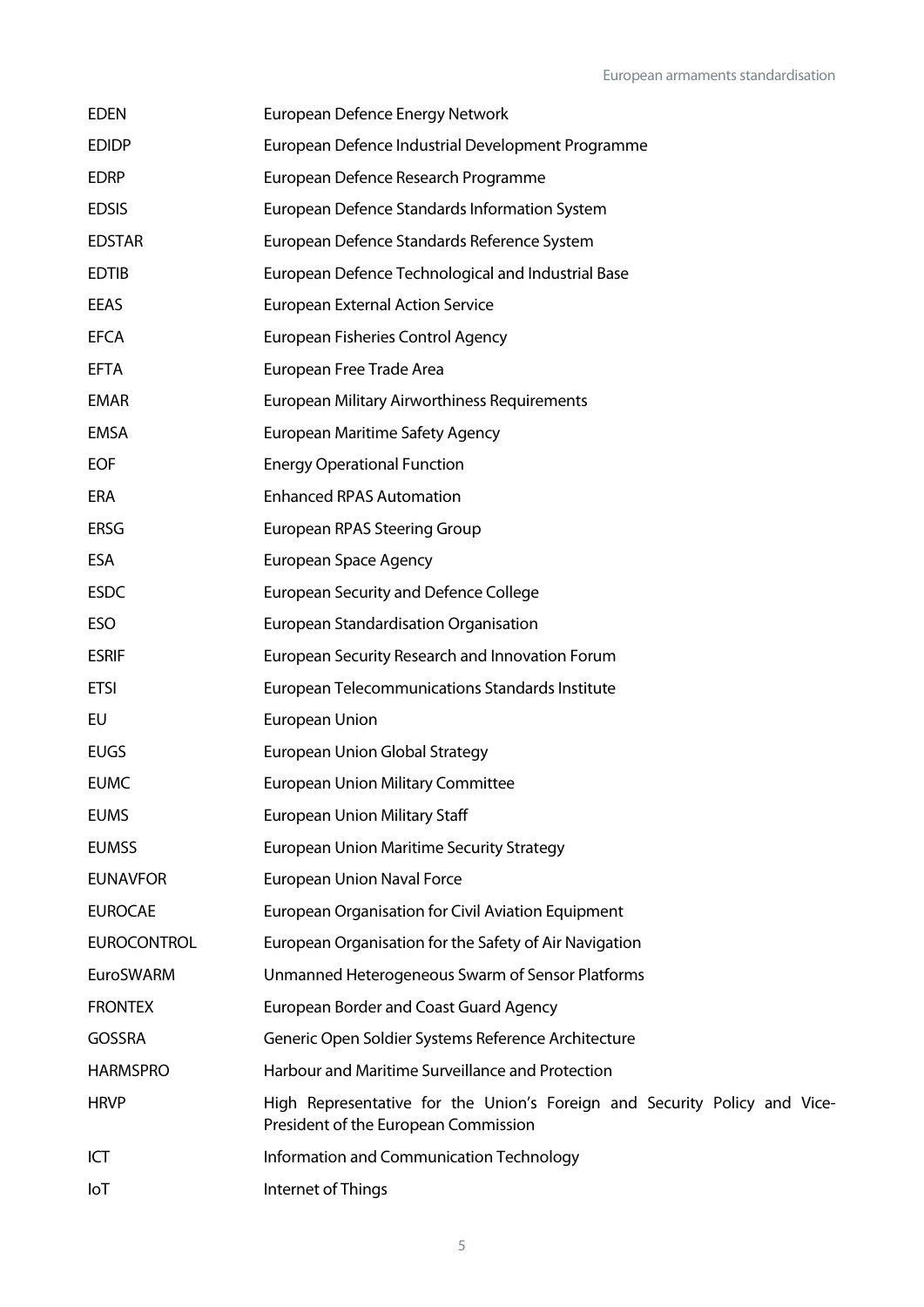| <b>IMS</b>        | International Military Staff                              |
|-------------------|-----------------------------------------------------------|
| <b>ISO</b>        | International Organisation for Standardisation            |
| LED               | <b>Light Emitting Diode</b>                               |
| <b>MAG</b>        | <b>Main Armaments Groups</b>                              |
| MALE              | European Medium Altitude Endurance                        |
| <b>MARSUR</b>     | Maritime Surveillance Network                             |
| <b>MAWA</b>       | <b>Military Airworthiness Authorities</b>                 |
| <b>MBT</b>        | <b>Main Battle Tank</b>                                   |
| МC                | <b>Military Committee</b>                                 |
| <b>MCSB</b>       | Military Committee Standardisation Board                  |
| <b>MIDCAS</b>     | Mid-air Collision Avoidance System                        |
| MIL-SPEC          | <b>Military Standard</b>                                  |
| <b>MIS</b>        | Maritime Information Sharing                              |
| MP.               | <b>Multinational Publication</b>                          |
| <b>MRO</b>        | Maintenance, Repair and Overhaul                          |
| MSG               | <b>Materiel Standardisation Group</b>                     |
| <b>MSHT</b>       | Material Standardisation Harmonisation Team               |
| <b>MULTILAYER</b> | Multi-Layer Crisis Management Exercise                    |
| <b>NAC</b>        | <b>North Atlantic Council</b>                             |
| <b>NATMC</b>      | NATO Air Traffic Management Committee                     |
| <b>NATO</b>       | North Atlantic Treaty Organisation                        |
| <b>NATOMC</b>     | NATO Air Traffic Management Committee                     |
| <b>NATOTerm</b>   | <b>Terminology Database</b>                               |
| <b>NDPP</b>       | <b>NATO Defence Planning Process</b>                      |
| <b>NGO</b>        | Non-Governmental Organisation                             |
| NHQC3S            | NATO Headquarters Consultation, Command and Control Staff |
| <b>NIAG</b>       | NATO Industrial Advisory Group                            |
| <b>NIP</b>        | National Implementation Plan                              |
| <b>NISP</b>       | NATO Interoperability Standards and Profiles              |
| <b>NSB</b>        | <b>National Standardisation Board</b>                     |
| <b>NSDD</b>       | <b>NATO Standardisation Documents Database</b>            |
| <b>NSO</b>        | NATO Standardisation Office                               |
| <b>NZEBs</b>      | Nero Zero Energy Buildings                                |
| <b>OCCAR</b>      | Organisation for Joint Armament Cooperation               |
| <b>PACE</b>       | <b>Parallel and Coordinated Exercise</b>                  |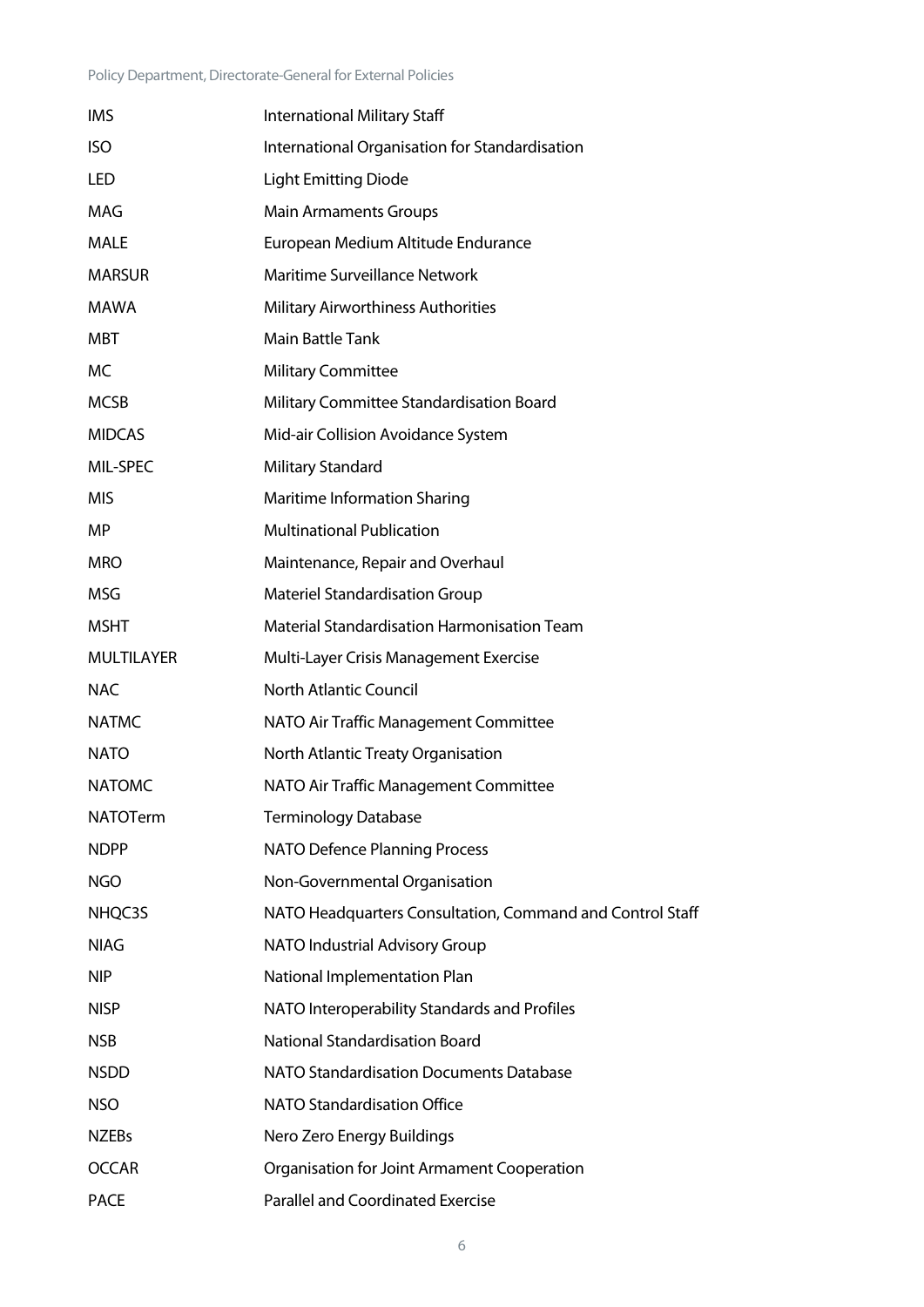| <b>PADR</b>     | Preparatory Action on Defence Research                                |
|-----------------|-----------------------------------------------------------------------|
| <b>PESCO</b>    | <b>Permanent Structured Cooperation</b>                               |
| R&D             | <b>Research and Development</b>                                       |
| <b>RPAS</b>     | <b>Remotely Piloted Aircraft Systems</b>                              |
| <b>RTC</b>      | <b>Restricted Type Certificate</b>                                    |
| <b>SES</b>      | Single European Sky                                                   |
| <b>SESAR JU</b> | Single European Sky Air Traffic Management Research Joint Undertaking |
| <b>SFDPS</b>    | Stakeholder Forum for Defence Procurement Standardisation             |
| <b>SME</b>      | Small and Medium-Sized Enterprise                                     |
| SO              | <b>Standardisation Organisation</b>                                   |
| <b>SPIDER</b>   | Inside Building Awareness and Navigation for Urban Warfare            |
| SSG             | <b>Standardisation Staff Group</b>                                    |
| SSN             | Safe SeaNet                                                           |
| <b>STANREC</b>  | <b>Standardisation Recommendation</b>                                 |
| <b>STANAG</b>   | <b>Standardisation Agreement</b>                                      |
| <b>TEN-T</b>    | <b>Trans-European Transport Network</b>                               |
| <b>TRAWA</b>    | Standardisation of Remotely Piloted Aircraft System Detect and Avoid  |
| <b>UAV</b>      | <b>Unmanned Aerial Vehicle</b>                                        |
| US.             | <b>United States</b>                                                  |
| <b>WEAG</b>     | Western European Armament Group                                       |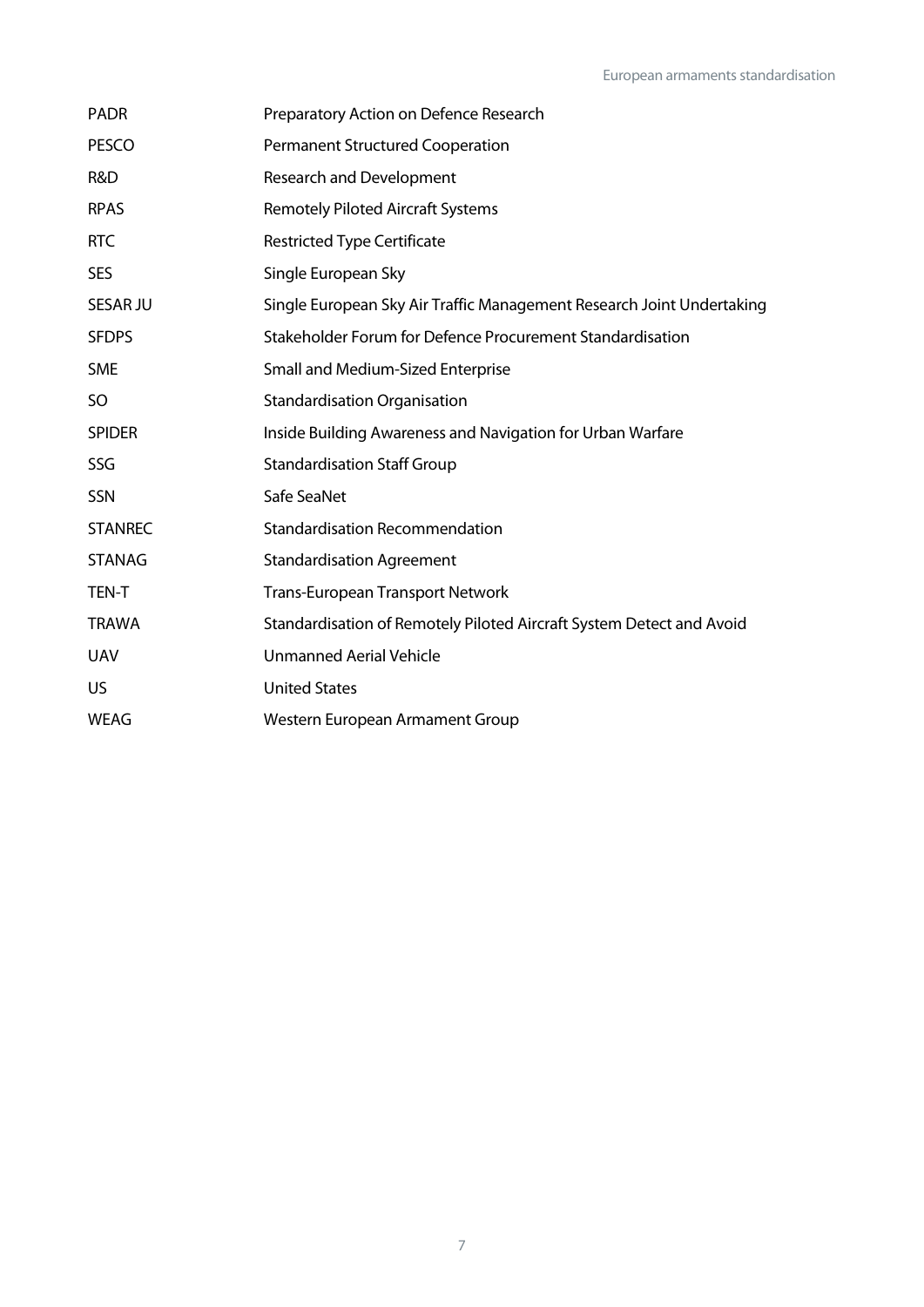## <span id="page-8-0"></span>List of figures

- Figure 1: Non-exhaustive list of standards per industrial sector/good in Europe
- Figure 2: Selected standards published in Europe per year (2000-2018)
- Figure 3: Main Battle Tanks used by the EU-28, 2018
- Figure 4: Selected defence and hybrid standards for key components to date
- Figure 5: Armament standardisation polarities
- Figure 6: EU standardisation institutions, processes and outputs
- Figure 7: NATO standardisation institutions, processes and outputs
- Figure 8: Comparing EU and NATO approaches to standardisation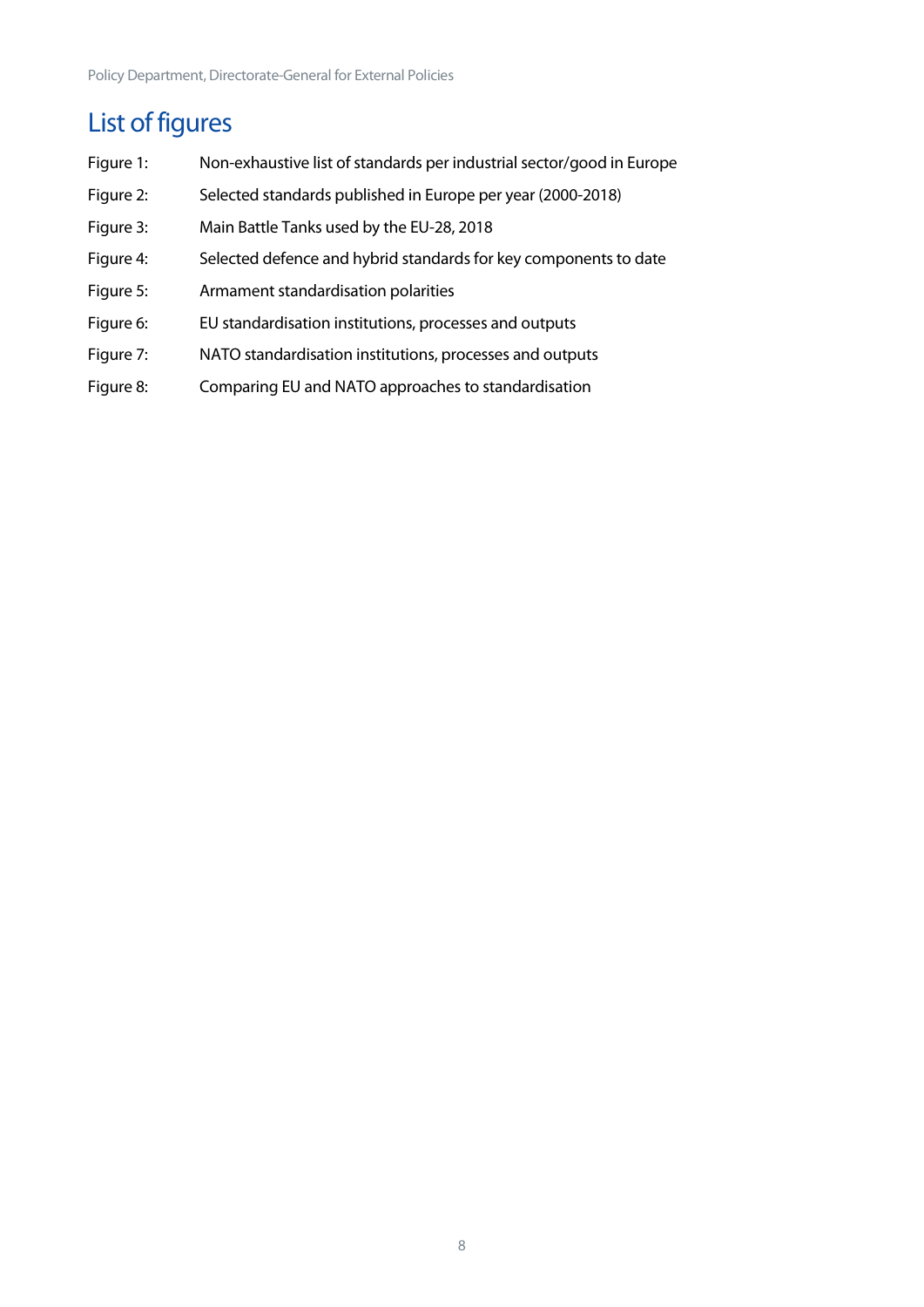## <span id="page-9-0"></span>Executive Summary

The standardisation of armaments has been a long-standing focus of EU efforts to enhance the Union's military effectiveness, to improve capability development and to support the competitiveness of the European defence industry. **Armaments standardisation is a process that can lead to cost savings for defence spending by injecting added-value in defence production processes and the avoidance of capability and equipment duplication**. Standardisation is a method of improving interoperability within and between European armed forces and a process that can enhance the operational effectiveness of Europe's militaries. Both the EU and NATO have taken measures over many decades to enhance armaments standardisation in Europe. Yet the nature of the contemporary global defence market means that many more technologies and components integrated into military systems are sourced and/or produced in the civilian sector. Historically, 'spin-off' from military research and development into the civil sector has led to the development of technologies such as microwave ovens and GPS, but increasingly 'spin in' means that civil research and development is benefitting the defence industry in areas such as microprocessors and sensors. Thus, **the line drawn between defence equipment and capabilities, and civilian products and technologies, is increasingly blurred**.

Armaments standardisation is a challenging area of defence cooperation. While the benefits of armaments standardisation are well known, a number of factors conspire to complicate standardisation efforts. While there is an increased use of civil standards, ministries of defence and military planners still tend to support indigenous industries and to define only national military requirements. This means that various national industrial considerations and military requirements across Europe are not always aligned. Whereas in the civil sector firms largely define the standards to be utilised, in the defence sector it is governments and the military that do so. In this regard, standardisation may imply a degree of economic openness with the consequence that national industries are exposed to market forces. It may also imply security considerations related to security of supply of components and equipment. **For some components and technologies there is a genuine concern in ministries of defence and militaries that security of supply may be compromised**. In this respect, effective standardisation rests on the whole defence supply chain including firms that put together components and technologies to produce systems such as frigates, aircraft and tanks (the 'systems integrators') and firms that produce components and technologies ('tier firms' and 'SMEs'). Industry buy-in at all levels is required if there is to be a genuine European Defence Technological and Industrial Base.

In this context, and in relation to recent developments on EU defence cooperation, this study assesses **how effective EU approaches to armaments standardisation have been and how EU action might be improved and possibly expanded**. To this end, this study looks at the state of the art of armaments standardisation in Europe and it highlights the opportunities and challenges associated with defencerelated standardisation. The study also outlines the EU's and NATO's respective armament standardisation strategies and it underlines the commonalities and differences of each approach. Here, the analysis also touches upon the growing importance of EU Agencies such as the European Aviation Safety Agency. The study then turns to two case studies on maritime information sharing and remotely piloted aircraft systems to highlight in more detail how the EU approaches the development and application of hybrid standards. These two particular case studies have been selected on the basis that the European Commission identifies these two technology domains as priority areas for the EU's standardisation efforts in its Communications of the 24 July 2013 (see COM(2013) 542 final) and 24 June 2014 (see COM/2014/0387). The study also **outlines other domains that could benefit from EU attention such as military mobility, cyber defence and energy management for defence**.

This study highlights the complex nature of standardisation and it explains how standardisation can broadly be defined as a process leading to the continuous, repeated and efficient use of technical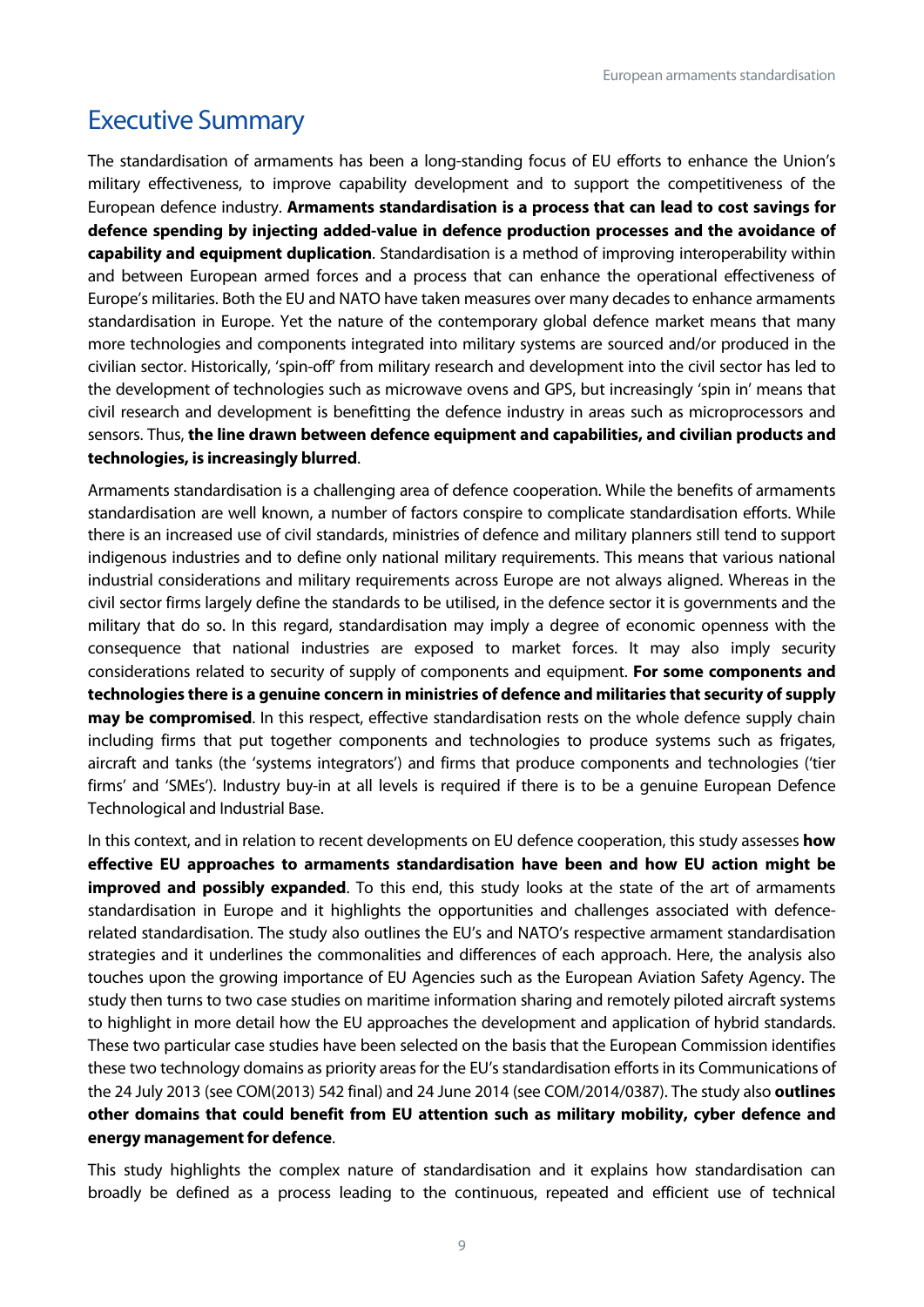guidelines, processes and rules. Standardisation in a European context has tended to be of a voluntary nature with the need for consensus between a range of stakeholders from industry, governments, international organisations and civil society. A challenge in promoting the adoption and use of standards is that there is little in the way of an enforcement mechanism to mandate use of standards by industry, governments and armed forces. **The defence sector is like no other and armed forces have a set of particular requirements in relation to the development of standards**. In particular, issues such as security of information and security of supply are of paramount importance in the defence sector. Furthermore, defence and civil needs often diverge especially during the stages of technology and systems maturity.

With a view to addressing the challenges and issues surrounding armaments standardisation in the EU, this study makes recommendations in relation to: 1) the format of **inter-institutional cooperation** at the EU level; 2) the opportunities to be seized from the **European Defence Fund** if it is correctly configured; 3) the potential to provide greater oversight and commitment to standardisation through **Permanent Structured Cooperation**; 4) the application of existing **EU legislation** on defence; and 5) the way in which **information on hybrid standards** is shared among stakeholders such as governments, militaries, industry and European Standardisation Organisations.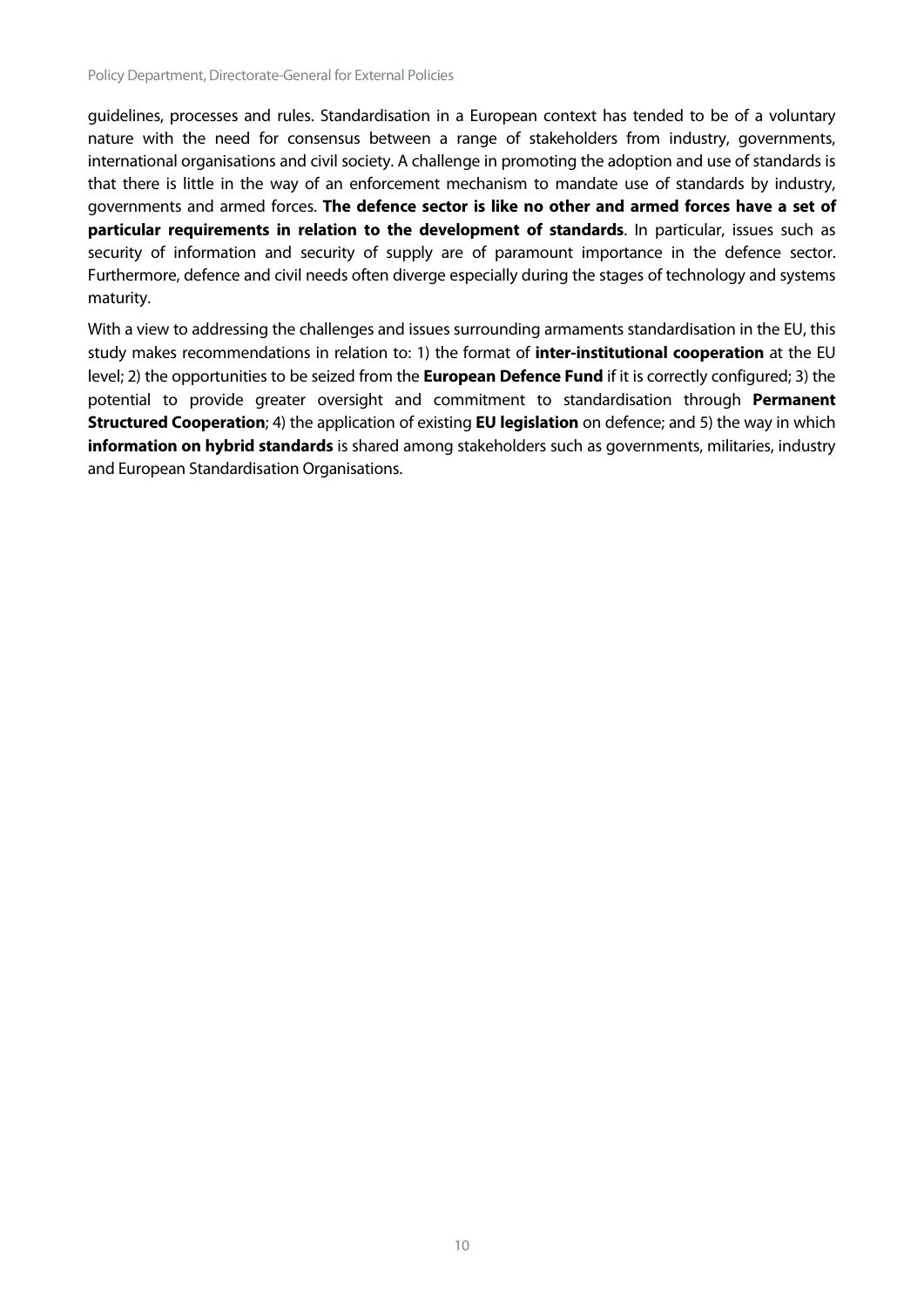## <span id="page-11-0"></span>1 Introduction

## <span id="page-11-1"></span>1.1 Background

The standardisation of armaments has been a long-standing focus of European Union (EU) efforts to enhance the Union's military effectiveness, improve capability development and support the competitiveness of the European defence industry. **Armaments standardisation is a process that can lead to cost savings for defence spending** by injecting added-value in defence production processes and the avoidance of capability and equipment duplication. Standardisation is a method of improving interoperability within and between European armed forces, which is a process that can enhance the operational effectiveness of Europe's militaries. Both the EU and the North Atlantic Treaty Organisation (NATO) have taken measures over many decades to enhance armaments standardisation in Europe. For example, in the late 2000s the European Defence Agency (EDA) developed and carried forward from the European Commission two online databases to facilitate information exchange on defence-related standards: the European Defence Standards Information System (EDSIS) and the European Defence Standards Reference System (EDSTAR). Furthermore, in 2009 the EU adopted a directive on defence procurement (2009/81/EC) and a directive on defence transfers (2009/43/EC) that respectively called for greater use of armaments standards in defence-related contracts and an open European defence equipment market.

**Armaments standardisation has also gained the attention of the highest political level**, with the European Council calling in 2013 for the EDA and the European Commission to develop 'hybrid standards' for defence in coordination with three European Standardisation Organisations (ESOs): European Committee for Standardisation (CEN), European Committee for Electrotechnical Standardisation (CENELEC) and the European Telecommunications Standardisation Institute (ETSI). This objective was already identified in a 2013 European Commission Communication on how to achieve a more competitive and efficient defence and security sector in the EU. This Communication affirmed that developing hybrid standards would benefit the European defence market and, on this basis, the European Commission announced that it would seek to develop such standards for airworthiness, data sharing, encryption and communication technologies. Accordingly, in 2014 the Commission published a further Communication on a 'New Deal for European Defence' and it elaborated a roadmap for greater standardisation and certification for maritime information sharing (MIS) and Remotely Piloted Aircraft Systems (RPAS).

In its 22 November 2016 Resolution on the 'European Defence Union', the European Parliament called for a reflection process on armaments standardisation with a view to eventually developing EU-level legislation. It made this call based on recognition 'that interoperability is key if Member State's forces are to be more compatible and integrated' (European Parliament, 2016). This acknowledged the EU Global Strategy's (EUGS) observation that '[d]eeper defence cooperation engenders interoperability, effectiveness, efficiency and trust (EU Global Strategy, 2016: p. 20). The European Parliament's Resolution also reiterated the Council of the EU's 14 November 2016 Conclusions on implementing the EU Global Strategy in the area of security and defence (see 14149/16), which stated that **standardisation and certification for EU defence are critical enablers for cooperation** (Council of the EU, 2016a: p. 10).

As far as NATO efforts are concerned, since 2014 the alliance has mainly – but not exclusively – relied on the NATO Standardisation Office (NSO) for its own armaments standardisation efforts. The NSO functions as a database and a networking mechanism between stakeholders such as military representatives, government officials, standardisation experts, industry, etc. The NSO is an independent body that assists NATO's Military Committee (MC) in the area of standardisation. It should be recognised that NATO has a longer heritage than the EU in developing defence-related standards – the first NATO standardisation body was established in 1951. Through the adoption of Standardisation Agreements (STANAGs) and Recommendations (STANRECs), NATO has helped develop thousands of defence-related standards. **It is a stated aim of the EU**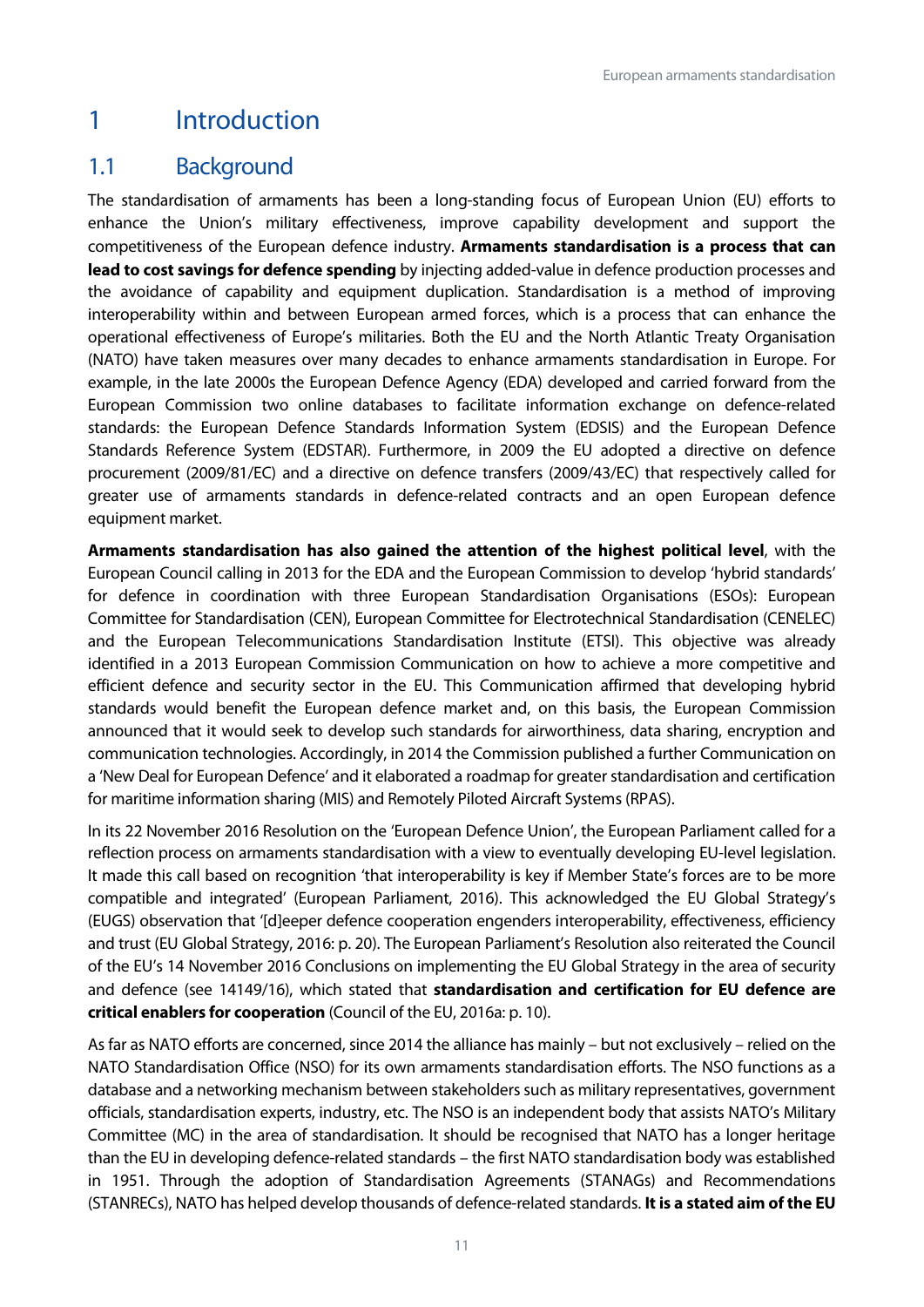**to ensure complementarity between EU and NATO efforts on standardisation**, especially in the context of the two EU-NATO Joint Declarations (signed in 2016 and 2018) and the 74 action points agreed by both organisations. One of the joint work areas specifically relates to EU-NATO efforts to improve standardisation and interoperability.

Despite past endeavours, however, armaments standardisation at the EU-level has taken on even more salience following the development of initiatives such as the European Defence Fund (EdF) and Permanent Structured Cooperation (PESCO). Such initiatives have the potential to induce industrial and governmental cooperation on standardisation. These initiatives also occur in a context where the European Commission has recently overhauled the European Standardisation System (ESS) to meet the challenges of rapidly evolving needs. **Standardisation is ever more relevant, especially in a context of increasing defence spending in Europe** – from 2015 to 2017, the EU-28 increased defence spending by 6.1 % of USD 14 billion (Fiott and Bund, 2018: p. 129). Furthermore, for the first time in history the EU will directly (co)finance defence research and capability development under the EdF, but only on condition that EU financial support is used to reduce duplication, enhance interoperability and foster greater standardisation. For example, under the proposed European Defence Industrial Development Programme (EDIDP) (worth EUR 500 million for the 2019-2020 period), the adoption of common technical specifications and/or standards would be legally required before financing can be released. Under the Preparatory Action on Defence Research (PADR), the EU has an opportunity to ensure that defence-related standards form part of fundamental defence research efforts. PESCO is also important because it symbolises a binding commitment on the part of EU Member States to greater EU cooperation on operations and capabilities. Of the 20 binding PESCO commitments agreed to in 2017, the need to develop harmonised requirements for capability projects features prominently.

## <span id="page-12-0"></span>1.2 Armaments standardisation

Although armaments standardisation is crucial for EU security and defence, **the process of commonly developing and agreeing to standards in the defence sector is challenging**. Primarily, questions arise over the commonly agreed definition of what armaments standardisation means. Standardisation can relate to a discussion about the interoperability of weapons systems within and between European armed forces, but it may equally apply to the intricate and technologically advanced components that make up weapons systems. It may even apply to industrial processes, maintenance, repair and overhaul (MRO), logistics and training. Whereas the term 'arms' relates to specific weapons systems and equipment, **the term 'armaments' is more comprehensive in that it encompasses the technical and administrative features of standardisation**. This study employs this wider terminology in order to better analyse the industrial and hybrid features of defence-related standardisation. In doing so, the study clearly differentiates between the standardisation of weapons systems and the standardisation of components and technologies, and it focuses on the dual-use aspects of standardisation.

A related challenge is how to define the term hybrid standards. Hybridity in relation to armaments standardisation basically refers to the dual-use nature of components, technologies and processes that are used in producing weapons systems. **It has long been a feature of the defence industry to source key components and technologies from the civil sector (known as 'spin in')**. One of the chief drivers of this phenomenon is cost and efficiency. By relying on the civil sector it is possible for defence firms to avoid investing in (and replicating) costly research and development (R&D) in certain areas that are not directly financed by governments (i.e. for components where there is a higher degree of hybridity). Relatedly, whereas the main characteristics of weapons systems have not changed much over the preceding decades, performance and efficiency can be mainly found in the technologies that are integrated into systems. It would be far too costly for defence firms to initiate and sustain R&D programmes for each performanceenhancing technology that could be developed for their weapons systems. While governments remain the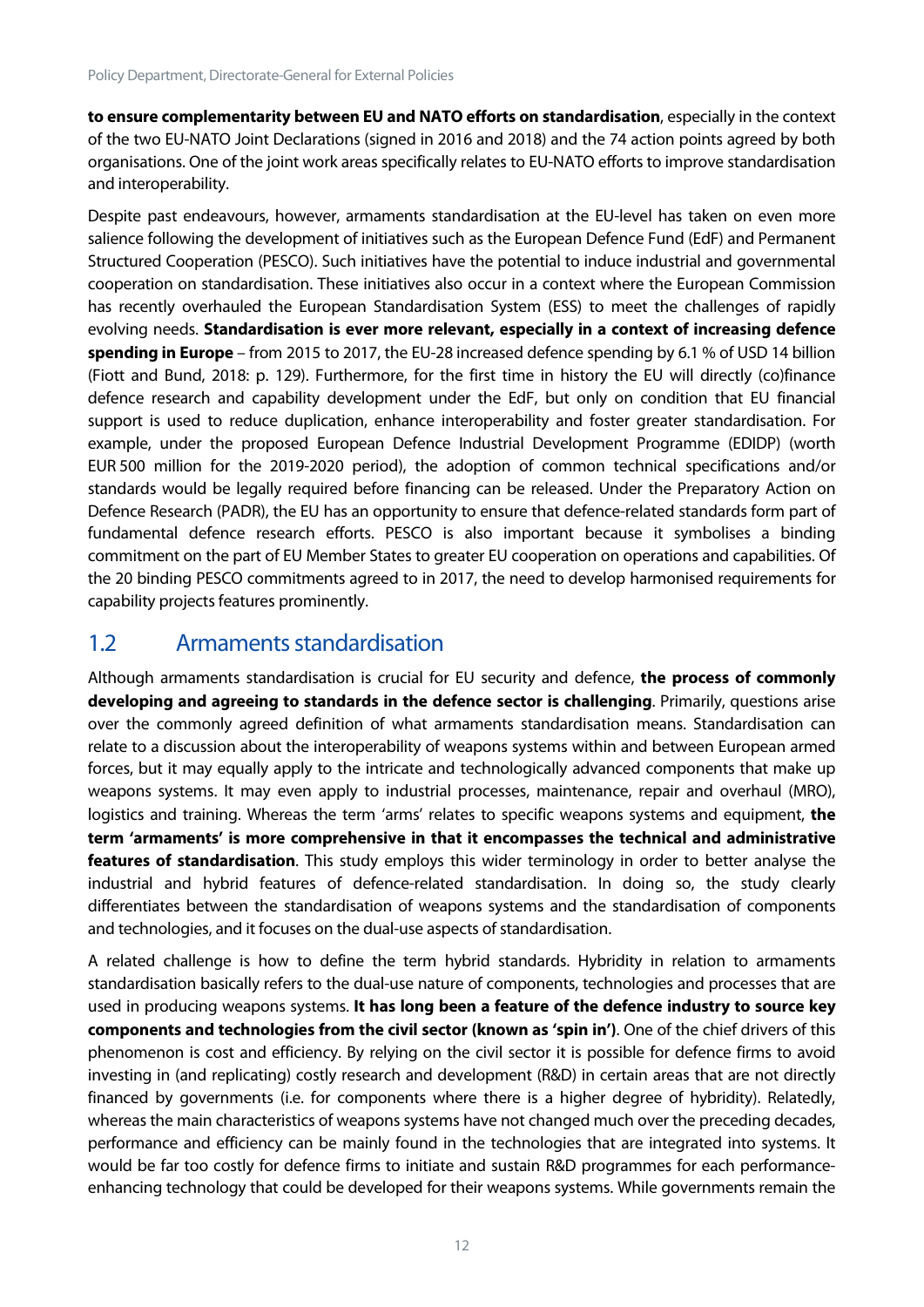key sources of investment for defence R&D, increasingly civilian R&D provides the basis for technologies and components that are eventually integrated into weapons systems. In this respect, while defence R&D is still important there is a recognised need to rely more on civil components and technologies in order to keep R&D costs low, especially where performance requirements dictate that civil standards are applicable for military requirements.

Therefore, hybrid standards represent the crossover from civil to defence sectors. On this basis, institutions such as the European Commission have long advocated for the greater use of civil standards in the defence sector as they concern components and technologies. In fact, numerous **standards already exist for components and technologies that are already being integrated into weapons systems**. In this respect, defence-relevant civil standards exist for high performance coatings and paints, nuts and fasteners, compression equipment, metering, sensors, cabling, etc. Civil standards may also be used for certification in areas such as airworthiness and MIS.

Despite the use of civil standards, however, there are a number of challenges associated with standardisation that are specific to the defence sector. Whereas standardisation in the civil sector is concerned with economic efficiency, **the defence sector considers not only economic efficiencies but politico-military factors too**. If standardisation is a way to reduce costs through the uniformity of goods and technologies in the civil sector, in the defence sector the differences between components, technologies, systems, doctrines and communications can be a way to ensure greater strategic effect for deterrence and during military operations. The uniqueness of systems and components is cherished by some governments and militaries to ensure a certain level of strategic autonomy. In this regard, the definition of national military requirements can be a way to reduce the room for standardisation and to support national industries and supply chains. Short of the full standardisation of systems, however, **many states may prefer to define common military requirements among themselves so as to ensure a degree of interoperability** on the battlefield while also retaining the state's desired level of strategic autonomy. In this sense, there is a distinction to be made between armaments standardisation and the definition of common military requirements.

## <span id="page-13-0"></span>1.3 Objectives of the study

Based on these challenges and factors, this study aims to answer an over-arching question: **how effective are EU approaches to armaments standardisation and how might they be improved and possibly expanded?** With a view to answering this question, the aim of this study is four-fold. First, the study aims to provide an up-to-date state of the art of armaments standardisation in the EU. While a number of studies have focused on armaments standardisation (see Molas-Gallart and Hawkins' study from 1999), none of them discuss standardisation in the context of recent developments in EU security and defence such as PESCO and the EdF. Second, this study will describe EU (and European Aviation Safety Agency (EASA)) and NATO approaches to armaments standardisation and it will analyse where the two approaches converge and differ. Such an analysis is pertinent in the context of the EU-NATO Joint Declarations (2016 and 2018). Third, with a view to scoping out an EU-level approach to defence-related standardisation the study will analyse two case studies related to MIS and RPAS. Weighing up these cases of standardisation and certification, this study will discuss the approaches taken by and the results achieved so far by the European Commission, the EDA and EASA. On this basis, **this study will make recommendations for improving the approaches chosen and for expanding them** beyond these two case studies in domains such as military mobility, cyber defence and energy management for defence.

It is important from the beginning to be clear about the terminology used in this study. As has been stated, this study will move beyond a mere focus on 'arms' as this specifically refers to certain types of military equipment. Instead, this study embraces the wider concept of 'armaments' because this word encompasses technical, maintenance, logistics, training and administrative processes and procedures. Furthermore, this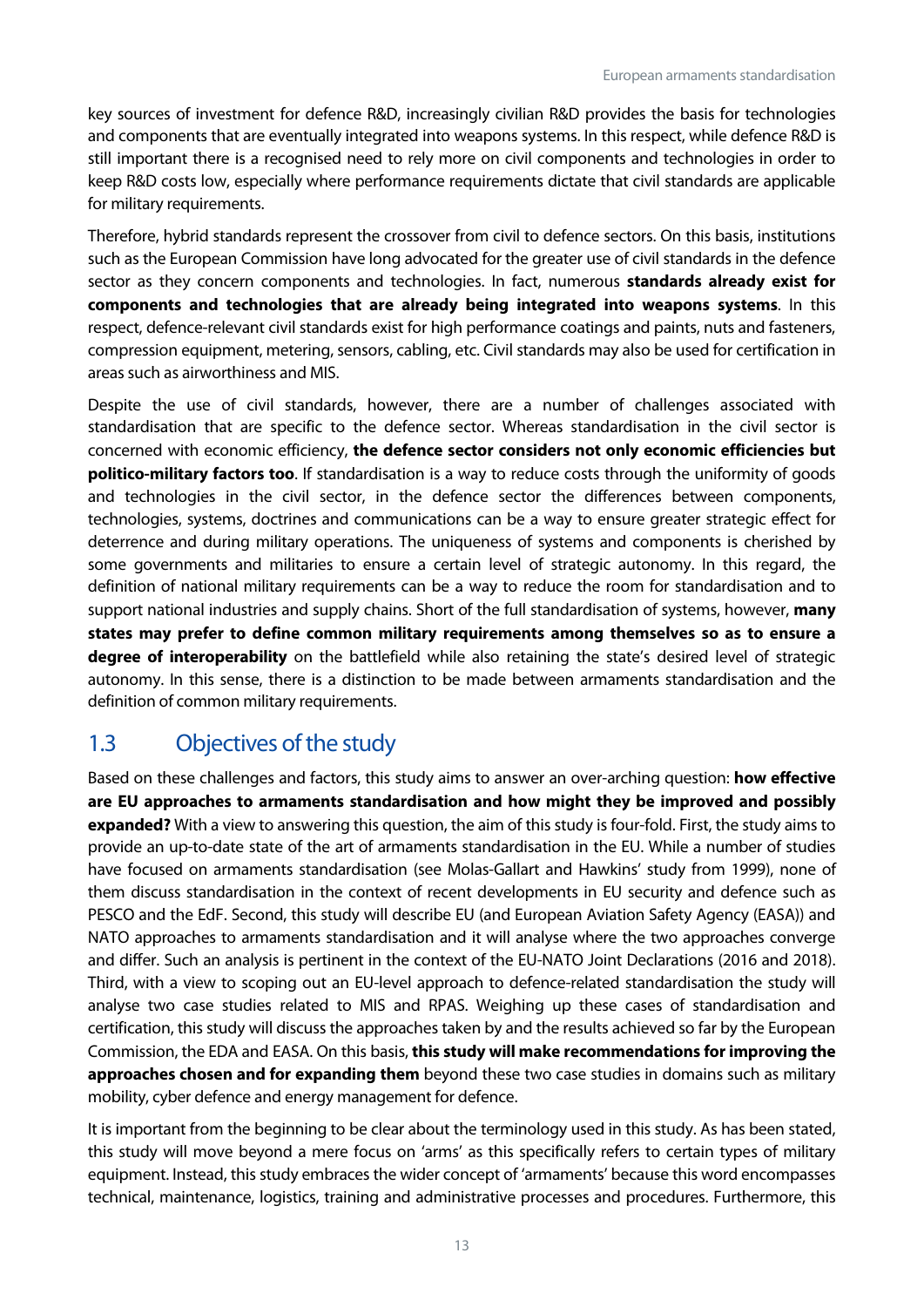study employs the term 'hybrid standards' to refer to dual-use goods, services and technologies. The study does not explicitly rely on the term 'dual-use standards' so as not to cause any confusion with dual-use related legislation – which is not the focus of this study.

This study is primarily based on desk research and it is founded on primary and secondary sources including official EU and NATO documents and academic literature. Where possible, the study has also benefitted from informal exchanges with experts in the field and with officials from the EU. In terms of the structure of the study beyond this introduction, chapter two focuses on the meaning of armaments standardisation and it builds on some of the challenges identified in the last section. Chapter three then focuses on how the EU and NATO respectively approach armaments standardisation. Chapter four looks at the two case studies on MIS and RPAS and suggestions for areas where standardisation could be expanded are identified. The study then concludes with some overall observations and it makes specific recommendations for the EU's armaments standardisation efforts.

## <span id="page-14-0"></span>2 Understanding armaments standardisation

The objective of this chapter is to give the reader an overview of the dynamics involved in armaments standardisation. The first section begins by considering a broader definition of standardisation as it applies to the civil sector. It shows both the opportunities and challenges associated with civil standardisation and it briefly touches upon the work of standardisation organisations in Europe. In this regard, the chapter presents some stylised facts concerning the types of standards that have been agreed in Europe. Looking more specifically at armaments standardisation, the chapter then provides a definition of defence-related standardisation and it reflects on the difference between the standardisation of systems and the standardisation of components. The second half of the chapter also sets out the major challenges and benefits of engaging in armaments standardisation efforts at the EU level.

## <span id="page-14-1"></span>2.1 Defining armaments standardisation

#### <span id="page-14-2"></span>2.1.1 Civil standardisation

The term 'standardisation' is complex and often misunderstood. As a single word, standardisation encapsulates a multitude of meanings and definitions. For the purposes of this study, it is imperative to be clear about the definition of 'armaments standardisation'. CEN define a standard as 'a technical document designed to be used as a rule, guideline or definition. It is a consensus-built, repeatable way of doing something' (European Committee for Standardisation, 2018a). This definition places an emphasis on consistency and repeatability, and it also highlights that standards are developed and adopted by consensus. Moving beyond a mere focus on technical documents, the word standardisation can also be defined as '**a commonly accepted means by which the processes and physical characteristics of specific technologies are assessed and replicated**' (Molas-Gallart and Hawkins, 1999: p. 5). This definition is most suited to industrial standards that include particular 'materials, technologies and processes' involved in 'the production of industrial goods and services' (*ibid*.). Such a definition stresses the importance of standards in relation to industrial processes and economic activities. What all definitions of standardisation share in common is 'the hope that some organizations or individuals will adhere to the standards concerned, or will at least consider doing so' (Brunsson and Jacobsson, 2002: p. 6).

At first sight, **standardisation may not automatically seem valuable in the context of a competitive market economy environment in Europe**. It could, for example, be argued that standardisation dampens competition in the market place. As Hawkins and Blind state, '[a]t first glance, standards and innovation might seem to be opposing forces. By definition, standardization is about doing things the same way, whereas innovation is about doing things differently' (Hawkins and Blind, 2017: p. 1). Here, the argument would be that it is precisely the differences between goods and services that lead to competition in the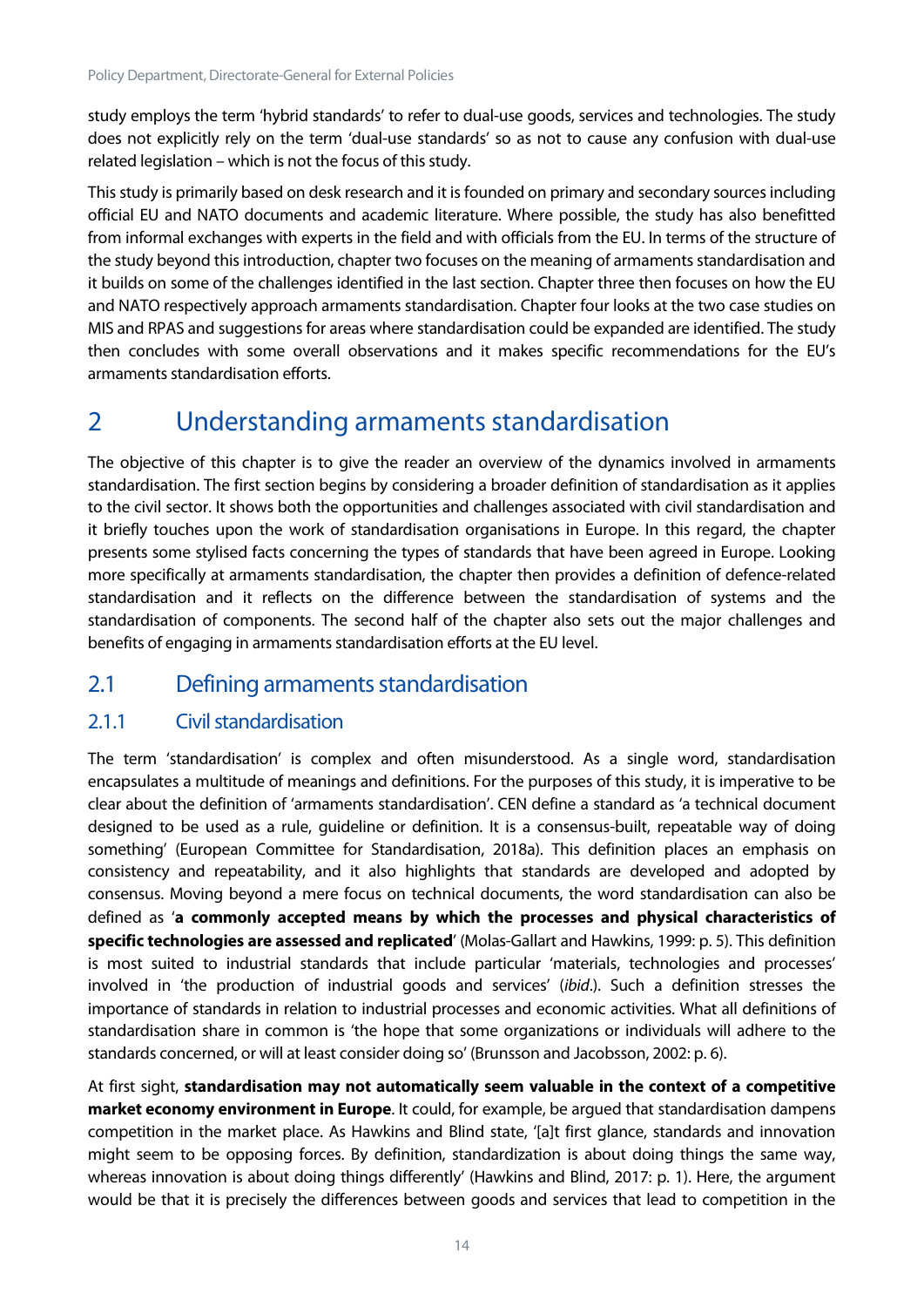market place. The academic literature on industrial economics perceives standardisation to be a form of 'natural monopoly', although other studies have shown that such an argument does not hold up in certain industrial domains such as telecommunications (see Genschel, 1997). For example, the Apple iPhone and the Samsung Galaxy are both personal devices but, even though both companies share parts and technology architectures, each has its own intricacies, user interfaces and applications; try charging an iPhone with a Samsung Galaxy charger cable, for instance. Here, it is claimed that difference rather than standardisation should be celebrated.

The academic literature shows that standards are 'a rich area of competitive strategy' because firms can promote standards or prevent them from being adopted on an industry-wide basis (Besen and Farrell, 1994: p. 129). This is especially the case in the Information and Communications Technology (ICT) domain. In this respect, **firms will take a strategic decision as to whether to promote or prevent a standard** based on a rational calculation of the market context and the similarity of firms. Firms which exhibit a high degree of similarity may choose to commonly develop a standard (Brunsson and Jacobsson, 2002: p. 6), but firms that are too dissimilar can compete over whether a standard should be developed in case it lends market newcomers or rival firms a competitive advantage (Besen and Farrell, 1994: p. 128).

There are limits to competition over standards, however, not least because factors such as performance, price, guarantees and customer service also affect market competition. What is more, the diversity of technologies (i.e. the difference between an iPhone and a Galaxy) is usually achieved in the finished state of systems and goods following different techniques of integration (i.e. how firms such as Apple and/or Samsung mobilise and integrate components and technologies – sometimes from each other). As Molas-Gallart and Hawkins point out, 'products incorporate many components on which there is little technological competition among rival systems and assemblers' and goods are made up of 'common materials like steel and well-known alloys, thousands of nuts and bolts, electrical cables, seals, etc.' (1999: p. 6). In this sense, it is in the interests of firms and industry to develop standards for common components and technologies so as to avoid costly duplication (in R&D and production) and to ensure the highest level of performance, interoperability and safety. In turn, **the adoption of standards can help build critical mass in markets, provide for innovation, codify the scientific state of the art, unlock investments**, etc. (Blind, 2017: pp. 39-40). From a cost-efficiency perspective, standardisation can lead to the following overall benefits:

- Interoperability: promotes quality and high performance of goods and lowers the costs associated with system redundancies;
- Economies of scale: encourages supply chain integration and facilitates trade in the Single Market and internationally by removing non-tariff barriers;
- Innovation: allows for the pooling of R&D investments and avoids duplicating innovation; and
- Public goods: enhances the safety of products and supports environmental sustainability.

In the civil sector specifically, standardisation is a fact of life of business and firms eagerly seek to develop industry-wide standards for products, components, technologies and raw materials. Over the past decades, the amount of published civil standards has grown exponentially (Werle, 2000: p. 1). As Figure 1 shows, the EU Single Market is home to thousands of published standards ranging over various product groups and industrial sectors and that there is ongoing work programmes on standards in these sectors. Figure 4 provides a non-exhaustive list where each sector is ranked in order of the amount of published standards. **The aerospace sector (with 2 400 published standards and a work programme of 690 standards**) **is in**  first position, which is significant given its relevance and importance to the defence sector. The aerospace sector has developed hybrid standards related to tensile strength, stress testing, corrosion and contamination, conductivity and calibration, documentation and instructions, paints and varnishes and many more technical areas (European Committee for Standardisation, 2018b). As Figure 2 shows, even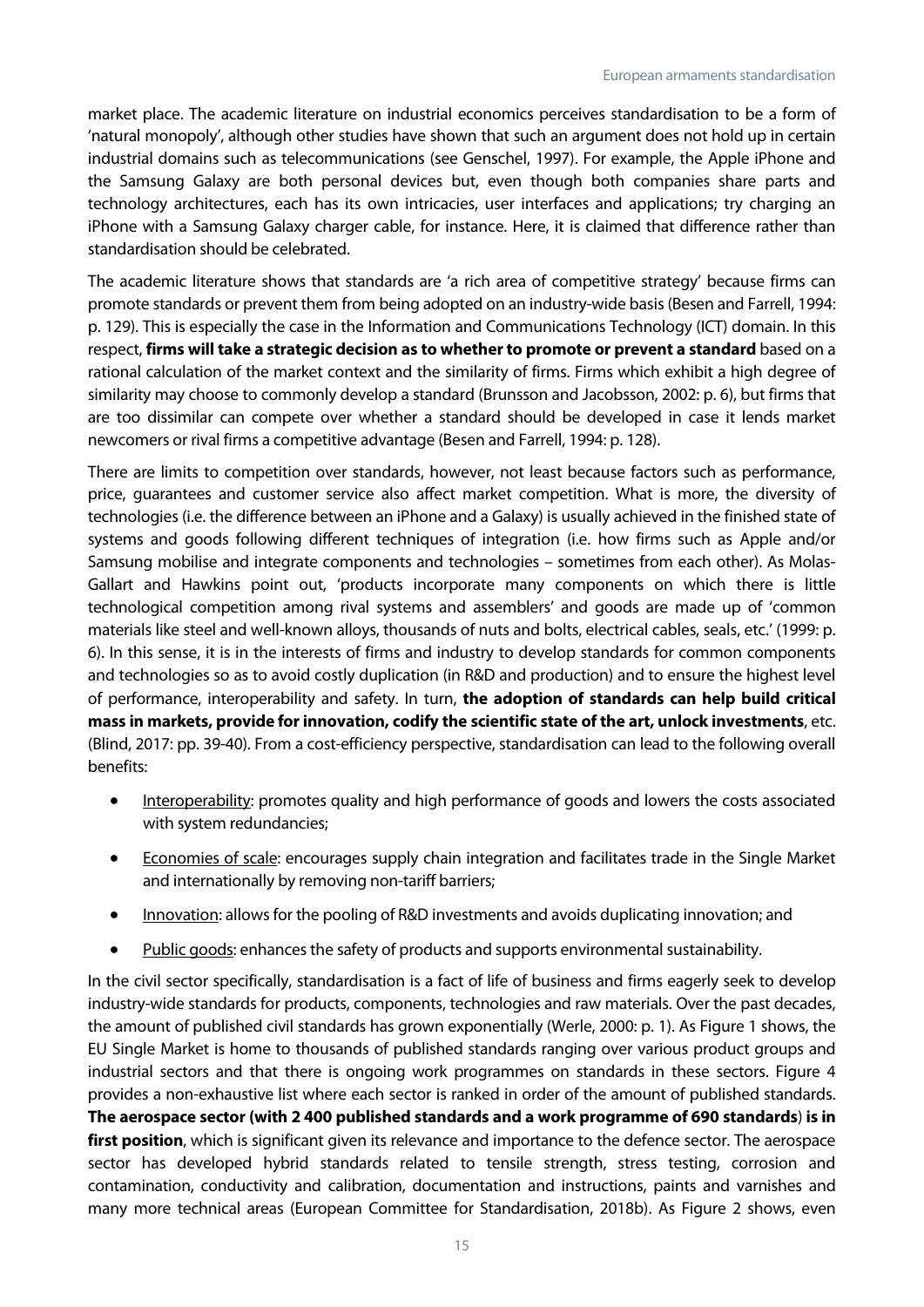though there is no discernible trend-line for standards adopted for aerospace, plastics and textiles, multiple standards are published on a yearly basis by recognised ESOs.

An important but often overlooked feature of standardisation is 'certification'. Indeed, standardisation is but one part of an overall process as standards mean very little if they are not 'accompanied by mechanisms to establish and certify conformance. Certification normally involves evaluating the item in question with a regime of prescribed tests' (Molas-Gallart and Hawkins, 1999: p. 12). Therefore, **testing and certification are important standards in their own right because they ensure that firms are adhering to agreed norms and practices**. Above all else, certification is a form of compliance that seeks to enforce adherence to standards and ensure quality (Hudson and Orviska, 2017: p. 275). What is more, certification is more than just testing and affirming a standard at the outset of its publication, because certification also relates to a system of continuous auditing to ensure that standards are adhered to over time (Conroy, 2007: p 10). As will be shown later, certification is also a vital element of EU efforts on armaments standardisation with regard to RPAS.

| <b>Sector</b>                        | <b>Technical committee</b> | <b>Published</b> | Standards in   |
|--------------------------------------|----------------------------|------------------|----------------|
|                                      |                            | <b>Standards</b> | progress       |
| Aerospace                            | ASD-STAN                   | 2,400            | 690            |
| <b>Plastics</b>                      | CEN/TC 249                 | 480              | 77             |
| Textile products                     | CEN/TC 248                 | 336              | 53             |
| Welding processes                    | <b>CEN/TC 121</b>          | 328              | 59             |
| Paints and varnishes                 | <b>CEN/TC 139</b>          | 283              | 92             |
| Railway applications                 | <b>CEN/TC 256</b>          | 235              | 112            |
| Packaging                            | <b>CEN/TC 261</b>          | 200              | 12             |
| Plastic piping and ducting systems   | <b>CEN/TC 155</b>          | 199              | 34             |
| Petrochemical industries             | CEN/TC 12                  | 194              | 29             |
| Petroleum products                   | CEN/TC 19                  | 189              | 27             |
| Fasteners                            | <b>CEN/TC 185</b>          | 187              | 18             |
| Water analysis                       | <b>CEN/TC 230</b>          | 176              | 34             |
| Dentistry                            | CEN/TC 55                  | 170              | 40             |
| Water supply                         | <b>CEN/TC 164</b>          | 160              | 4              |
| Protective clothing                  | <b>CEN/TC 162</b>          | 155              | 53             |
| Corrosion protection                 | CEN/TC 262                 | 145              | 22             |
| Road materials                       | CEN/TC 227                 | 143              | 25             |
| Concrete products                    | <b>CEN/TC 104</b>          | 133              | 31             |
| Adhesives                            | <b>CEN/TC 193</b>          | 127              | 17             |
| Ergonomics                           | <b>CEN/TC 122</b>          | 125              | 12             |
| Space                                | CEN/CLC/JTC 5              | 114              | 41             |
| Air quality                          | <b>CEN/TC 264</b>          | 111              | 16             |
| Doors, windows and shutters          | CEN/TC 33                  | 104              | 28             |
| <b>Health informatics</b>            | <b>CEN/TC 251</b>          | 102              | 21             |
| Industrial valves                    | CEN/TC <sub>69</sub>       | 81               | 18             |
| Shipbuilding and maritime structures | CEN/SS T01                 | 74               | 55             |
| <b>Technical drawings</b>            | CEN/SS F01                 | 58               | 9              |
| Powder metallurgy                    | CEN/SS M11                 | 57               | $\overline{7}$ |
| Durability of wood products          | CEN/TC 38                  | 53               | 10             |
| Lifts, escalators and moving walks   | CEN/TC 10                  | 39               | 13             |
| Cement and building limes            | CEN/TC 51                  | 34               | 8              |
| Food products                        | CEN/SS C01                 | 34               | 4              |
| Environmental management             | CEN/SS S26                 | 24               | 14             |

| Figure 1 – Non-exhaustive list of standards per industrial sector/good in Europe |  |  |  |
|----------------------------------------------------------------------------------|--|--|--|
|----------------------------------------------------------------------------------|--|--|--|

*Source: European Committee for Standardisation (2018b)*

Finally, it is also worth reflecting on the ways in which standards are created and adopted by governments and industry. In this respect, it is important to bear in mind that '[s]tandards are driven by business and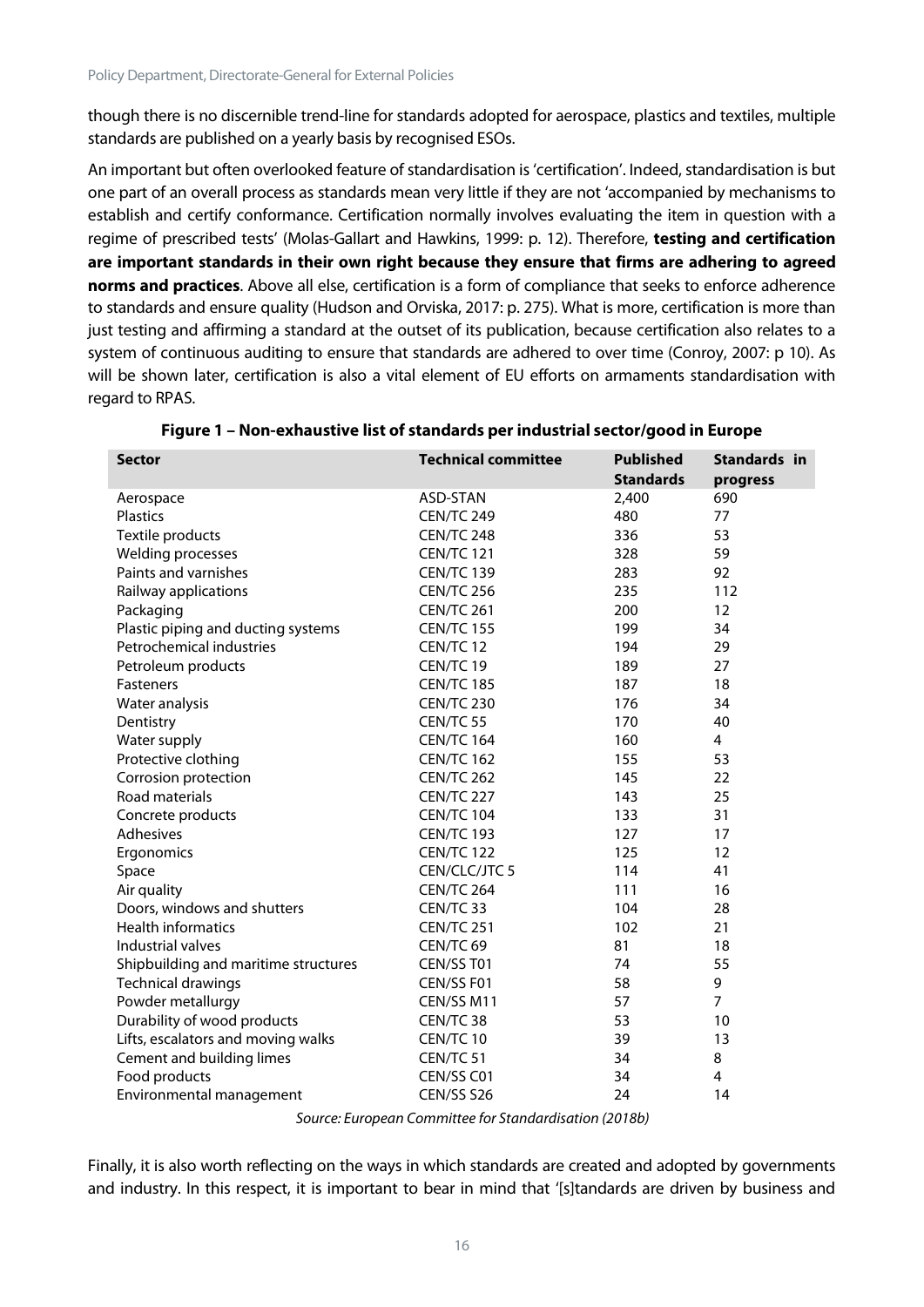drafted by experts in the field' through consensus and open participation between a wide range of stakeholders including industry, trade federations, public authorities, academia and non-Governmental Organisation (NGO) representatives (European Committee for Standardisation, 2010: p. 5). Standardisation Organisations (SOs) play an important role in providing expertise to set standards and to help stakeholders achieve consensus. In fact, 'the majority of standardization organizations do not have an official status. Most of them are private consortiums and forums' (Werle, 2000: p. 17). This independent status is important for various reasons. In contrast to centralised, state-heavy, hierarchies that were used in the past, **decentralised standardisation processes were developed over time to account for and manage crossborder supply chains and systems development** (Genschel and Werle, 1993: p. 204). On this basis, SOs can be seen as an inherent part of international governance as standards are used to promote 'collective welfare by coordinating and constraining individual behaviour' (Abbott and Snidal, 2001: p. 345).





*Source: European Committee for Standardisation (2018b)*

In terms of the EU's experiences with civil standardisation, in 2012 the Union adopted Regulation (EU) No 1025/2012 setting out the legal basis for European standards and stating that the three recognised ESOs, including:

- European Committee for Standardisation (CEN): this ESO was established in 1961 to bring together the National Standardisation Bodies (NSBs) of 34 countries (EU and European Free Trade Area (EFTA) members) to develop standards for aerospace, chemicals, defence, energy, food, healthcare, security, etc.;
- European Committee for Electrotechnical Standardisation (CENELEC): established in 1973, this ESO helps develop standards specifically for the electrotechnical engineering domain. CENELEC boasts a membership of various NSBs in 34 European countries; and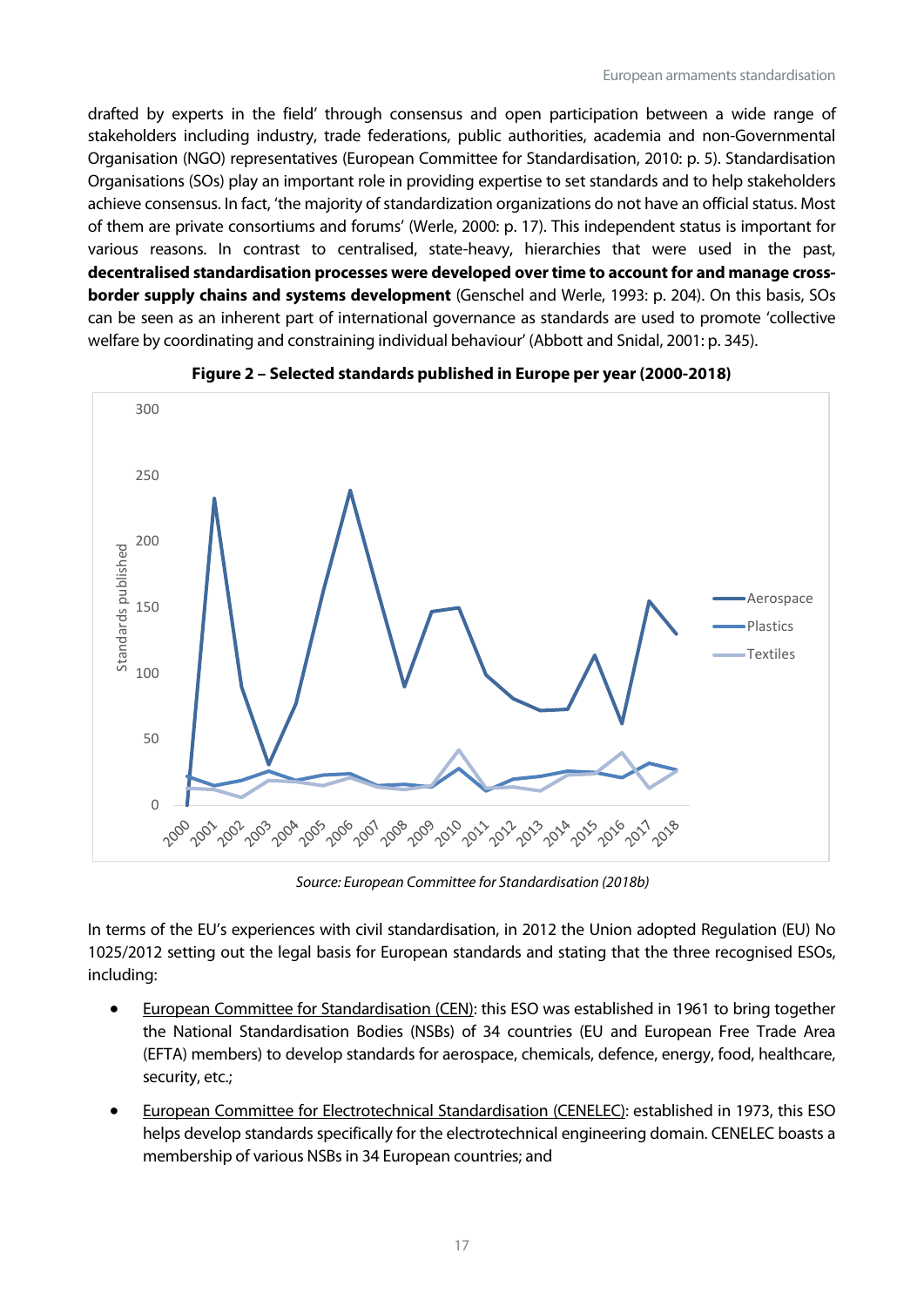• European Telecommunications Standards Institute (ETSI): established in 1988, the ETSI focuses on the standardisation of innovative technologies in the ICT sector. This ESO has more than 800 member organisations spread over 66 different countries across the globe.

Regulation 1025/2012 not only set out the need for greater transparency in the EU with regard to standard setting, but it also stated that NSBs will work with ESOs following a standardisation request from the European Commission to the ESOs. Such a request by the Commission follows **a process of consultation with all relevant stakeholders involved in a particular industrial sector** (e.g. governments, consumers, small and medium-sized enterprises (SMEs), unions, associations, etc.). In this respect, the Commission may either request the development of a new European standard or it may seek a feasibility study on a particular European standard. Finally, it is important to note that a range of EU and non-EU SOs have produced standards that European governments and militaries use for defence-related activities. A non-exhaustive list of such bodies include:

- ASTM International based in the US, and founded in the late 1890s, this standardisation organisation focuses on a broad range of industrial sectors including consumer goods, medical devices, steel and additive manufacturing and the organisation has developed more than 12,000 standards (ASTM International, 2018);
- European Organisation for Civil Aviation Equipment (EUROCAE) this organisation was established in 1963 with the task of developing globally recognised aviation industry standards. It works with industrial stakeholders and its member organisations and it is organised according to working groups (e.g. detect and avoid (DAA), unmanned systems, altimetry, etc.);
- Federal Office of Bundeswehr Equipment, Information Technology and In-Service Support (BAAINBw) – this organisation was established in 2012 as part of the German Federal Ministry of Defence. The Office has the task of equipping Germany's armed forces and it therefore also oversees the standardisation of military equipment for the armed forces when civilian standards are unavailable and/or need amending in light of military requirements;
- French National Organisation for Standardisation (AFNOR) this organisation was established in 1926 and it develops and certifies standards in areas such as construction, electrotechnical solutions, sports, environment, industry, security and health. AFNOR represents France at the International Organisation for Standardisation (ISO) and it has an influential role within ESOs such as CEN and CENELEC;
- German Institute for Standardisation (DIN) the institute was established in 1917 and it develops standards for the German Federal Republic and globally by representing Germany at the ISO. DIN develops standards for a range of administrative, industrial and scientific purposes through its respective expert committees;
- International Organisation for Standardisation (ISO) created in 1947, ISO has emerged as one of the world's leading standardisation organisations and it is has published over 22,254 international standards for a range of industrial and technological domains and applications. The ISO acts as a standardisation networking hub and it represents 161 member countries in 783 expert committees (International Standardisation Organisation, 2018); and
- <span id="page-18-0"></span>• US Department of Defense (DoD) – this US federal government department also produces standards for military purposes in relation to design, performance, manufacturing, testing and lifecycle management. US military standards (MIL-SPECs) are used widely by the US military and a number of allies within the NATO framework have also adopted the DoD's military standards.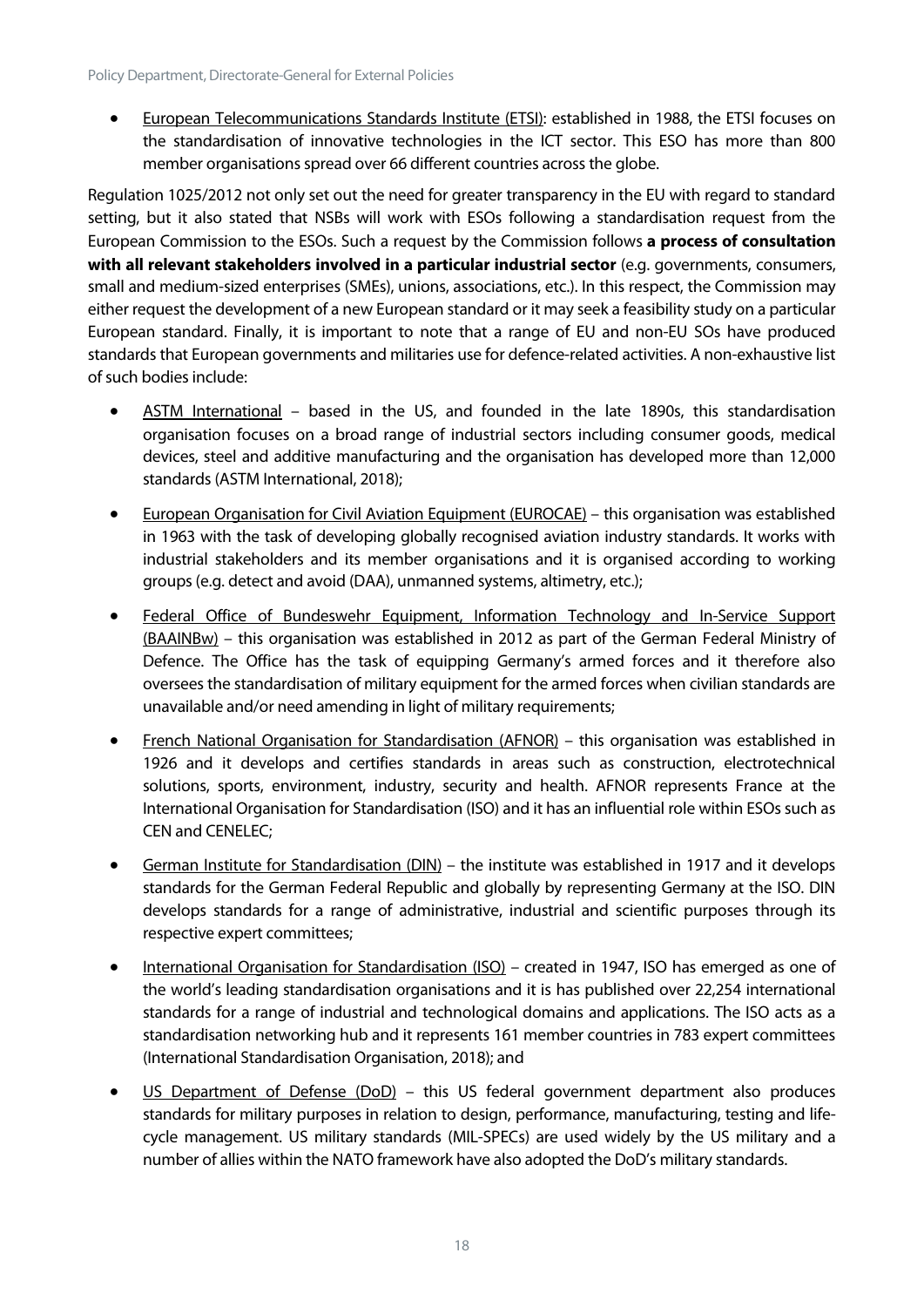## 2.1.2 Defence-related standardisation

While much of the preceding analysis is applicable to the defence sector, there are nevertheless specificities and nuances that emerge when focusing on armaments standardisation. It is first worth considering some definitions of the term. Much like standardisation in the civil sector, in the defence procurement directive (see 2009/81/EC) the European Commission defined armaments standardisation as 'a technical specification the observance of which is not compulsory and which is approved by a standardisation body specialising in the production of technical specifications for repeated or continuous application in the field of defence' (European Commission, 2009: p. 125). This definition does not deviate from the Commission's broader definition contained under Article 2.1 of Regulation (EU) No 1025/2012 which states that a 'standard' is a 'means to a technical specification, adopted by a recognised standardisation body, for repeated or continuous application, with which compliance is not compulsory' (European Union, 2012: p. 19). The only major difference between the two definitions appears to be the phrase 'in the field of defence'. This is crucial because whereas in the civil sector customers largely define standards, in the defence sector governments and militaries serve as the customers which raises important questions related to performance, security of supply and national industrial protection.

The challenges associated with armaments standardisation have been clear for many decades despite the stated benefits of enhanced armaments standardisation. Calculating the benefits of armaments standardisation is not easy and the closest there is to a scientific calculation is contained in a Commissiontendered report (the so-called 'Sussex Study') which calculated that **armaments standardisation could lead to cost savings of up to 50 %** (Molas-Gallart and Hawkins 1999; Fiott, 2014a). Nevertheless, figures that have been made available tend to stress the capability payoffs of standardisation. For example, in 1992 Matthews reported that one former General from the US military claimed that a **lack of armaments standardisation in NATO has resulted in a 30 %-50 % reduction in the capability of the alliance** (Matthews 1992: p. 9). Furthermore, without calculating the exact cost efficiency of standardisation it has been implied by certain institutions that using civil standards could have a cost efficiency payoff for the defence sector. For example, in documenting the potential crossover from the civil sector to the defence sector it has been estimated that '**up to 90 % of standards in the civilian naval sector could be used in the defence sector**, as well as 75 % of those used in the aeronautic and 70 % in the land sectors' (European Communities, 2010: p. 130).

#### Systems and components

Understanding the nature of armaments standardisation first requires a differentiation to be made between the standardisation of systems and the standardisation of components and technologies (see for example Hartley, 1990: p. 97). Both the standardisation of systems and components could enhance interoperability and cost efficiency in the defence sector, but they exhibit different characteristics that need to be acknowledged when devising policy. Therefore, hybrid standards relate to the standardisation of components whereas discussions about the non-duplication of capabilities and/or the common requirements of capabilities primarily relate to systems. In essence, components are the ingredients required to develop a system. It follows that **should the costs of components and technologies be reduced and their utility be improved, it would be possible to develop cost and operationally effective systems**.

There are many aspects to debates about the standardisation of systems. For example, Cohen observed many years ago that real standardisation in NATO would lead 'in its extreme form […] to a NATO army, navy, and air force, staffed by uniformly equipped and trained soldiers' (1978: p. 73). There is therefore a need to differentiate between this extreme form of standardisation (i.e. which essentially means developing and procuring one type of weapon system) and standardisation that means that armed forces in Europe can more effectively operate with one another through common requirements (*ibid.*). This is not to say that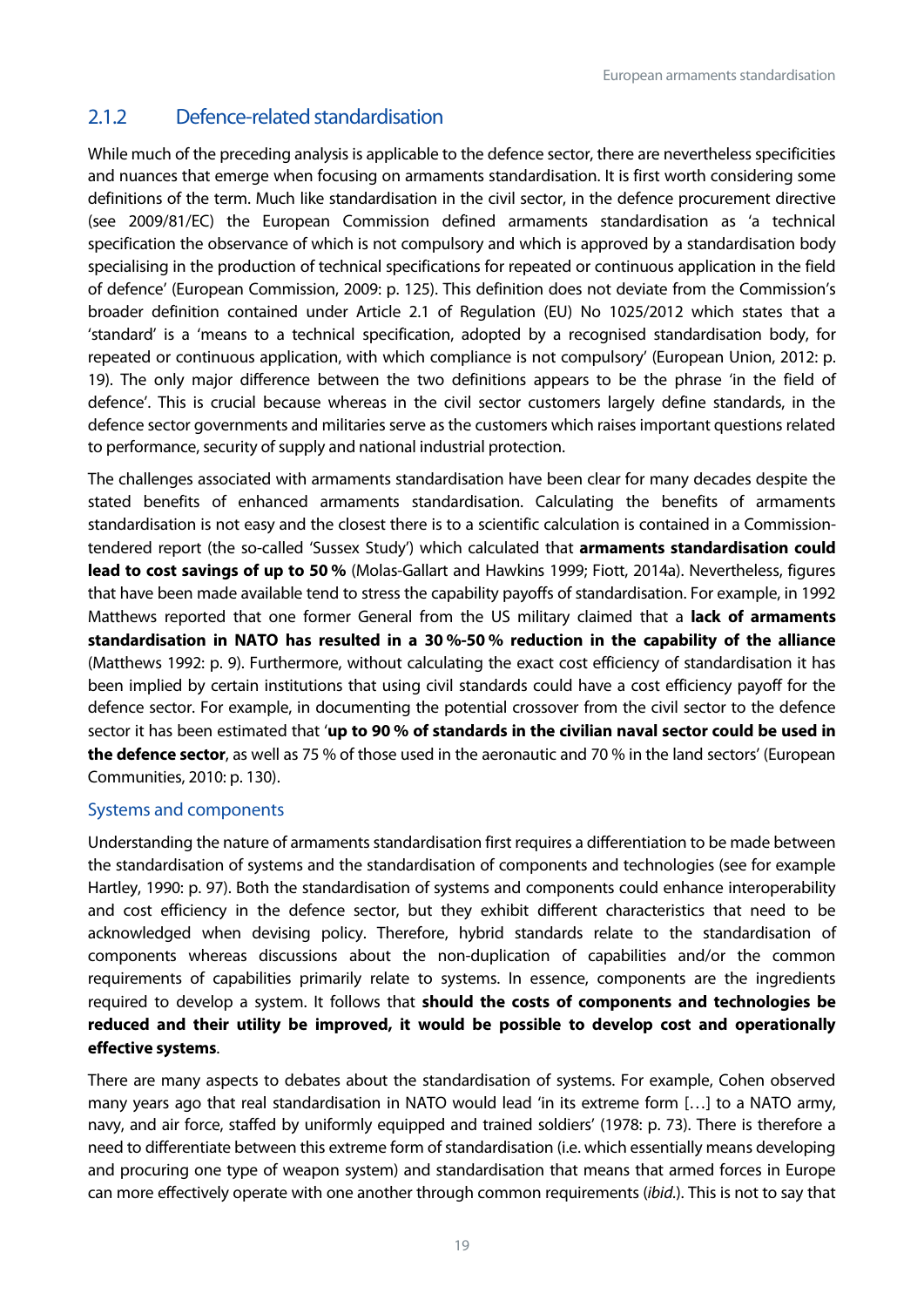the standardisation of systems is not important. As a recent reflection paper published by the European Commission attests, there is a need 'to increase the scope and efficiency of defence spending. **Duplications between Member States can affect the interoperability of their defence equipment**. It can also lead to a lack of preparation and readiness of armed forces and gaps in defence capabilities' (2017c: p. 11). Based on multiple sources, the Commission calculate that for selected weapons systems categories the EU-28 have 178 different systems compared to 30 in the US (*Ibid.*: p. 9).

The standardisation of weapons systems is an increasingly important aspect of armaments standardisation, especially in a context in which 'system of systems' architectures are now being developed. Indeed, the battlespace is increasingly defined by adversaries being able to rapidly integrate different technologies and systems into existing platforms. For example, under the United States' current defence innovation initiative (known also as the 'third offset strategy') is focusing on algorithmic, nano and automated technologies. These developments are designed to ensure that while existing platforms do not need to be significantly overhauled, cutting-edge technologies can be integrated to improve the performance of the systems (see Fiott, 2017a). Here, standardisation of individual systems may be beneficial to the overall integration of systems. The role that standardisation can play in the integration of a 'system of systems' for European capabilities has clear military benefits (i.e. it allows leading technologies to be better and more rapidly integrated), but it also has economic benefits too as it may allow firms to cooperate and compete for the development and production of future capabilities (i.e. the sixth-generation aircraft).

However, **many factors contribute to the duplication of weapons systems including modernisation programmes, legacy platforms, procurement work share and/or licensing and national industrial protectionism**. In particular, the legacy of major complex systems means that there is minimum scope for adopting open and modular architectures in the short term. It is vital that in the future new systems adopt a more open approach to capability development to promote common systems. As the experience of developing Main Battle Tanks (MBTs) in Europe shows, there is a high degree of variance for MBT systems for the aforementioned reasons. For example, Figure 3 shows that in the EU-28 there are a total of 4 727 MBTs currently held on Member States' inventories and a total of 27 different variants overall in the EU.

There are multiple reasons for this variance. First, there is the continued use of legacy models that were procured and/or developed on licence via the now defunct Soviet Union and Yugoslavia. MBTs from these former producers still represent 6 variants and 1,197 units overall in the EU-28 and at least three of the variants were produced under licence in Croatia (the M-84), the Czech Republic (the T-72M4 CZ) and Poland (the T-72M1 D). Second, modernisation programmes have also contributed to the number of MBT variants in the EU. For example, in the inventories of EU Member State armed forces there are least ten different variants of the Leopard 2 tank. Much of the variance can be accounted for by the age of the systems, as each model upgrade is designed to modernise MBTs in relation to armour, weapons, fire protection, sensors, etc. In other cases, variants can be accounted for by production licensing to third states (as was also the case with the Soviet T-72). In this respect, at least four Leopard MBT model variants have been licenced for (co)production in Greece, Spain and Sweden.

Licencing of weapons systems to third countries has an important industrial perspective, as countries seek to develop weapons systems in their country as much as possible in order to support the domestic defence industrial and skills base. Work share programmes may not always be the most economically efficient arrangements. **Country-specific military requirements also conspire to lead to the duplication of weapons systems in Europe, although the identification of common military requirements between states can allow for a degree of national customisation while avoiding high degrees of duplication and improving military interoperability**. In this respect, it should be stated that weapons systems can greatly differ between countries even though the systems bear the same name. The case of the NH90 helicopter is instructive here. Established in 1992 as a multinational programme initially involving France, Germany, Italy and the Netherlands, the NH90 programme was designed to avoid duplication and to ensure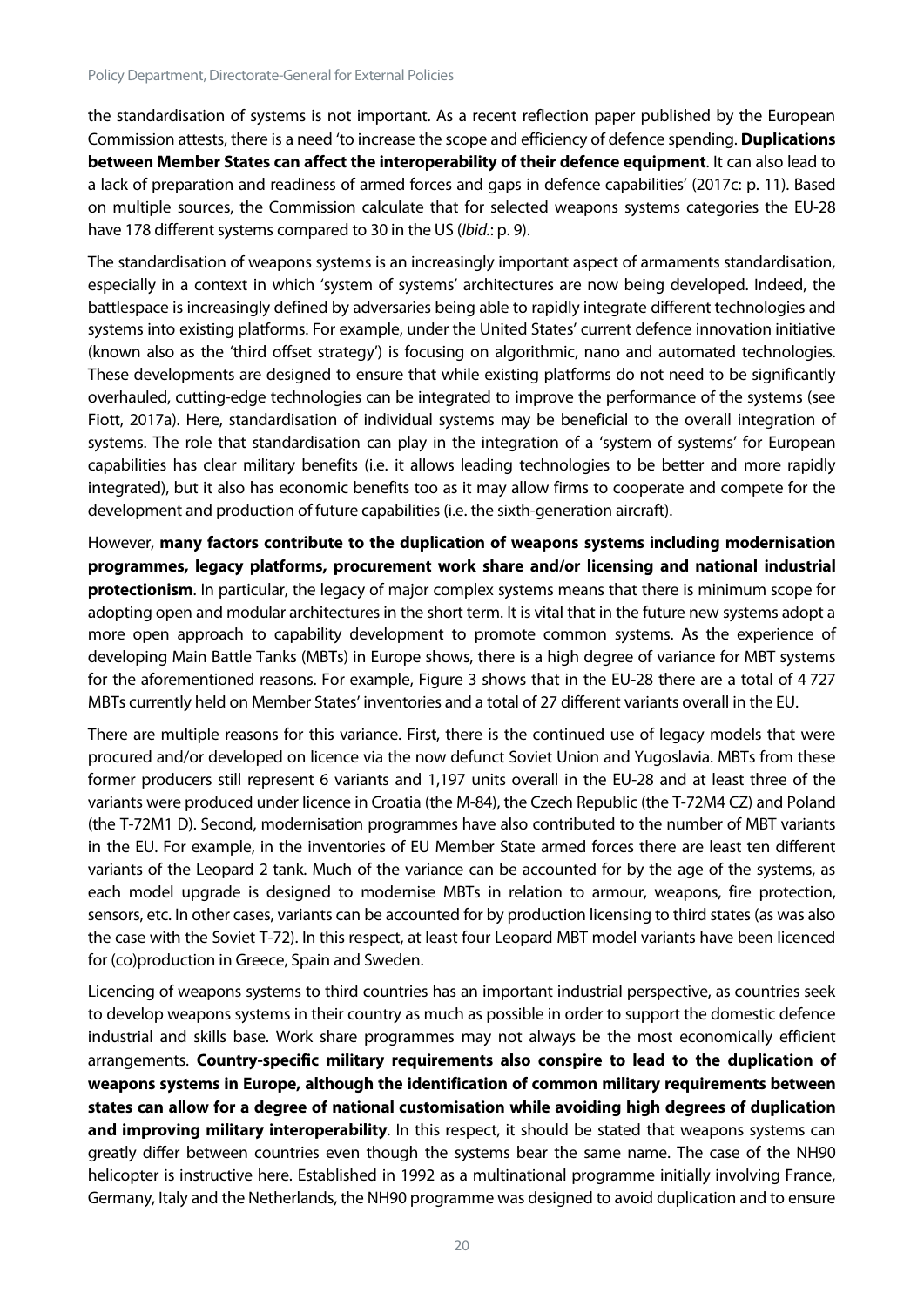sizeable economies of scale for production by harmonising military requirements. The reality, however, has been that even with the NH90 label 23 different versions of the helicopter were produced at multiple production sites, which diluted the potentially huge volume of production and related economic efficiencies (Bellais, 2018: p. 102). Therefore, **there also remains a strong case for the identification of common requirements for weapons systems at the EU level**.

| <b>Origin</b> | <b>Variant</b>                | In-service date (circa) | Quantity |
|---------------|-------------------------------|-------------------------|----------|
|               |                               |                         |          |
| Germany       | Leopard 2A7                   | 2014                    | 19       |
|               | Leopard 2A6HEL (Greece)       | 2008                    | 170      |
|               | Leopard 2A6                   | 2001                    | 37       |
|               | Leopard 2A5/A6                | 1998                    | 217      |
|               | Leopard 2A5E (Spain)          | 1998                    | 223      |
|               | Leopard 2A5 Strv 122 (Sweden) | 1997                    | 120      |
|               | Leopard 2A5                   | 1998                    | 162      |
|               | Leopard 2A4 Strv 121 (Sweden) | 1995                    | 9        |
|               | Leopard 2A4                   | 1979                    | 489      |
|               | Leopard 1A4                   | 1965                    | 513      |
|               |                               | Sub total               | 1,959    |
| Soviet Union  | T-80U                         | 1976                    | 82       |
|               | T-72M1 D (Poland)             | 2009                    | 671      |
|               | T-72M4 CZ (Czech Rep)         | 2003                    | 30       |
|               | $T-72M$                       | 1980                    | 30       |
|               | $T-55$                        | 1949                    | 263      |
|               |                               | Sub total               | 1,076    |
| United        | <b>M60A3 TTS</b>              | 1979                    | 25       |
| <b>States</b> | M60A1/A3                      | 1962                    | 100      |
|               | M48A5                         | 1976                    | 375      |
|               |                               | Sub total               | 500      |
| France        | - AMX Leclerc                 | 1993                    | 200      |
|               | - AMX-30B2                    | 1960                    | 52       |
|               |                               | Sub total               | 252      |
| Poland        | PT-91 Twardy                  | 2002                    | 232      |
|               |                               | Sub total               | 232      |
| United        | FV 4034 Challenger II         | 1998                    | 227      |
| Kingdom       |                               | Sub total               | 227      |
| Romania       | TR-580                        | 1980                    | 42       |
|               | TR-85M1 'Bizonul'             | 1997                    | 54       |
|               | <b>TR-85</b>                  | 1986                    | 104      |
|               |                               | Sub total               | 200      |
| <b>Italy</b>  | C1 Ariete                     | 1995                    | 160      |
|               |                               | Sub total               | 160      |
| Yugoslavia    | M-84                          | 1985                    | 121      |
|               |                               | Sub total               | 121      |
|               |                               | <b>Total</b>            | 4,727    |

#### **Figure 3 – Main Battle Tanks used by the EU-28, 2018**

*Sources: International Institute for Strategic Studies, Military Today, Army Recognition*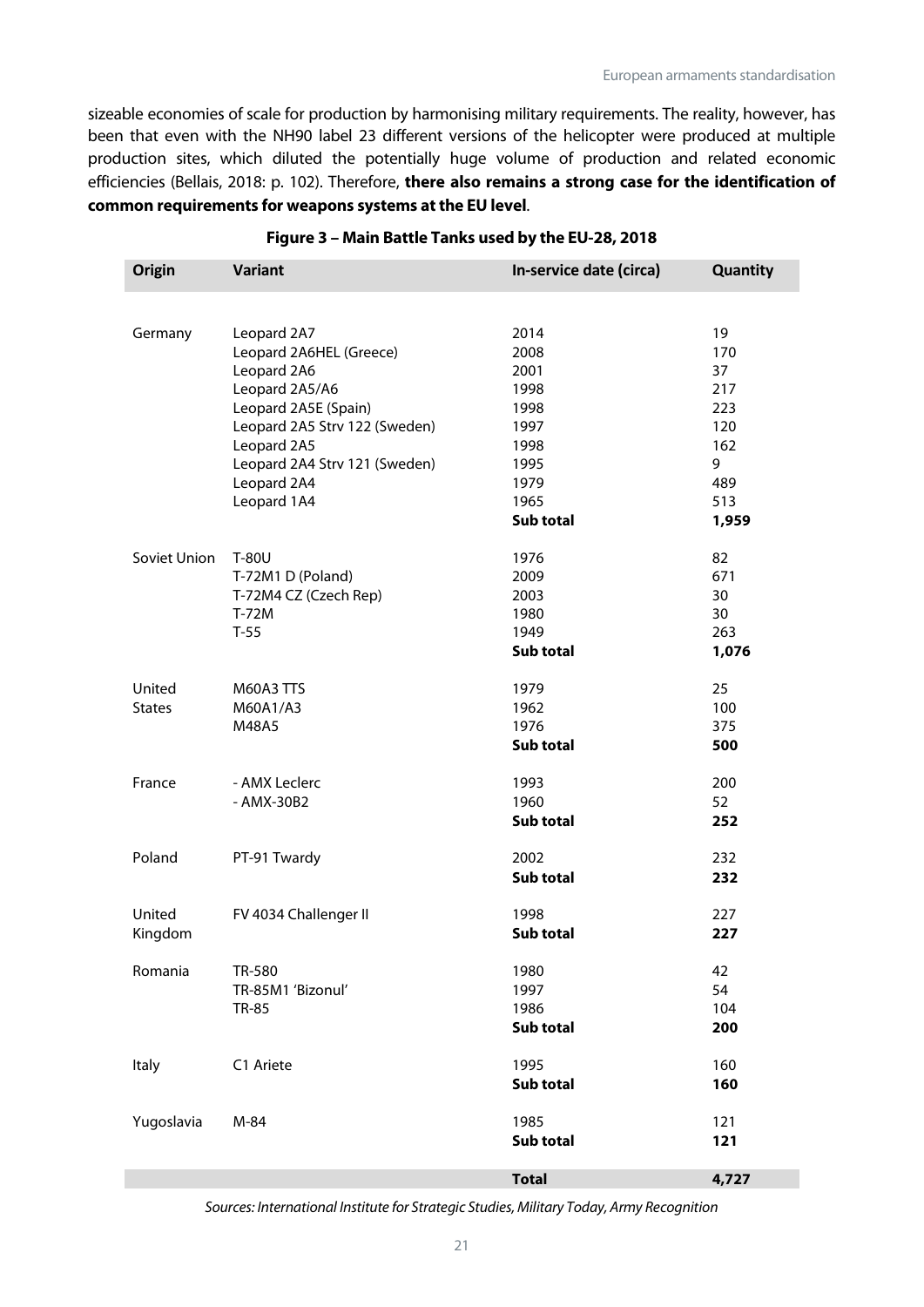While the standardisation of systems is a way of reducing the number of variants so as to avoid duplication and costs, the standardisation of components and technologies is also relevant. As has been argued elsewhere, major defence systems have not evolved over the ages in terms of design and function (e.g. the basic design of an MBT has not changed since its invention). What has changed over time, however, is the performance of systems and system of systems through the application of new technologies, componentry and learning processes (Bellais and Fiott, 2017). As can be observed with the development of MBTs, successive models of the Leopard 2A have been upgraded to improve armour protection, survivability, surveillance range and command and control (C2) through the use of new materials, technologies and techniques such as the latest composite materials and sensors (Krauss-Maffei Wegmann, 2018b), even as the overall dimensions and characteristics of the system stay relatively untouched. Indeed, **a number of defence-relevant standards have been developed for components by a range of SOs inside and outside of the EU** (see Figure 4).



**Figure 4 – Selected defence and hybrid standards for key components to date**

*Source: European Defence Agency, 2018d*

As Figure 4 shows, in many component areas more standards are available from civil standards setters (e.g. CEN and DIN) than specific defence standards setters (e.g. NATO, the DoD and DSTAN). Of course, this depends on the component in question – i.e. CEN has set 514 standards for electrical interfaces and NATO only 12, but NATO has set 177 standards for ammunition whereas CEN has set only one so far. **Defencerelated components and materials can run into their hundreds in any systems integration process and these components may not necessarily always be available from EU suppliers**. For example, a look at a naval radar system reveals the need for a high number of components. Basic radars are traditionally composed of a power supply, a transmitter, a synchroniser, a display, a receiver, a duplexer switch and an antenna. Each of these individual components will themselves be made up of other components and raw materials. Indeed, a radar power supply system will be comprised of a transformer and a circuit board (to name only a few parts) and these in turn will be constructed using windings, resistors, LEDs and transistors composed of copper, aluminium, silicon, Germanium, Gallium Arsenide, Gallium Phosphide and many more materials.

**Both the standardisation of systems and the standardisation of components are complex but not impossible processes**. Such processes relate to the room available to define common military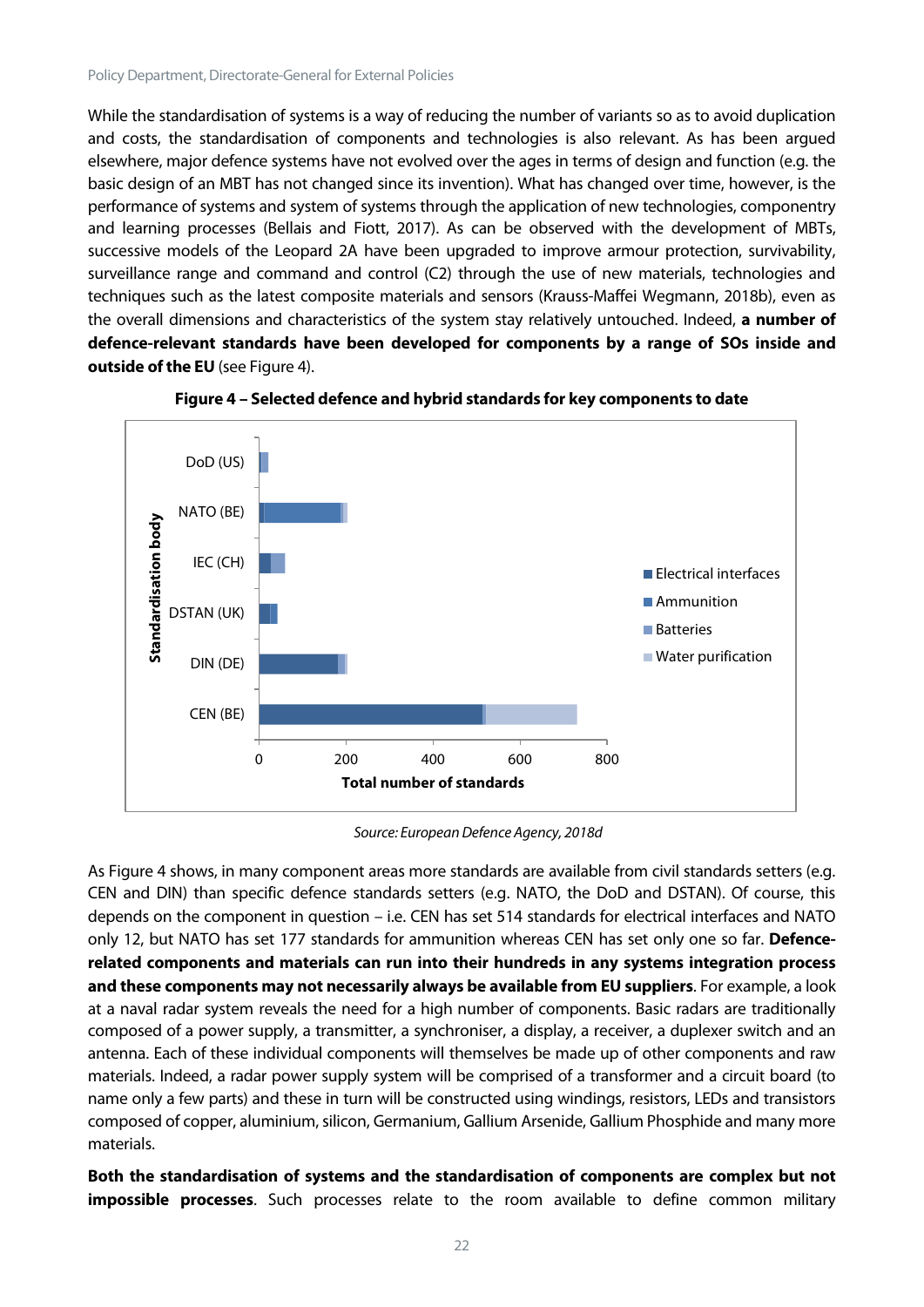requirements for systems and to the security of supply of components for key enablers (e.g. ammunition). Yet, the two major aspects of armaments standardisation that should be considered with relation to systems and components standardisation relate to innovation and interoperability (see Figure 5).



#### **Figure 5 – Armament standardisation polarities**

#### Innovation

From an economic perspective, Hartley observes that the standardisation of systems could lead to cost savings in R&D expenditures, economies of scale through lowering production costs and gains from international trade (Hartley, 1990: p. 98). Here, economic theory stipulates that if EU Member States and NATO allies opt for less duplication and standardise their capabilities governments will not have to spend (or sometimes waste) public finances on national R&D and capability development programmes. Because of the multitude of systems in Europe, **standardisation is a way to reduce the choice of equipment and systems but to do so in a way that reduces costs**, improves the competitiveness of Europe's defence market and enhances military interoperability (Fiott, 2014a). Indeed, the standardisation of systems can lead to lower levels of duplication, enhanced value-added in relation to production runs and cost management over the full life cycle of a system or system of systems, especially through the MRO phase (Hartley, 1990). Nevertheless, Hartley observes that a range of variables can hamper standardisation, including a need for specific features and military requirements, the expected life-cycle costs of equipment and the expected lifetime benefits. Sometimes the up-front costs of a system are low but the life-cycle costs are expensive, and states calculate the balance between up-front vs life cycle costs differently (1990: pp. 109-110).

However, the standardisation of components can also be a way to enhance the efficiency of the European defence market by ensuring that R&D investments are not duplicated. 'Open standards' in particular are a way to reduce costs and improve efficiency. As Zervos and Swann argue, with open standards a systems integrator can 'mix and match' components from a wider supplier base but without open standards 'it is more likely that system integrator will put together his own components to a make a 'turnkey' system' (2009: p. 27). Of course, **the specific problem for the defence sector is that not all standards may guarantee security of supply of components and technologies**. Nevertheless, while standardised components and technologies may well reduce the overall costs of a system (or system of systems), the process of standardisation could allow SMEs to proliferate new technologies for their own benefit and that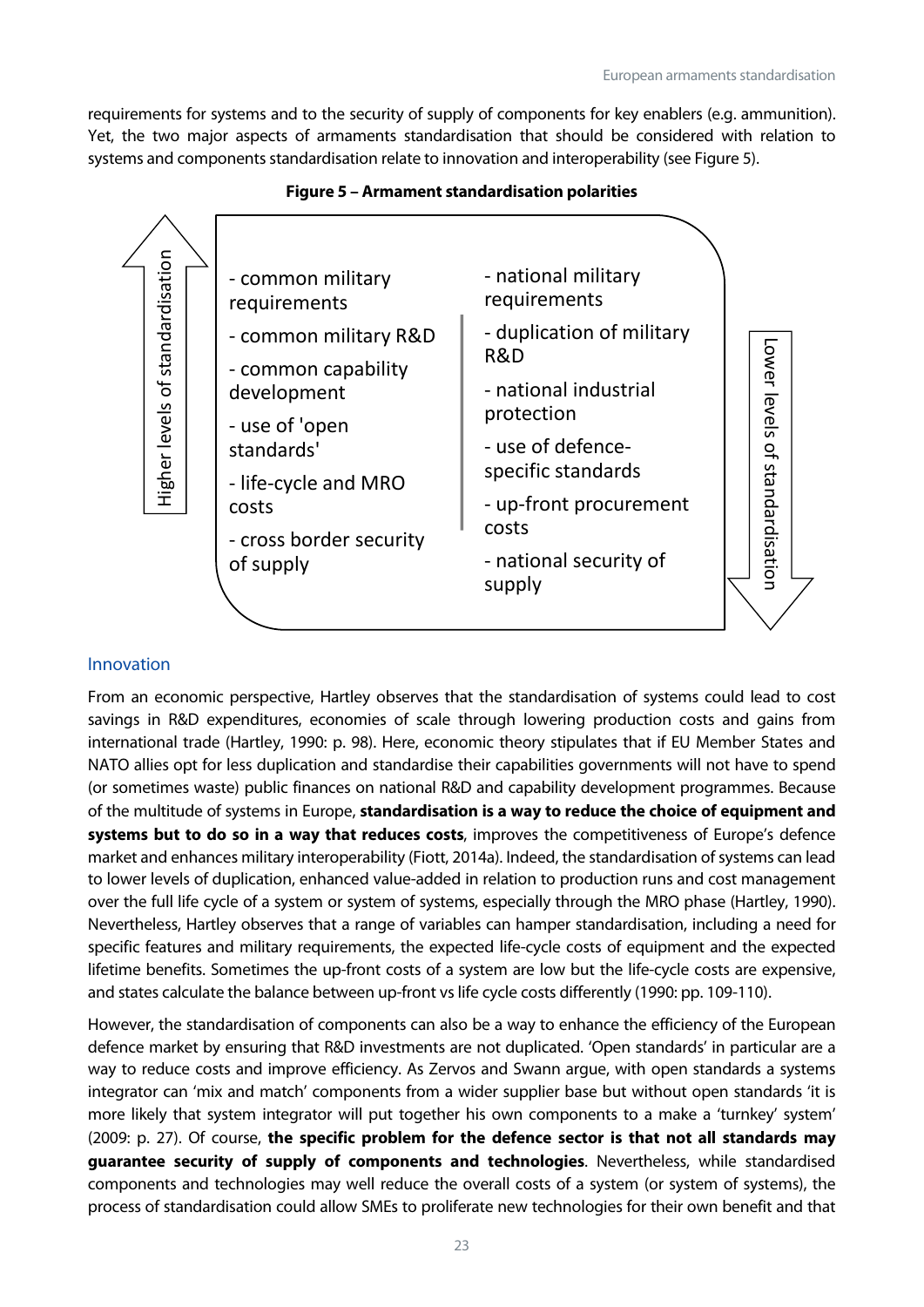of the wider defence market. As the EDA notes, defence-relevant SMEs can play a vital role in the defence market, as the technologies they develop can form the basis of new standards, provided they are patentable and have a proven application (European Defence Agency, 2016: p. 32).

Accordingly, it has been claimed that **standardisation is vital for cross-border collaboration and supply chains**, especially with regard to the more than 2,500 SMEs involved in defence supply chains in Europe (see European Commission, 2014a; European Defence Agency, 2009). **It is important not to simply focus on systems integrators, but the entire defence supply chain,** as most value attached to systems development come from tier firms (i.e. tier 1 firms are specialised systems producers and sub-systems assemblers; tier 2 firms produce or supply electrical equipment, mechanical engineering, metal working, casts and moulds; and tier 3 firms supply commodities and service supplies) (see Antill, Moore and Neal, 2001; Bellouard and Fonfría, 2018). As the Commission acknowledges in the European Defence Action Plan (EDAP), SMEs in many Member States are sources of innovation and they 'often offer dual-use goods or services in a wide range of industries' (European Commission, 2016a: p. 11). The Commission defines SMEs as firms that employ less than 250 persons, and have an annual turnover of less than EUR 50 million or a total balance sheet of less than EUR 43 million (European Commission, 2003). Importantly, the Commission also shows how SMEs are particularly vulnerable because of a range of issues, including access to finance and contracts, even though SMEs are responsible for innovation and disruptive technological shifts (European Commission, 2016a: p. 11).

Yet these are not the only barriers SMEs face with regard to market access and standardisation. First, critics of the economy of scale approach claim that standardisation may 'decrease a healthy competition and the variety of proposed solutions' for defence systems integrators, tier firms and governments (Sempere, 2017: p. 339). Second, because systems integrators occupy a privileged position with regard to sourcing and integrating components, 'the market power of integrators' increases and this 'may allow them to place barriers to entry in the path of new innovative component suppliers' and SMEs (Zervos and Swann, 2009: p. 28). Such a position may stymie defence innovation, even though it can be argued that systems integrators are better placed than tier firms and SMEs to know the needs of the end-user and main customer: i.e. governments and the military. Third, one of the challenges associated with developing hybrid standards is that as 'technologies develop […] military and civilian interests often diverge as the uses of each domain become more specialized. As the technological needs of the two sectors become more nuanced, **the degree to which there are common features will decline, and they often shift from the system to the component level**' (Sempere, 2018: p. 230; see also European Communities, 2010: p. 130).

While the benefits of armaments standardisation are well documented, the principle of national sovereignty pervades decisions about the application of civil open standards and market access for SMEs. The reflex in many large firms, ministries of defence and militaries is to support indigenous industries for reasons such as industrial protection. As Sandler and Hartley observe, 'nations impose their own barriers to more standardization through their continued preference for, and willingness to pay for, independence' (1999: p. 210). Accordingly, standardisation has been traditionally difficult because '[i]t implies compromise by research and development communities on techniques and values and by national military authorities on tactical doctrine and direction national control of production' (Campbell, 1990: p. 65). In this respect, while there is **evidence of increased use of civil standards for components there is still a preference for developing nationally defined weapons systems and platforms**, especially when standards are used or developed for the purposes of military performance. Despite measures designed to promote nondiscrimination during procurement tenders (e.g. Directive 2009/81/EC), **domestic standards can be promoted to ensure that foreign competition stands a lower chance of meeting national requirements during the tender**. This is made all the harder because systems integrators occupy a central role in the procurement process, even though tier firms and SMEs are vitally important, and this invariably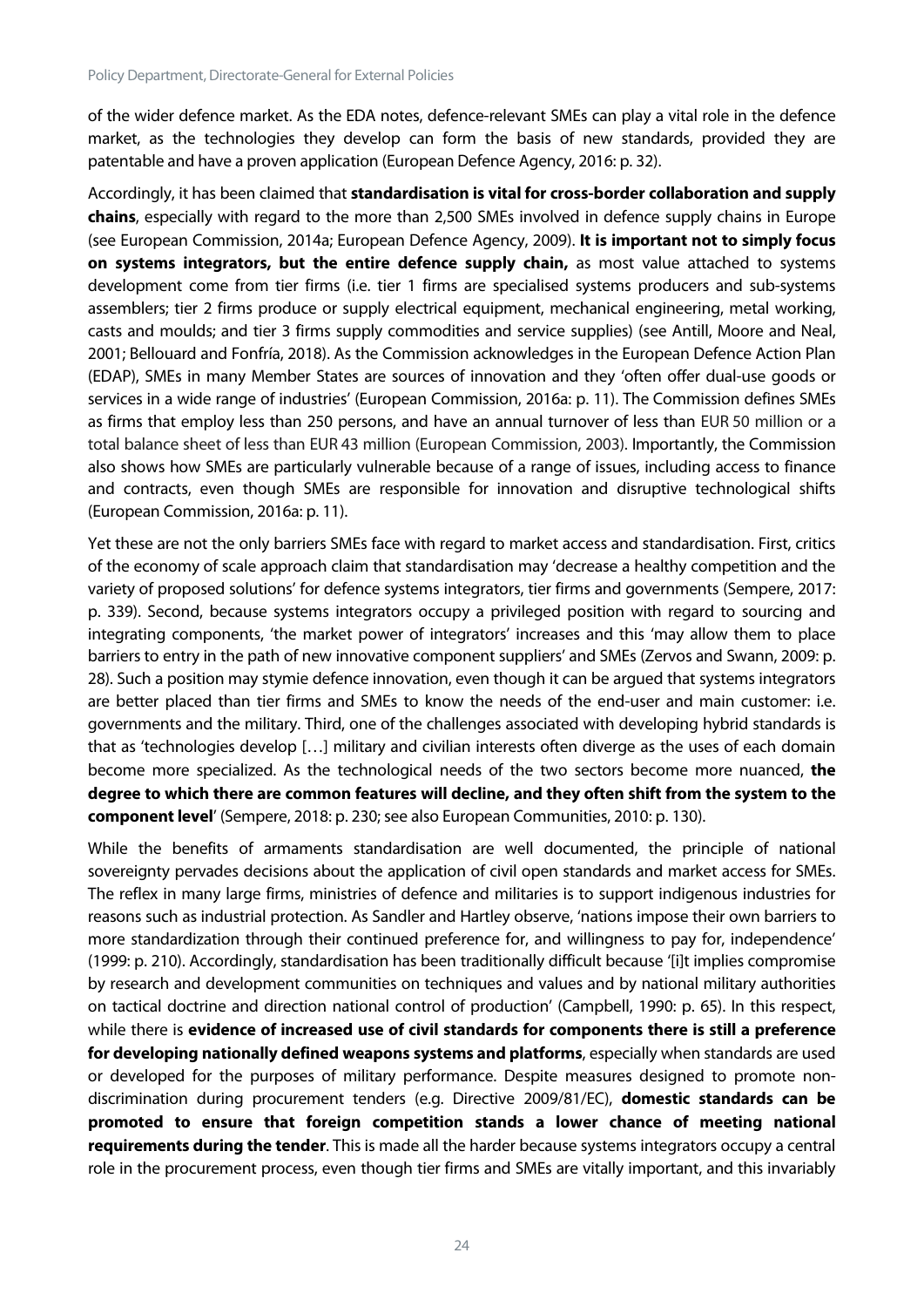means that they select component tier suppliers and SMEs on the basis of cost effectiveness rather than questions related to strategic autonomy (Belin et al., 2017).

These factors serve as barriers to closer civil-defence cooperation and market entry for SMEs. Furthermore, there are questions related to how far defence firms (both systems integrators and tier firms) are associated and/or involved in the process of defining defence-relevant standards. Based on exchanges with industrial representatives, there is **a perception that defence firms are brought in at later stages in the definition of civilian standards and this means there is relatively little opportunity to feed in military requirements into the standardisation process**. It has also been disclosed during exchanges that defence industry representatives are not keen on committing to civil standardisation processes because they fear that their products and technologies are not of interest to civilian stakeholders. Seen from the perspective of the civil sector, defence products and technologies are viewed as a small share of the overall market. In this respect, more work is required to ensure that there is sufficient market buy-in for defence firms during standardisation processes, especially given the growing importance of civil standards to military capabilities such as the A400M and RPAS.

#### Interoperability

One of the other main areas where armaments standardisation is seen as imperative is military interoperability. The concept of interoperability relates mainly to the standardisation of systems, doctrine and training. **Given that most military operations in the present period occur within a multilateral environment, there is a clear need for systems and replacement parts to meet the needs of interoperability within and between armed forces**. As DeVore states, 'when levels of interoperability are low, joint operations suffer from complex supply arrangements, incompatible communications, and complicated mission planning. Thus, allied states should militarily benefit from armaments collaboration, even in the absence of economic advantages' (2014: p. 419). This point cannot be overstated, especially given that warfare and crisis management over the past few decades has been characterised by coalitions of the willing and network centric warfare. As Arntzen and Grøtan argue, while ICT and improved battlefield communications and precision strike appear to have condensed time and space, they have placed an even greater onus on partnering militaries to ensure that they are technologically and doctrinally similar (2011: p. 250; see also King, 2011 and Strachan, 2013: p. 188). This is especially so in a context where military operations are increasingly challenging, and where it is difficult at the best of times to ensure coherence between multiple military partners (Schmitt, 2018).

Yet **the logic of common military requirements has not easily become the norm for armed forces and/or governments in Europe**, even though standardisation seems logical and rational for allies to follow in a NATO and the Common Security and Defence Policy (CSDP) context. As Taylor has remarked, while NATO is a security community with collaboration at its heart, economic interests and domestic considerations hamper standardisation because '[w]hile weapons standardization can improve military effectiveness in the alliance and save billions of dollars in R&D costs and systems redundancy, it can also mean loss of sales (particularly in third-country transfers) and of control of military high technology for members of the alliance' (1982: pp. 97-98; see also Hartley, 1990: p. 103). The same applies to standardisation at the EU level, too. For the standardisation of systems (or system of systems) to work efficiently, for example, there needs to be **EU-wide agreement on the basic common military requirements required to answer different types of military tasks** (e.g. deterrence and national defence, crisis management operations, humanitarian missions, peace missions, surveillance tasks, etc.). In essence, armaments standardisation rests on an ability of a group of states and militaries to identify common levels and understandings of lethality, manoeuvrability, performance, endurance, etc.

Agreement is not easy given that beyond the standardisation of systems and components lies other forms of non-material standardisation related to the synchronisation of institutions, doctrines, terminology and training (Ford, 2017: p.120). In this respect, broader armaments standardisation might be a hindrance to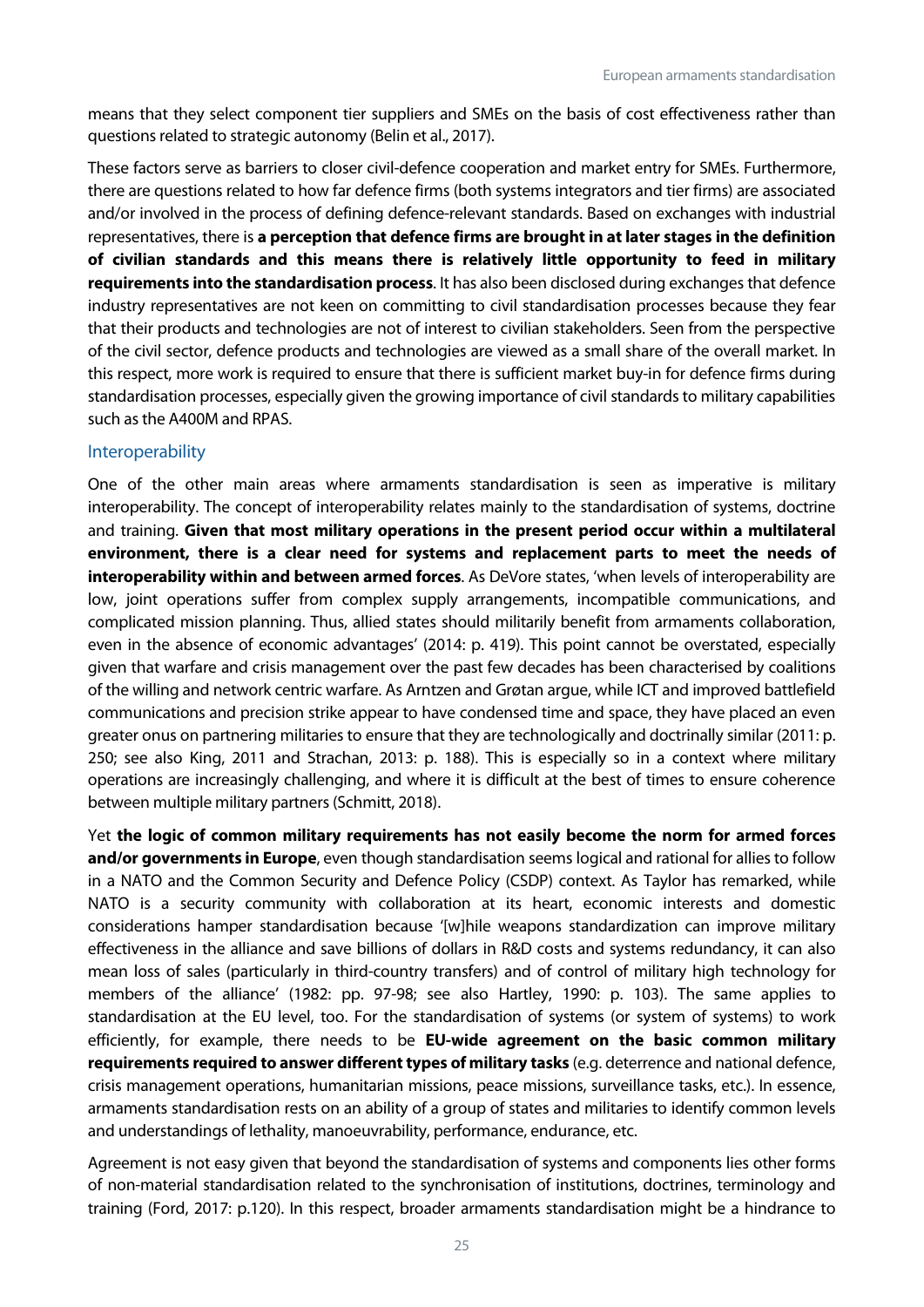securing a military advantage over partners and allies (i.e. sought in order to ensure a degree of specialisation and therefore a niche added value in the context of an alliance or military coalition) and adversaries and rivals (i.e. using technology to serve as a deterrence and/or to overcome militarytechnological symmetry or parity). Finally, some **military planners resist a high degree of standardisation for fear that it will diminish security of supply** by increasing in some cases the military's dependence on a single supplier (or a small supplier group). As Sandler and Hartley point out, in some cases a 'diversity of weapons and forces is needed as an insurance against the failure of standardized weapons and to meet the variety of future unknown and unknowable threats' (1999: pp. 207-208).

## <span id="page-26-0"></span>3 EU and NATO approaches to standardisation

The objective of this chapter is to provide a clearer understanding of EU and NATO approaches to armaments standardisation. As will be made clear, both organisations employ a voluntary and non-binding approach to the adoption of hybrid standards. As has been made clear by Molas-Gallart and Hawkins, while standardisation can occur through legal fiat or protracted common use, international organisations have tended to employ a negotiated and voluntary method of enhancing standardisation (1999: p. 5). Of course, any discussion of how the EU and NATO respectively approach armaments standardisation has to take into consideration the different memberships and structures of each organisation. In NATO, for example, it has been shown that the quest for a common benchmark for armaments standardisation based on military requirements such as lethality is greatly influenced by the US (Ford, 2017: p. 139). By contrast, standardisation efforts in the EU are not affected by a single military hegemon such as the US and supranational institutions such as the European Commission and standardisation bodies play an important role. Finally, despite the differences embodied by each organisation it should be stressed that there are no 'Chinese walls' between the EU and NATO and each organisation is able to learn from and influence the other in policy areas such as armaments standardisation (Fiott, 2017b: p. 410).

## <span id="page-26-1"></span>3.1 EU

Armament standardisation in Europe is not a new phenomenon. From 1993 to 2004, the Western European Armament Group (WEAG) dedicated its time and resources to increasing the harmonisation of requirements for equipment. Relatedly, armaments standardisation has also long been on the agenda of the European Commission. For example, in 1997 the Commission published a Communication on 'Implementing European Union Strategy on Defence-Related Industries', which stated that '[s]etting up a European defence equipment market and consolidating Europe's defence industrial base will call for an effort to rationalise the sets of standards currently being used by the defence ministries of the Member States' (European Commission, 1997: p. 19). Interestingly, even in the late 1990s the European Commission recognised that '[w]ith increasing use being made of dual-use technologies in the military systems, the current trend is to make as much use as possible of civil standards' (*Ibid*.). On this basis, the Commission proposed three lines of action: i) inviting industrial circles to draw up a work programme for identifying standards; ii) a regular exchange system on standards between the EU and NATO; and iii) providing Commission support to standardisation organisations while incorporating the specificities of the defence sector (*Ibid*.: p. 20).

Following a study commissioned in 1999 (the so-called 'Sussex Study'), the European Commission pushed for greater standardisation efforts within the EU. One of the major conclusions and recommendations from the Sussex Study (see Recommendation 16) was that the EU should work with ESOs to develop a 'European Defence Standardisation Handbook' (Molas-Gallart and Hawkins, 1999: p. 308). The Commission took on board this suggestion and developed a Handbook on defence procurement that identified and compiled more than 10,000 relevant standards in specific technical domains. However, despite the creation of the Handbook the Commission soon turned towards ways in which standards could be taken up by Member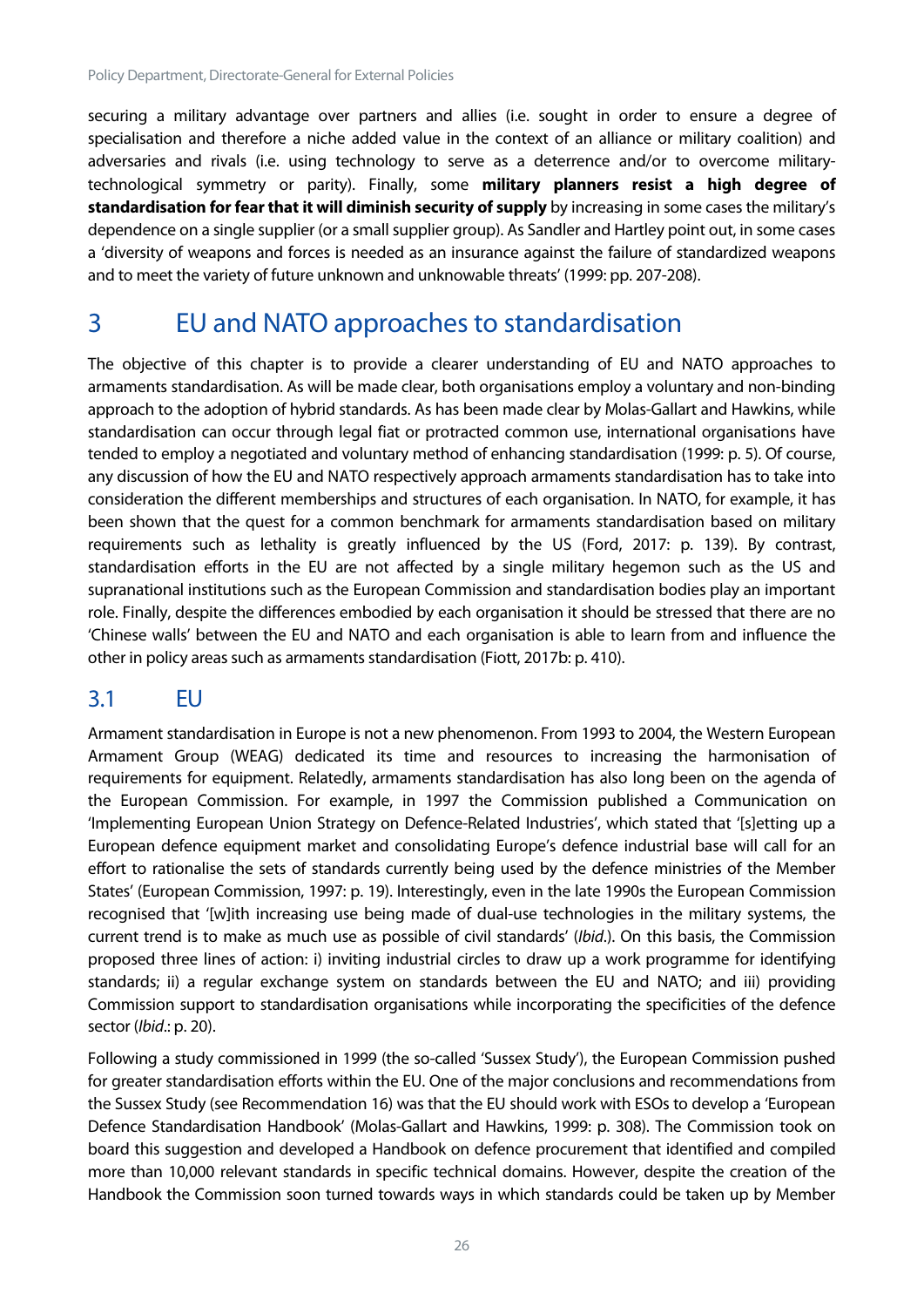States. Indeed, in its 2007 Strategy for a Stronger and More Competitive European Defence Industry, the Commission stated that in order to overcome fragmentation of the European defence market by reduced barriers to cooperation and avoiding wasteful R&D, it is necessary to 'promote the use of common standards to facilitate the opening up of defence markets' (European Commission, 2007: p. 6). This focus, and the maturation of the Handbook, saw the Commission transfer the initiative over to the EDA in June 2011. The Agency further developed the Handbook as an online database called the European Defence Standards Reference System.

The EDSTAR database sat alongside another EDA initiative that had been developed in 2007 called the European Defence Standards Information System. As web-based platforms, the idea behind both EDSIS and EDSTAR is to exchange information on defence standards, to allow stakeholders to advertise relevant standards, to promote networking among these stakeholders and to effectively utilise published standards. The key difference between EDSIS and EDSTAR is that EDSIS lists existing standards and it gives stakeholders the opportunity to amend existing or volunteer new standards, whereas EDSTAR is a platform that assists stakeholders implement and use existing standards. Since 2007, **EDSIS has recorded 147 published defence-relevant standards and 89 standards are still active** – of these 89 active standards, 20 are brand new whereas the remaining 69 are revisions of existing standards. The standards registered in EDSIS range from a basic standard for cables and insulated wires to packaging for ammunition and explosives to standards for methanol fuel cell systems (European Defence Agency, 2018a).

While the EDA does not develop defence standards itself, the **EDSTAR platform currently lists more than 2 400 defence-relevant standards** ranging from high-resistant paints and varnishes to electrotechnical vocabulary (European Defence Agency, 2018b). As part of the EDSTAR initiative, the EDA's participating Member States sit in the Materiel Standardisation Group (MSG) format and the group is chaired by the EDA's Armaments Director. The MSG oversees the state of play of defence standardisation in an EU context and it has the opportunity to make new standardisation requests and proposals (European Defence Agency, 2012). EDSTAR is organised according to various technical domains including ammunition; armoured land vehicle technology; camouflage; electrical interfaces; electromagnetic environments; lifecycle project management; military airworthiness; and many more (European Defence Agency, 2018c). Finally, to aid the Agency's work and to assist with the efforts of the MSG, there is an in-house body within the EDA called the Materiel Standardisation Harmonisation Team (MSHT), which provides advice and expertise to ESOs on defence standardisation.

After the commissioning of the 'Sussex Study' and the development of the defence standardisation handbook, the European Commission continued to develop a number of policy and legal instruments designed to enhance armaments standardisation. For example, following the adoption of the directive on defence procurement (see 2009/81/EC) in 2009, the European Commission made clear in recital 38 of the directive that the **use of standards and technical specifications are to be considered a precondition for defence procurement tenders**. According to the Commission, the use of standards is a way of overcoming 'incompatibility or disproportionate technical difficulties in operation and maintenance' (see Recital 51) (European Commission, 2009: p. 82). In particular, the Commission makes clear that '[t]echnical specifications shall afford equal access for tenderers and shall not have the effect of creating unjustified obstacles to the opening up of procurement to competition' (see Article 18.2) (European Commission, 2009: p. 95). In this respect, the Commission sees the defence procurement directive as a way to enhance armaments standardisation by challenging the principle of national discrimination during defence contract tendering. Furthermore, the purpose of Directive 2009/43/EC on **defence equipment transfers is designed to provide the market conditions for greater standardisation while maintaining a level playing field in the European defence market**. The European Commission has long been an advocate for the use of civil standards in defence because it believes the use of civil standards creates economic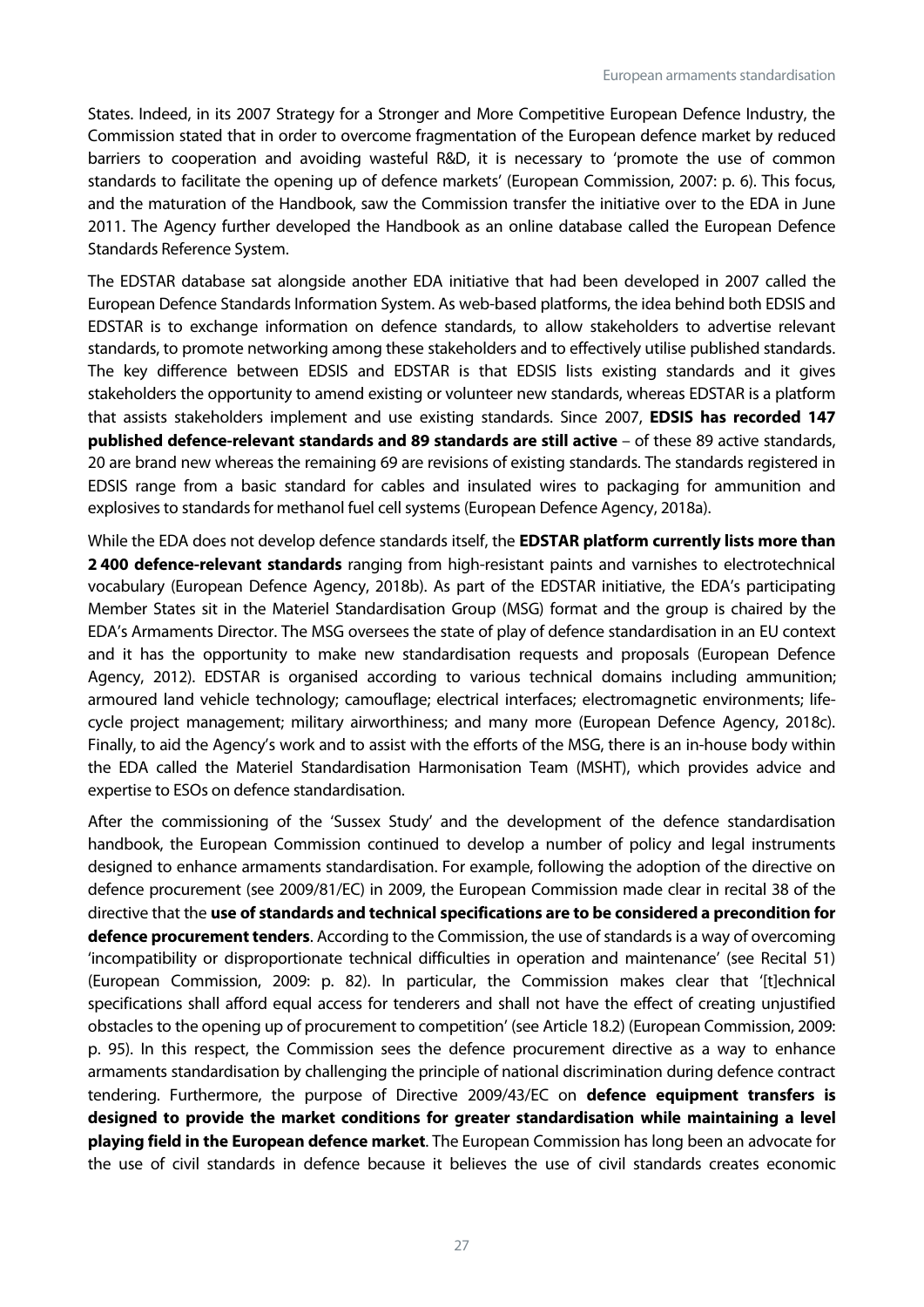efficiencies. Indeed, the EDA has concluded that the 'product cost savings following a more intensive use of civil standards by the military sector range from 10 % up to 50 %' (European Defence Agency, 2015a).

Building on this logic, on 24 July 2013 the Commission released a Communication spelling out how Europe could head towards a more competitive and efficient defence and security sector (see COM(2013) 542 final). In the Communication the Commission makes clear that it will develop a defence industrial policy based in part on developing hybrid standards to 'benefit security and defence markets' (European Commission, 2013a: p. 4). The Communication shows how most 'standards used in EU defence are civilian' but where '**specific defence standards are required they are developed nationally, hindering co-operation and increasing costs for the industry**' (European Commission, 2013a: p. 8). On this basis, the Commission stated that one of the action points derived from the Communication is to promote hybrid standards for Chemical, Biological, Radiological, Nuclear and Explosive materials (CBRNE), RPAS, airworthiness, data sharing, encryption and critical information communication technologies. Another relevant action point refers to certification and the Commission's pledge to build on the experience of EASA and its role in certifying the A400M aircraft (European Commission, 2013a: pp. 8-9).



#### **Figure 6 – EU standardisation institutions, processes and outputs**

The Commission's planned actions were further amplified following the 20 December 2013 European Council summit on defence. During the summit the EU heads of state and government endorsed the Commission's and the EDA's positions that '[d]eveloping standards and certification procedures for defence equipment reduces costs, harmonises demand and enhances interoperability' (European Council, 2013: p. 9). Following these conclusions, **the EDA and the European Commission were tasked to develop hybrid standards for defence** and the two institutions agreed to do this in cooperation with CEN, CENELEC and the ETSI. As a first step in developing these hybrid standards, each of these organisations decided to form what is called the Defence Standardisation Cooperation Group (DSCG) in order to give more structure and focus to the EU's efforts (see Figure 5). Formerly known as the CEN-CENELEC Stakeholder Forum for Defence Procurement Standardisation (SFDPS), the DSCG does not develop standards itself but it aims to be the single interface between industry, governments and militaries in Europe. The second step was deciding on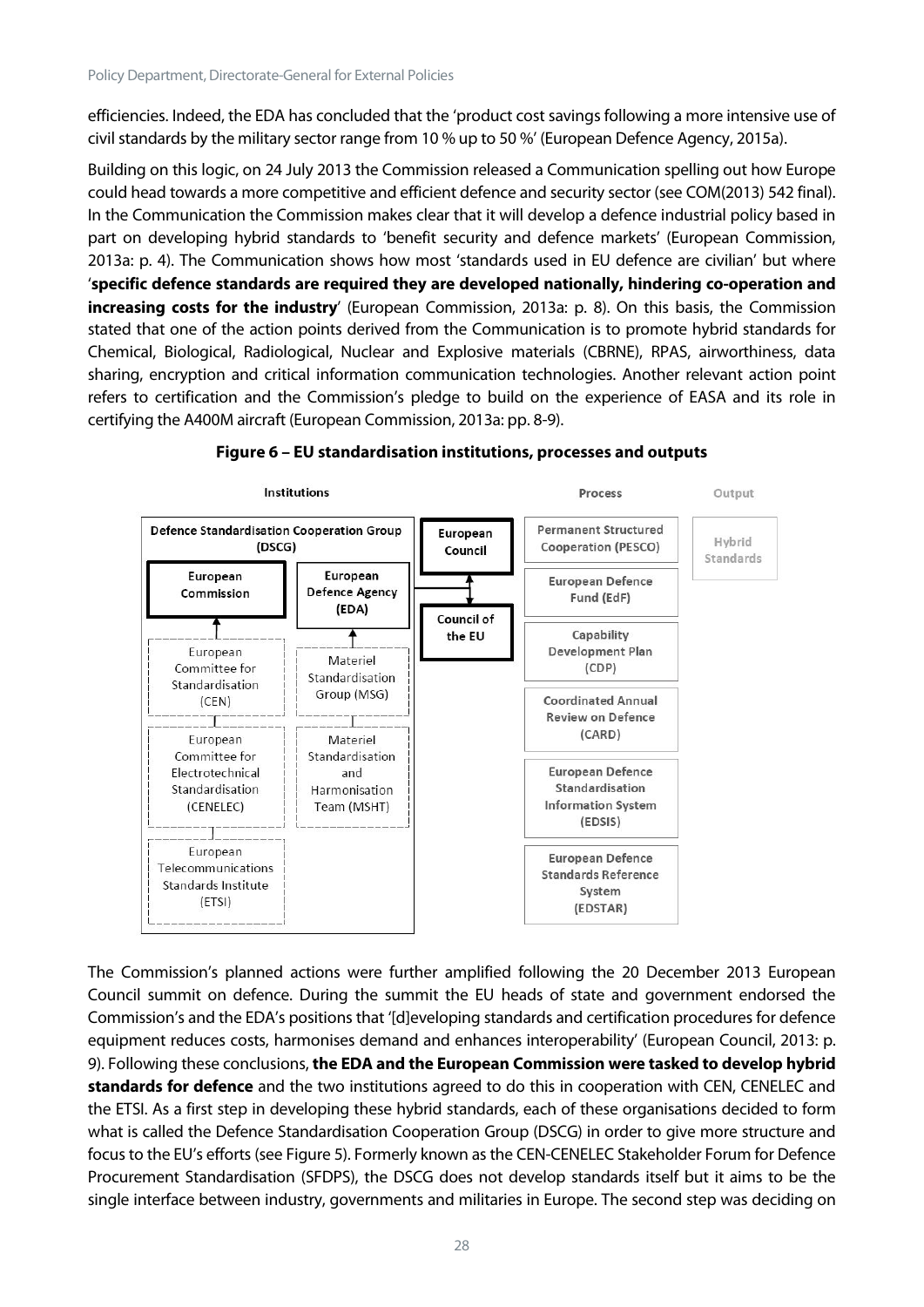what areas the DSCG would focus on and a collective decision was taken to concentrate on four specific technical areas including defence shields, impulse noise from military weapons, explosives and pyrotechnics and hearing protection (European Defence Agency, 2015a).

A year later in 2014, the Commission published yet another Communication calling for 'A New Deal for European Defence' (see COM/2014/0387) in which it reaffirmed its commitment to armaments standardisation. Here, it set down a roadmap for a competitive defence industry based on greater standardisation and certification in the areas of MIS and RPAS (European Commission, 2014b). By announcing that it would launch these two pilot areas as case studies to display the added-value of hybrid standards, the Commission set in motion a process that would see the DSCG begin to focus on tangible results. To this end, the Commission's 2015 progress report on its defence roadmap highlighted how the **Commission had been carefully studying the role of the EASA in relation to civil aviation standards and their possible application to the defence sector**. EASA was established in 2002 as an EU agency to promote the use of aviation standards and to certify and approve products and organisations in areas such as airworthiness (see more below). In fact, the Commission used its progress report to state that 'recent submissions by the industry of applications for EASA certification of dual-use [RPAS] show that EASA in close cooperation with the Commission and the Member States has a significant contribution to make in this domain' (European Commission, 2015b: p. 11).

#### <span id="page-29-0"></span>3.1.1 European Aviation SafetyAgency

Given the importance the European Commission has placed on EASA in its role in certifying military aircraft such as the A400M, it is worth also considering in more detail the role played by the Agency. EASA deals with a broad range of standardisation and certification initiatives in the civil sector and it has a growing role in discussions about the certification of RPAS. Established in 2002, EASA has a specific mandate to ensure that EU citizens and the environment are protected in the domain of aviation. In particular, the Agency serves as the EU's central regulatory and certification body and it works with Member States and national authorities towards the efficient functioning of an internal single market for aviation. EASA also works with international organisations too and it has representation offices in Montreal, Canada, Washington DC, US, Beijing, China and Singapore. More specifically, **EASA is the EU Agency responsible for certifying and approving aircraft systems for safe use in European airspace**. The Agency also works with Member States and partners to support efforts on air operations and air traffic management, to draft aviation safety legislation, provide technical advice to the Commission and Member States, and, importantly, it has the task of promoting the adoption and use of European aviation standards within Europe and on a global basis (European Aviation Safety Agency, 2018). In this respect, it has been argued in the academic literature that EASA is a part rule-making, part enforcement agency that has substantial authority when it comes to setting safety and environmental standards (Schout, 2008: p. 262).

EASA has a specific approach to certification and standardisation. Primarily, EASA works with Member States to implement EU aviation legislation uniformly and effectively. In this regard, the Agency is responsible for certifying aircraft and it does this by issuing different types of certificates including a typecertification of aircraft and its main components (e.g. engines and propellers) and a restricted typecertification for the pre-certification phase. In order to certify an aircraft on the basis of design and performance, **EASA works with national authorities to oversee the testing of aircraft and it is responsible for approving aircraft maintenance and training organisations too**. The Agency is also responsible for registering technical amendments to aircraft and parts that have been altered after EASA certification (e.g. following a technical modernisation process). While some scholars have argued that the EASA finds it difficult to enforce EU legislation because of a high degree of dependence on the Commission and the Member States, it is has been acknowledged that EASA does play an important role in mutual learning processes among national regulatory authorities and in certifying aircraft types (Groenleer, Kaeding and Versluis, 2010; Schout, 2008).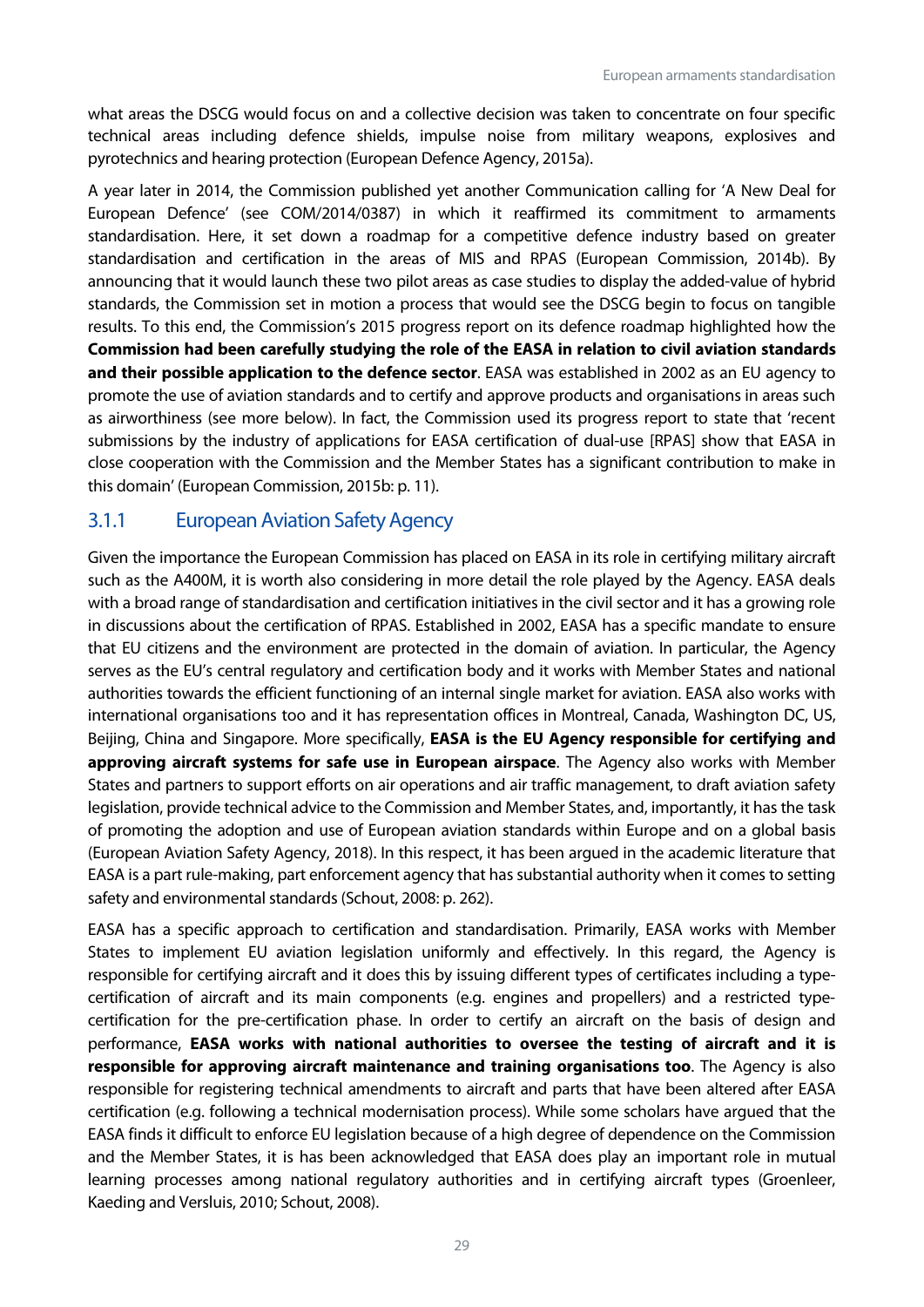In terms of its potential importance to armaments standardisation, EASA has gained valuable experience and expertise in certifying air systems for integration into European airspace. This can be observed in relation to EASA's certification of the Airbus A400M aircraft. The A400M is a quadruple turboprop plane that can conduct missions such as strategic airlift (i.e. the delivery of heavy cargo loads such as weapons systems and equipment), tactical airlift (i.e. the transportation of troops and goods) and air-to-air refuelling. According to Airbus, there is currently a total of 63 A400M aircraft in operation (Airbus, 2018). EASA's certification of the A400M's four TP400-D6 engines in accordance with safety and environmental protection standards is **the first time that a military engine has been fully civil certified** (Europrop International, 2018). EASA first certified the A400M in April 2012 with what is called a Restricted Type Certificate (RTC). In accordance with Regulation (EC) 748/2012, an RTC means that EASA grants design approval for aircraft following registration with competent national authorities. When an RTC is issued by EASA, it is confirmed that the aircraft complies with adequate safety and environmental protection standards. In the case of the A400M, the RTC phase included certification of the TP400-D6 engine and propellers (European Commission, 2012). Full certification was approved in March 2013 following over 300 hours of flight testing to demonstrate to EASA that the aircraft was compliant with civil airworthiness and environmental requirements and standards.

EASA's approach to certification is therefore based on rigorous flight testing to assess flight functioning and reliability. Civilian certification of the A400M by EASA now serves as a base line for the certification of the A400M for military aviation purposes, and it is for this reason that EASA's certification of the aircraft is of interest to other areas of aviation standardisation – including RPAS. EASA's military certification of the A400M is challenging given that the aircraft will need to be certified by various national authorities to ensure that the aircraft corresponds and adheres to their particular military certification and qualification requirements (European Aviation Safety Agency, 2013). In this respect, the steps taken towards **the full certification of the military A400M by EASA is seen as a litmus test of improving military airworthiness in the EU** and for relations between an EU Agency such as EASA and national aviation authorities. Finally, the EASA's role here is being viewed through the prism of cost effectiveness as without the Agency the need for multiple national certifications would increase the cost of airworthiness in Europe.

## <span id="page-30-0"></span>3.2 NATO

NATO has a long history of developing armaments standards among its allies. The alliance began working on standardisation in 1951 when it created the Military Standardisation Agency (Schmidt, 2014; see also DeVore, 2015: p. 176). It is for this reason that the alliance can claim more direct experience with developing armaments standards than the EU. Indeed, the alliance has developed and promulgated STANAGs since at least the late 1970s. The STANAGs are NATO standards related to technologies, components, procedures, doctrines and concepts. **More than 1,200 STANAGs have been promulgated throughout and by NATO** (NATO, 2017b). The STANAGs provide for operational and technical standards for some or all alliance members with the objective being to enhance NATO interoperability. Therefore, while NATO allies own and utilise different weapons systems the STANAGs are designed to provide for a minimum level of interoperability between systems and the interchangeability of replacement components. Overall, NATO develops armaments standards in three main ways:

- NATO Standardisation Agreements (STANAGs): as mentioned, STANAGs are documents whereby allied members agree to fully or partially implement a standard for the purposes of interoperability in any given operational, capability and/or industrial domain;
- NATO Standardisation Recommendations (STANRECs): STANRECs are documents which specify standards from NATO and/or non-NATO sources that could be used for a specific system or component by NATO allies; and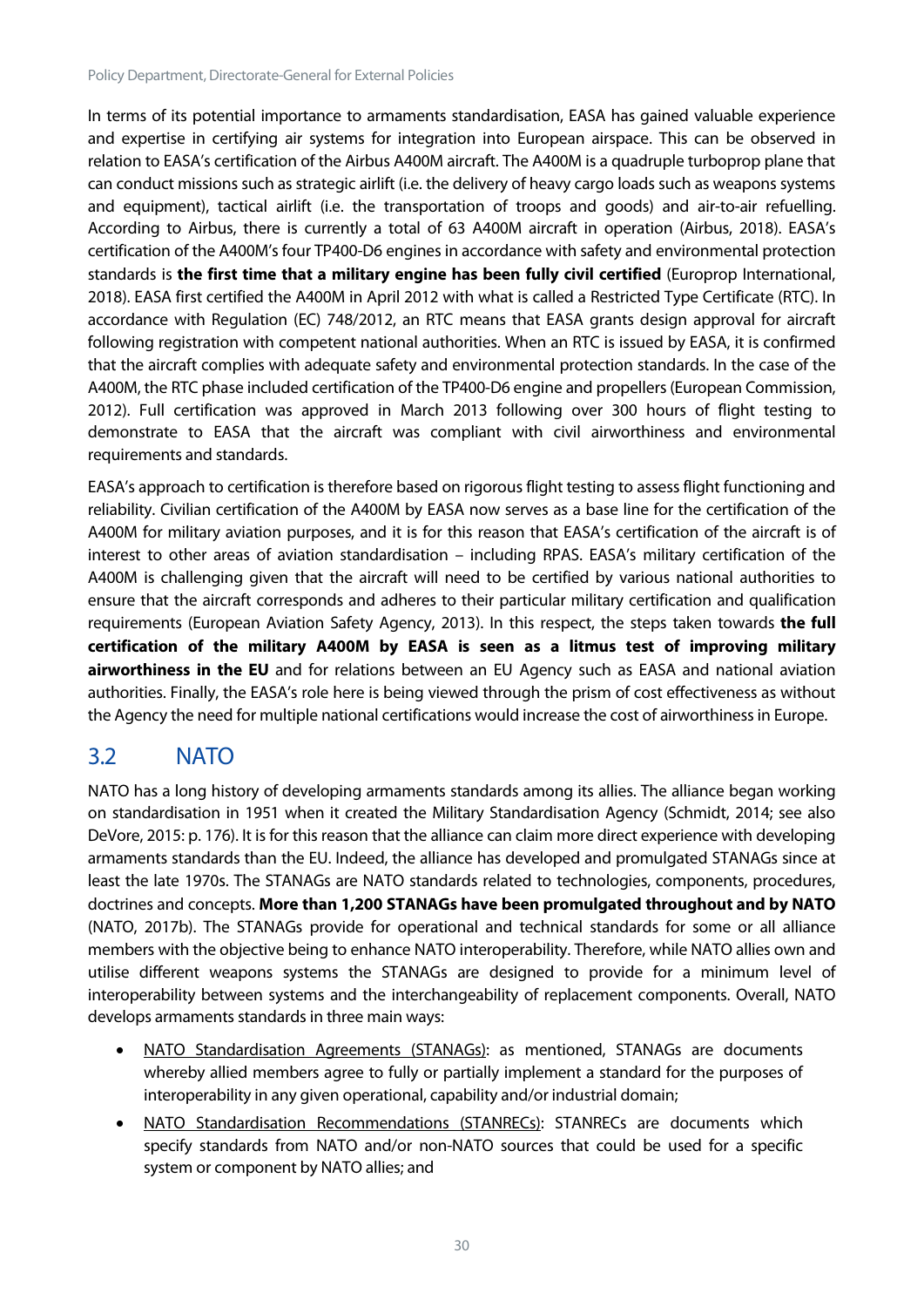• Allied Publications (APs): APs are official standardisation documents that usually accompany STANAGs and/or STANRECs and which authorise the use of a standard based on the consent of several or all NATO allies. Occasionally, APs will serve as the basis for Multinational Publications (MPs) so that non-NATO states can make use of NATO standards too without a breach of confidential information.

Without having led to the complete standardisation of systems, the STANAGs are non-binding and flexible enough to allow for three sorts of standardisation including, *compatibility*, *interchangeability* and *commonality* (Dittmer, 2017: p. 85). Each of these forms of standardisation applies to operational and administrative procedures and armaments. Additionally, each of these objectives represents a different degree of standardisation with *compatibility* representing the lowest form and *commonality* the highest level. NATO's organisational procedures for adopting standards involve multiple stakeholders (e.g. governments, militaries, industry) in a process that begins with the identification of a standardisation at the higher level of political authority. The process then continues with the technical work on the standardisation through specialised NATO bodies.

The NATO definition of a standard is 'a document, established by consensus and approved by a recognised body, which provides for common and repeated use, rules, guidelines or characteristics for activities or their results aimed at the achievement of the optimum degree of order in a given context' (NATO, 2017a). Such a definition has guided NATO efforts to enhance allied interoperability. In this regard, NATO standardises in three main areas or ways: *management*, *operations* and *materiel*. 'Management standardisation' centres on the development of rules, policies and regulations through the adoption of common terminology. 'Operational standardisation' focuses on doctrine, training and logistics. 'Material standardisation' involves the development of standards for research, testing, development, production, procurement and life cycle management (Schmidt, 2014: p. 5). It is important to note that **NATO has no sanctioning mechanism for allies who choose not to adopt and use the STANAGs**. The alliance's work in encouraging the proliferation and use of NATO standards is focused on networking, the sharing of best practices from operations and armaments production and consistent awareness raising at the highest political level.

The alliance has a proven set of institutions and bodies that deal with the question of armaments standardisation (see Figure 6). Located at the higher political echelons of NATO, the Committee for Standardisation (CS) plays a lead role in developing and adopting NATO standards and for working with civil standards. In essence, the Committee guides all of the alliance's work on standardisation and it provides guidance to all relevant NATO bodies and agencies. Created in 2001, the CS is composed of 29 senior representatives (and more than 30 partner countries through NATO's 'Interoperability Platform') from all NATO allied member countries and it answers directly to the North Atlantic Council (NAC). The Committee meets at least twice a year and it produces annual reports for the NAC. The CS is chaired by the NATO Secretary General and two permanent co-chairs deal with the day-to-day administration of the Committee: the co-chairs are the Deputy Chairman of NATO's Military Committee (MC) and the Assistant Secretary General for Defence Investment (NATO, 2015).

In addition, to these bodies the alliance draws on the expertise of the NATO Standardisation Office, which, since 2014, has pursued day-to-day work and progress on standards within the alliance. Formerly known as the NATO Standardisation Agency, and operating under the direct authority of the CS and the supervision of the MC, the NSO presides over the alliance's standardisation databases (known as the NATO Standardisation Documents Database (NSDD) and the Terminology Database (NATOTerm)) and it serves as a networking mechanism between stakeholders from allied governments, militaries and industry on all aspects of defence-relevant standards. A core task of the NSO is to provide the MC with support in developing operational standards, and the Office also serves as a liaison for the MC's Standardisation Boards (MCSBs), as well as playing a consultative role during the NATO Defence Planning Process (NDPP). The NSO is directly supported in its work by a Standardisation Staff Group (SSG), which is comprised of staff-level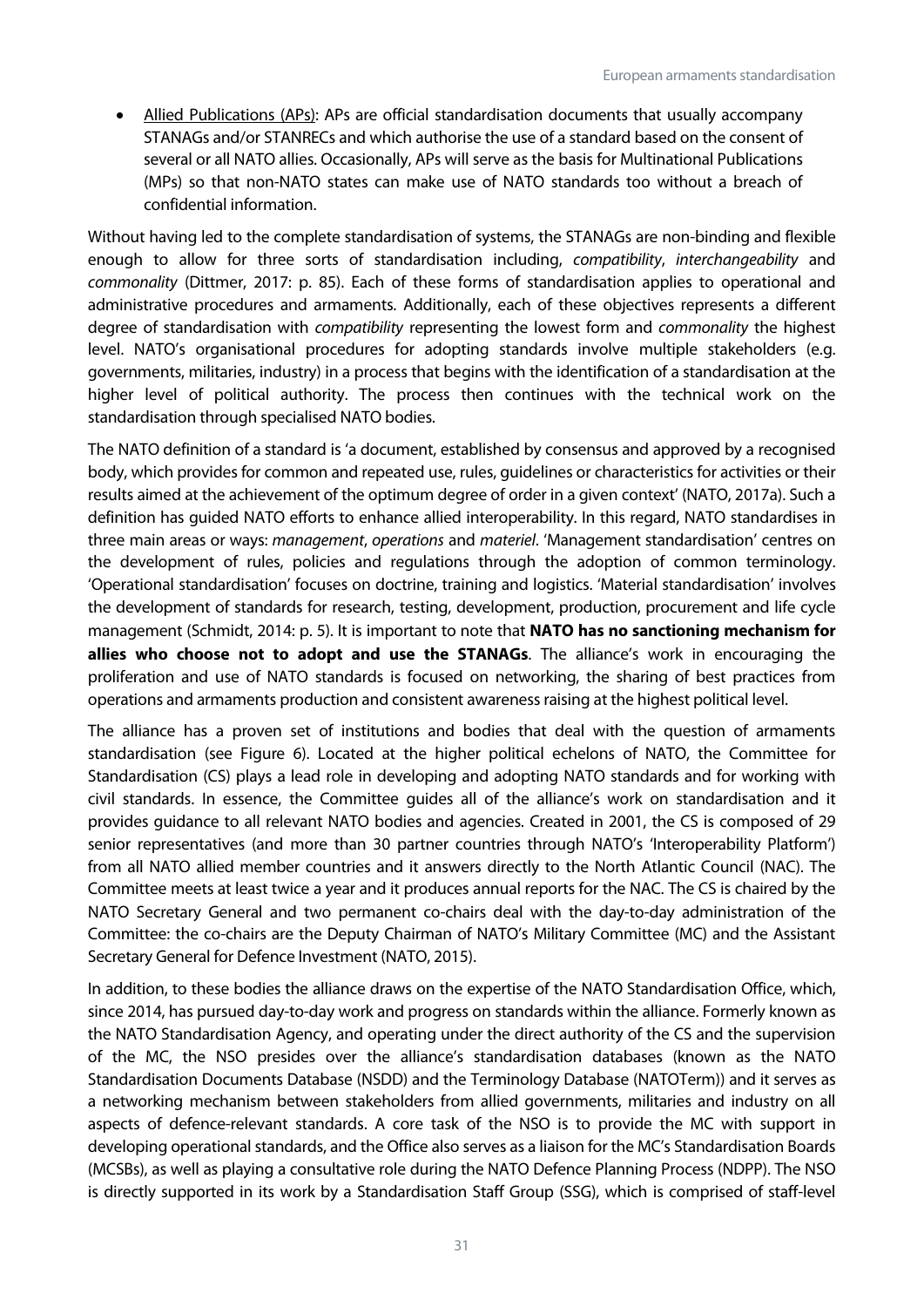experts and administrators that are tasked with facilitating and promoting standardisation activities and processes across the NATO institutional framework (NATO, 2017a). The NSO is also responsible for communicating and partnering with civil standardisation bodies.



**Figure 7 – NATO standardisation institutions, processes and outputs**

With specific regard to standardisation of weapons systems, the Conference of National Armaments Directors (CNAD) plays a vital role in NATO because it is the body tasked with enhancing military interoperability between allies (US Congress, 1990: pp. 49-50). It does this by identifying areas of potential collaboration in the areas of research, development, production and procurement of weapons systems and military equipment. Created in 1966 and directly reporting to the NAC, the Conference meets biannually under the chairmanship of the Assistant Secretary General for Defence Investment. The work of the CNAD is supported by a number of Main Armaments Groups (MAGs) focusing respectively on land, air and naval armaments issues (Maharani, 2009: p. 334; NATO, 2016). Additionally, the CNAD is supported on industrial issues by the NATO Industrial Advisory Group (NIAG). Composed of senior industrialists and established in 1968, the NIAG is responsible for providing the CNAD and NAC with technical advice on a range of industrial issues and it proposes potential areas of armaments collaboration between allies by bringing together industrial, governmental and military stakeholders (Matthews, 1992; Lazar, 2016; Fiott, 2017b).

Additionally, the CNAD is supported by NATO's Defence Investment Division (DID) within the International Staff. The DID works on developing alliance capabilities and interoperability and the Armaments Directorate (AD) supports the DID and the CNAD with expertise and administration. The DID is supported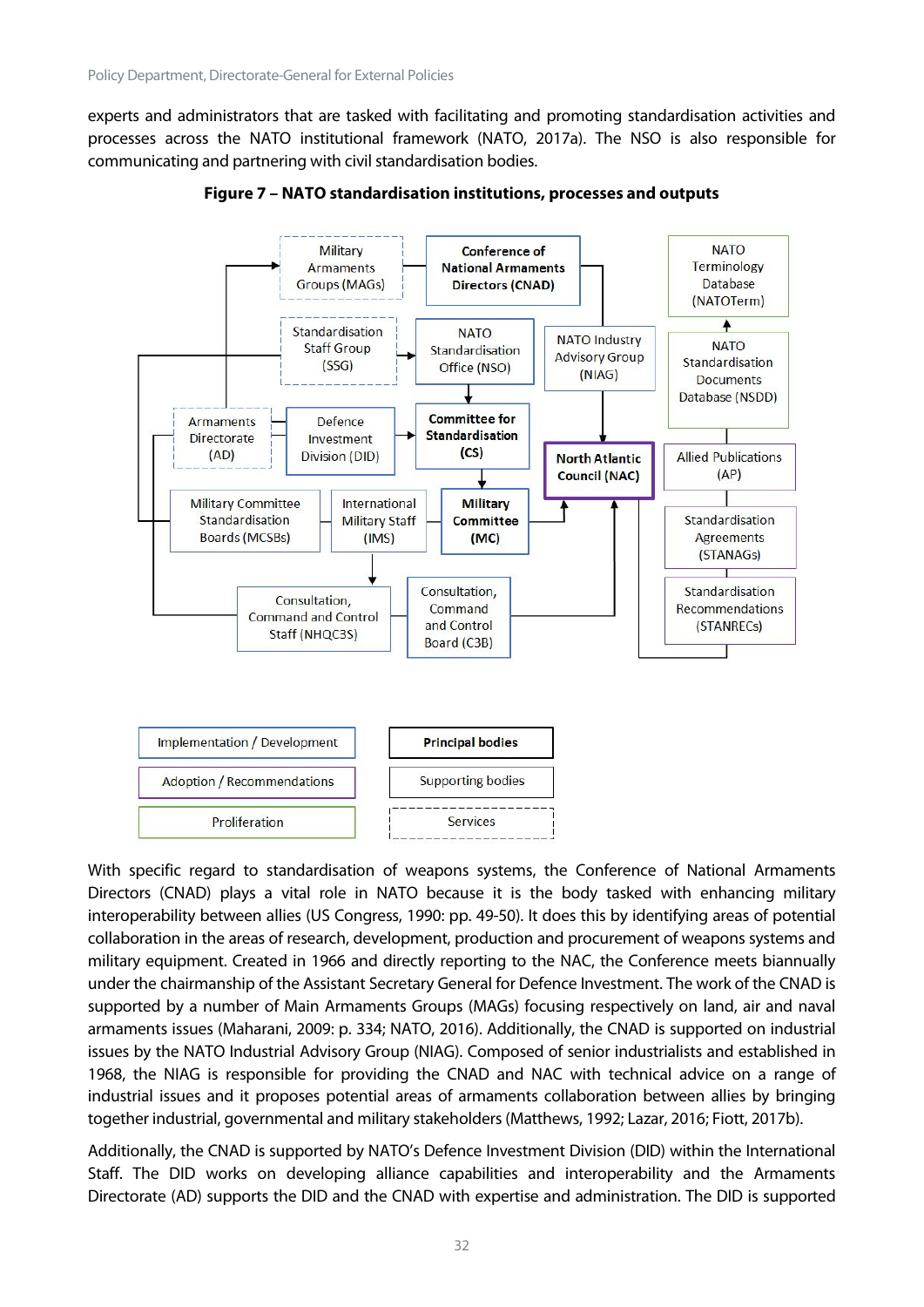by NATO Headquarters, Consultation, Command and Control Staff (NHQC3S) too, which also has a responsibility for developing and influencing standards within the alliance. The NHQC3S is a joint body shared by the DID and the International Military Staff (IMS) and it supports the development of standards in relation to C2 and cyber matters. In this regard, the NHQC3S advises the NAC, the MC and the Consultation, Command and Control Board (C3B). The C3B meets biannually and it reports to the NAC, and, as well as advising the CNAD, it helps to recommend standards in relation to communication and informatics, navigation, cyber and dual-use capabilities. It oversees the work on NATO's Interoperability Standards and Profiles (NISP) catalogue of command, control and communication (C3) standards too (NATO, 2017c).

Although the STANAGs are non-binding, NATO has nonetheless developed some notable standards including STANAG 4586 which defines a C3 architecture to enhance RPAS interoperability (Webber, Sperling and Smith, 2012: p. 183). NATO has long been involved in standardisation efforts for weapons systems such as RPAS. In fact, as early as 1984 the relevant working group under the CNAD sought to study the costs of duplication in various allies that were beginning to develop RPAS programmes (Kreienbaum, 2000). In 1988, an *ad hoc* working group on RPAS in the alliance worked to standardise requirements for these programmes and in 1999, a more coordinated approach to RPAS standardisation was endorsed by the CNAD. This resulted in greater exchange of RPAS development programmes in allied countries. NATO has also addressed the dual-use nature of RPAS through the NATO Air Traffic Management Committee (NATMC) (Kreienbaum, 2000: pp. 26-27).

The issue of armaments standardisation has consistently appeared at the highest political level in NATO. Despite mixed success, the issue of standards has historically appeared in NATO through the 1999 Defence Capabilities Initiative (DCI), the Prague Capability Commitment of 2002 and the 2010 Lisbon Critical Capabilities Package (Giegerich, 2012: p. 70; see also Kapstein, 2002: p. 152). Furthermore, the NATO Summit in Chicago in 2012 gave birth to the 'smart defence' initiative with its focus on capability prioritisation, cooperation and specialisation (*Ibid.*: pp. 69-70). Overall, it has been challenging for NATO to enforce standards with alliance members given the sensitivities surrounding the development and adoption of armaments standards. Political considerations about security of supply, national industries and military requirements can conspire to challenge the rational logic underlying armaments standardisation (Sandler and Hartley, 1999; see also Hurley, 1988).

## <span id="page-33-0"></span>3.3 Comparing the approaches

Based on these initiatives up to the Commission's 2015 progress report, it is possible to highlight some key differences between EU and NATO approaches to armaments standardisation (see Figure 8). Institutionally speaking, NATO has an established set of bodies and a dedicated agency focusing on armaments standardisation but in the case of the EU at two least institutions – the Commission and the EDA – are responsible for standardisation. NATO has a longer track record of developing standards (in the form of STANAGs) than the EU, even though the EU has growing experience. For example, the EDA presides over the Military Airworthiness Authorities (MAWA) Forum which has developed and adopted five defencerelated standards (more on MAWA in the next chapter). In the EU, the bulk of hybrid standards have been developed by the three EU-recognised ESOs: CEN, CENELEC and ETSI.

It should be noted that **the European Commission has stakeholder buy-in in the civil and security sectors**, whereas NATO has a dedicated defence-industrial advisory forum on armaments standardisation in the form of the NIAG. For example, as part of its efforts on security research and innovation the Commission established a European Security Research and Innovation Forum (ESRIF) in 2007 to serve as a bridge between the EU institutions and industry. The ESRIF played an important role in developing a public-private dialogue over the use of civil standards and it opened the door for further thinking about how civil standards could be applied to the security and defence sectors.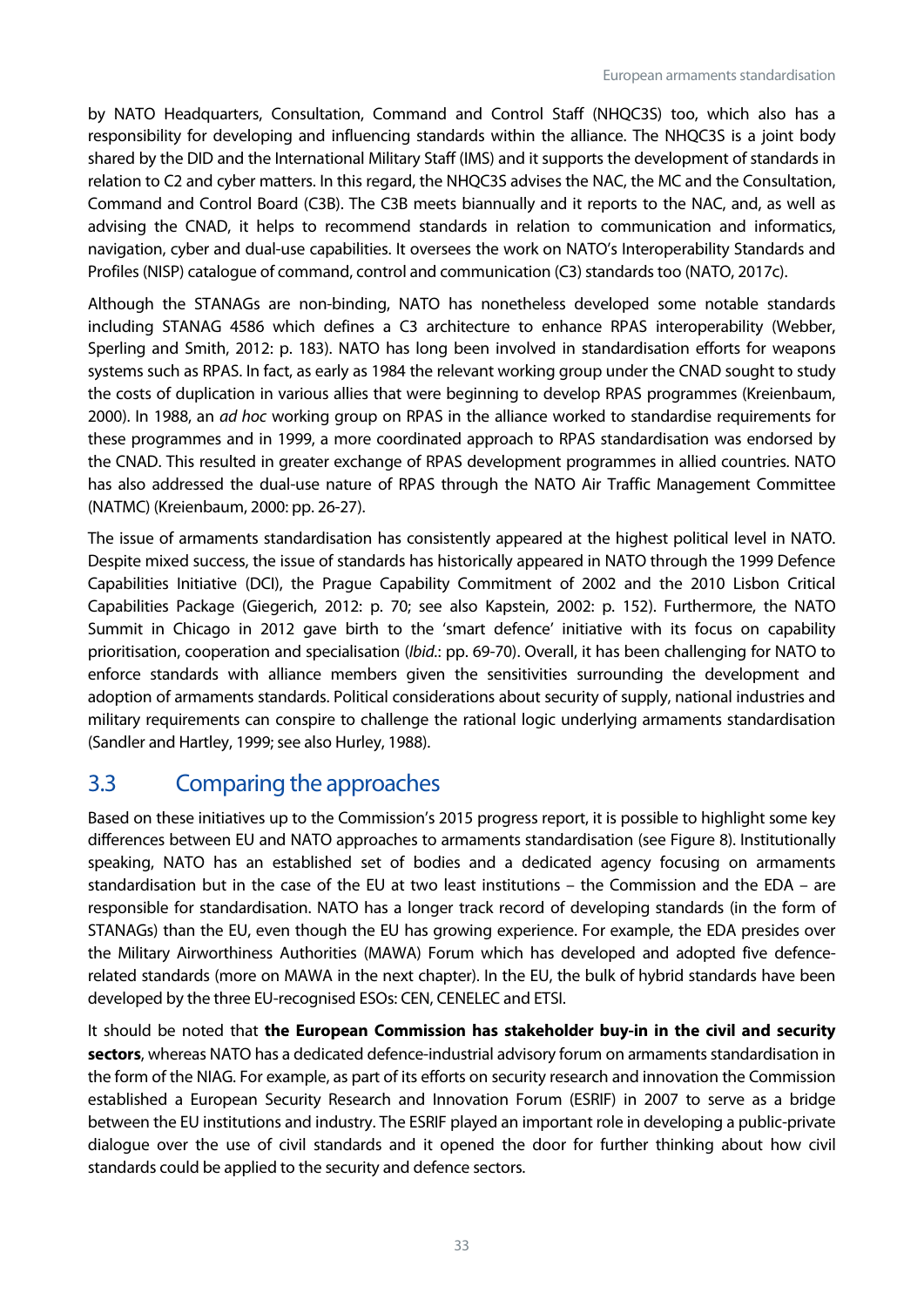One area that highlights the difference between EU and NATO approaches to armaments standardisation is legislation. Directive 2009/81/EC has opened the door to setting legal parameters for defence procurement and part of this legal norm sees standardisation as a key part of opening up the European defence market. Directive 2009/43/EC is designed to facilitate cross-border transfers of defence equipment and to create a European internal market for defence. The alliance has no such mandate to develop and apply these forms of legal instruments. While NATO does not have any equivalent to the EU's defence directives, however, this should not necessarily imply that the EU can enhance armaments standardisation via legal fiat. In fact, directives are a form of EU soft law that do not have direct effect in Member States. According to a recent evaluation by the Commission, in the case of Directive 2009/81/EC its **application has been uneven across the Union and it has been under-utilised for high-value defence contracts** (European Commission, 2016b). While the directive is principally aimed at removing market distorting behaviour such as the use of defence offsets, it is nonetheless arguable whether this legal instrument has led to any substantial improvement in armaments standardisation in the EU.

|                              | <b>European Union</b> | <b>NATO</b> |
|------------------------------|-----------------------|-------------|
| Civil sector buy-in          |                       |             |
| Database management          |                       |             |
| Defence sector buy-in        |                       |             |
| Legislative tools            |                       |             |
| <b>Relevant institutions</b> |                       |             |
| Standards adopted            |                       |             |
| Voluntary approach to        |                       |             |
| standardisation              |                       |             |
| Sanctioning mechanism        |                       |             |
| for standardisation          |                       |             |
| <b>Budgetary tools to</b>    |                       |             |
| support standardisation      |                       |             |

**Figure 8 – Comparing EU and NATO approaches to standardisation**

Despite these nuanced differences, however, the EU and NATO do share a number of approaches to armaments standardisation. Both organisations rely on the voluntary adoption of standards and stakeholder consultation in order to push for the use of these standards. With the exception of the EU's defence package of directives, **neither organisation has an effective sanctioning mechanism to enforce the use of defence-related standards**. Therefore, greater effort is needed to raise awareness with governments, militaries and other stakeholders in relation to available standards and to provide advice on their application, if so required. NATO bodies such as the NAC, CS, CNAD, MC and NSO propose STANAGs to allied members and the Commission and EDA advertise hybrid standards through EDSIS and EDSTAR. In this respect, while NATO largely develops STANAGs based on the advice of the NIAG and the MC (i.e. industrial and military feedback and proposals), the EU is largely but not exclusively geared to identifying defence-relevant civil standards that are developed by CEN, CENELEC and ETSI. Either way, neither NATO nor the EU can force any stakeholder to adopt and use existing defence-relevant standards.

## <span id="page-34-0"></span>3.4 New EU defence initiatives

Despite the aforementioned initiatives and dynamics, however, **the EU has recently adopted a number of new initiatives that may alter the EU's approach to armaments standardisation,** and lead to greater uptake of defence-relevant standards. These initiatives principally include Permanent Structured Cooperation and the European Defence Fund. A new impetus towards armaments standardisation in the EU began with the 2016 publication of the EUGS, which explicitly called for the rationalisation and standardisation of defence capabilities. Furthermore, Council Conclusions from 14 November 2016 (see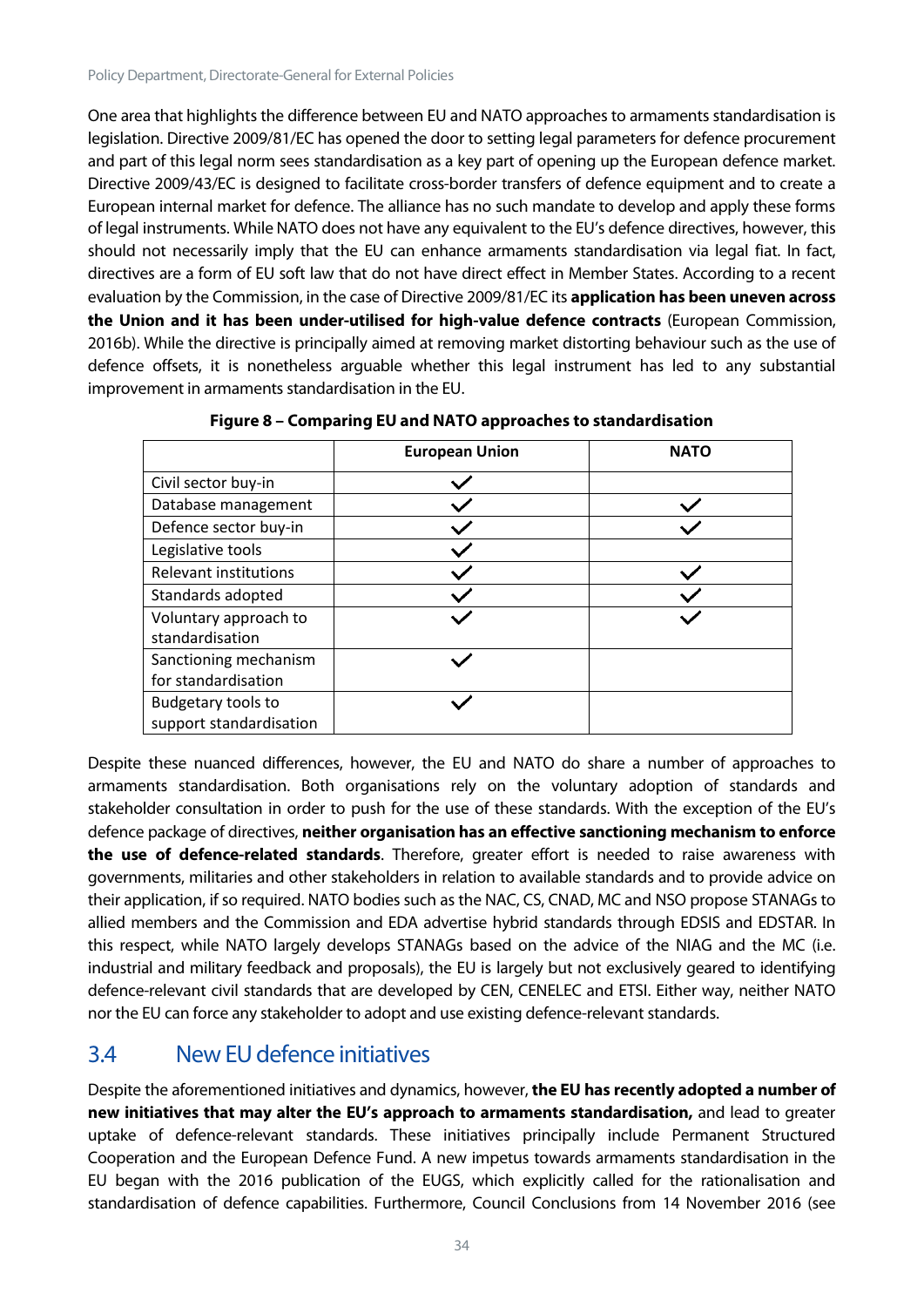14149/16) set out the EU's level of ambition on security and defence with a view to implementing the EUGS. In these Conclusions, the Council called on the EDA and Member States to find ways to improve 'critical enablers for co-operation such as standardisation, certification, test and evaluation, as well as training and military education, while ensuring coherence and avoiding unnecessary duplication with national and multinational structures' (Council of the EU, 2016a: p. 10). In the same month, on 30 November 2016, the European Commission published the EDAP. In this Plan, the Commission yet again outlined the importance of standardisation and certification for defence, and it highlighted its achievements in developing hybrid standards for dual-use products, in areas such as security research and cybersecurity (European Commission, 2016a: p. 16).

#### <span id="page-35-0"></span>3.4.1 European Defence Fund

The Commission has formulated a different approach to promoting armaments standards through the use of financial incentives, in the form of the EdF. Here, the overriding logic is that EU funds can only be invested in defence research (the 'research window') and capability development ('capability window') programmes, if a minimum of 2-3 Member States participate and if it leads to common research and capabilities, and therefore interoperability and standardisation. For example, in its 2017 Communication on 'Launching the European Defence Fund' the Commission is clear that the **financial incentives provided under the EdF should 'contribute to greater efficiency in national defence spending, maximise innovation by achieving greater scale, reduce the risk of duplication, foster interoperability between armed forces and encourage greater standardisation of equipment**' (European Commission, 2017a: p. 3). The use of financial incentives represents a new and interesting approach if applied consistently and properly.

Furthermore, following the publication of its proposal for a Regulation on the EDIDP on 7 June 2017, the Commission states that one of the promising aspects of the EdF is that '**common technical specifications that will be legally required by the regulation, will drive the Member States and their defence industry towards common standards**' (European Commission, 2017b: p. 20). Breaking with past initiatives, it is clear that the Commission sees financial incentives such as the EDIDP as a way to further encourage EU Member States to standardise equipment and systems. In its position adopted after the first reading of the proposed Regulation on 3 July 2018, the European Parliament concurred that 'an agreement on common technical specifications should be a primary condition to be eligible for funding under the [EDIDP]' (European Parliament, 2018a).

Work to enhance armaments standardisation through the EdF has already begun. For example, an EUfunded pilot project on defence research worth EUR 1.4 million was used over the 2016-2018 period to fund three research programmes: 1) EuroSWARM for the development of situational awareness for military unmanned swarm systems; 2) SPIDER for the development of situational awareness in urban combat environments; and 3) TRAWA for DAA systems on RPAS. Each of these pilot projects was designed to enhance armaments standardisation in communications, sensoring, data fusion, networking, mapping and detection technologies. This work has been taken further in the context of the Preparatory Action on Defence Research (PADR) – which follows on from the pilot projects and is the preparatory initiative for a possible longer-term European Defence Research Programme (EDRP) after 2020. For example, one project financed under the PADR is the Generic Open Soldier Systems Reference Architecture (GOSSRA), which aims to **use approximately EUR 1.5 million to develop an architecture for soldiers that will improve and standardise communications and situational awareness technologies** (i.e. data collection and sensors). GOSSRA aims to use hybrid standards, and the consortium partners on the project hope that the project may serve as the basis for the development of a STANAG (European Defence Agency, 2018).

In this respect, the **PADR is not only a tool that can be used to develop NATO standards, but it may also be a tool to unlock defence-relevant civil standards**. These benefits are relevant in the context of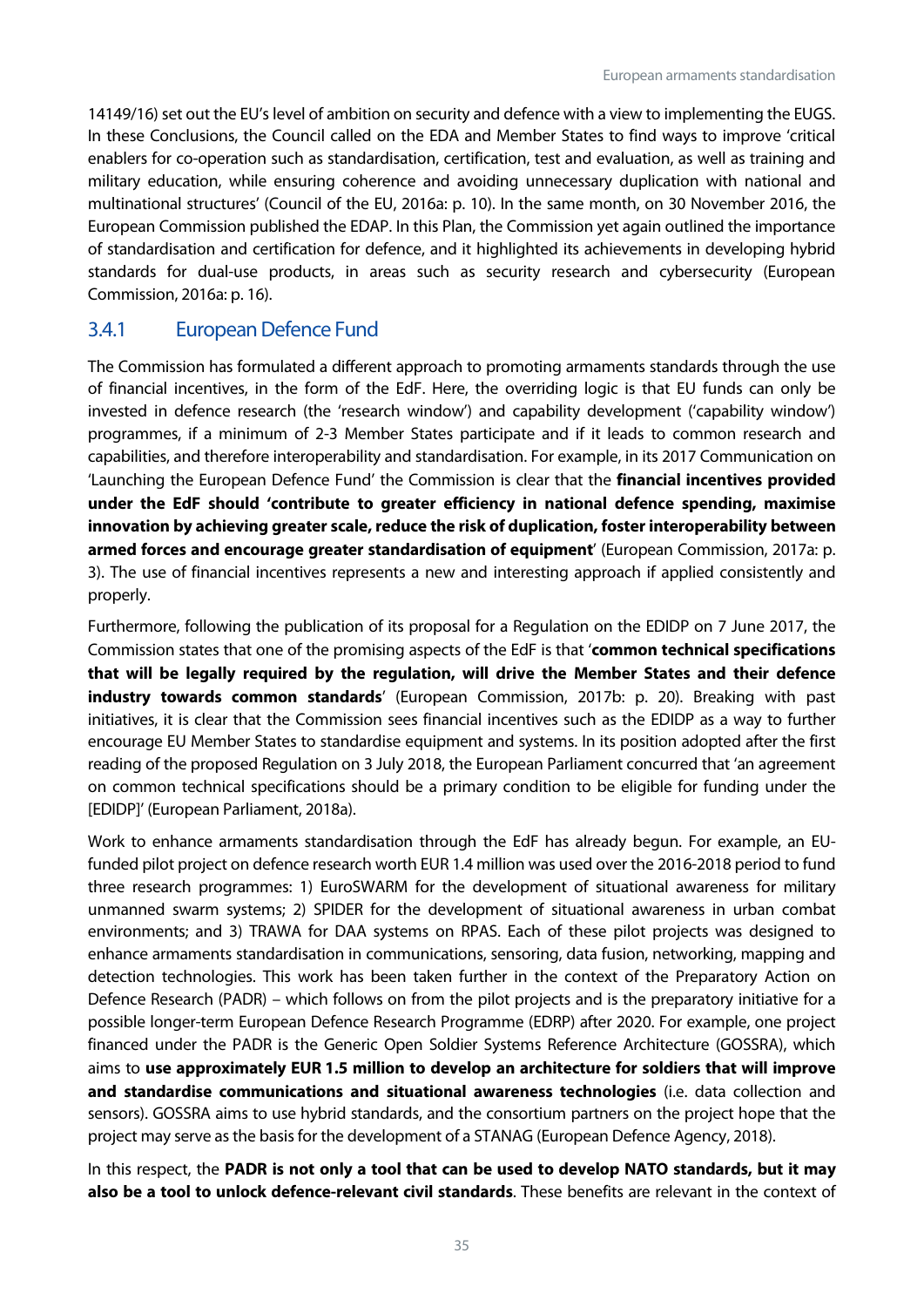EU-NATO defence cooperation. Accordingly, one of the specific objectives listed in the 8 July 2016 EU-NATO Joint Declaration is to '[d]evelop coherent, complementary and interoperable defence capabilities of EU Member States and NATO Allies'. This declaration was endorsed and followed up Council Conclusions on 6 December 2016, that focused on the implementation of the declaration through 42 specific action points. The NAC endorsed the same action points in parallel. Included in these action points was the need to '[e]nhance interoperability through increased interaction on standardisation with the aim to avoid duplication in the development of standards, identify projects where standardisation-related activities could be harmonised […]' (Council of the EU, 2016b: p. 9). The Joint Declaration on EU-NATO Cooperation signed on 10 July 2018 reiterated the need for European forces to improve their interoperability.

#### <span id="page-36-0"></span>3.4.2 Permanent Structured Cooperation

Following the 13 November 2017 notification to the Council to establish PESCO, Member States made clear that Permanent Structured Cooperation on defence 'provides a crucial political framework for all Member States to improve their respective military assets and defence capabilities through well-coordinated initiatives and concrete projects based on more binding commitments' (Council of the EU, 2017a: p. 1). This form of cooperation is comprised of 20 binding commitments and waves of capability and operational projects. More specifically, PESCO binding commitment 9 calls for a '**[c]ommitment to drawing up harmonised requirements for all capability projects agreed by participating Member States**'. Of the six elements contained under PESCO binding commitment 12, the sixth one calls for 'simplifying and standardising cross border military transport in Europe for enabling rapid deployment of military materiel and personnel'. More specifically, however, binding commitment 13 recognises the need to interoperable forces and here the PESCO notification calls for a commitment to agree on common evaluation and validation criteria and technical and operational standards for EU force packages, in alignment with NATO standards. Binding commitments 19 and 20 also reiterate the need to ensure that PESCO capability projects lead to a more competitive European defence industry and European Defence Technological and Industrial Base (EDTIB) (Council of the EU, 2017a: pp. 3-5).

All of the PESCO binding commitments are subject to an annual review (conducted at least once per year) and a strategic review (conducted at different phases e.g. 2021, 2025, etc.). Thus, in principle PESCO should combine with the financial incentives provided under the EdF to **ensure that standardisation is placed on a higher political level, and streamlined in all of the EU's current and future defence research and capability development endeavours**. In essence, both PESCO and the EdF can serve as a market pressures that can induce cooperation between industrial and governmental stakeholders. For the first time, the EU has developed an annual process that should give heads of state and government and Member States greater political oversight over the progress on armaments standardisation. Accordingly, the combination of regular political oversight and financial incentives may create a particular EU dynamic for armaments standardisation. It should be recalled that while NATO has an institutional framework that provides for political oversight for armaments standardisation, the alliance has yet to introduce financial incentives and conditionality as a way to boost the use of its STANAGs.

What is unclear at present, however, is how armaments standardisation will feature in the PESCO review processes. Here, questions are likely to emerge with regard to whether (or not) the PESCO secretariat (jointly composed of the EDA and the EU Military Staff (EUMS)) should have a specific mechanism for ascertaining whether existing defence-relevant hybrid standards are being used by national procurement agencies and armed forces. This is particularly the case with regard to the PESCO projects that have standardisation as a core feature of their work. For example, there are already PESCO projects that seek to standardise national medical sanitary principles, medical command concepts, radio-defined software, logistics concepts and procedures, cross-border transport procedures and more (Council of the EU, 2017b). In combination with EdF projects, PESCO projects that experience a high degree of standardisation could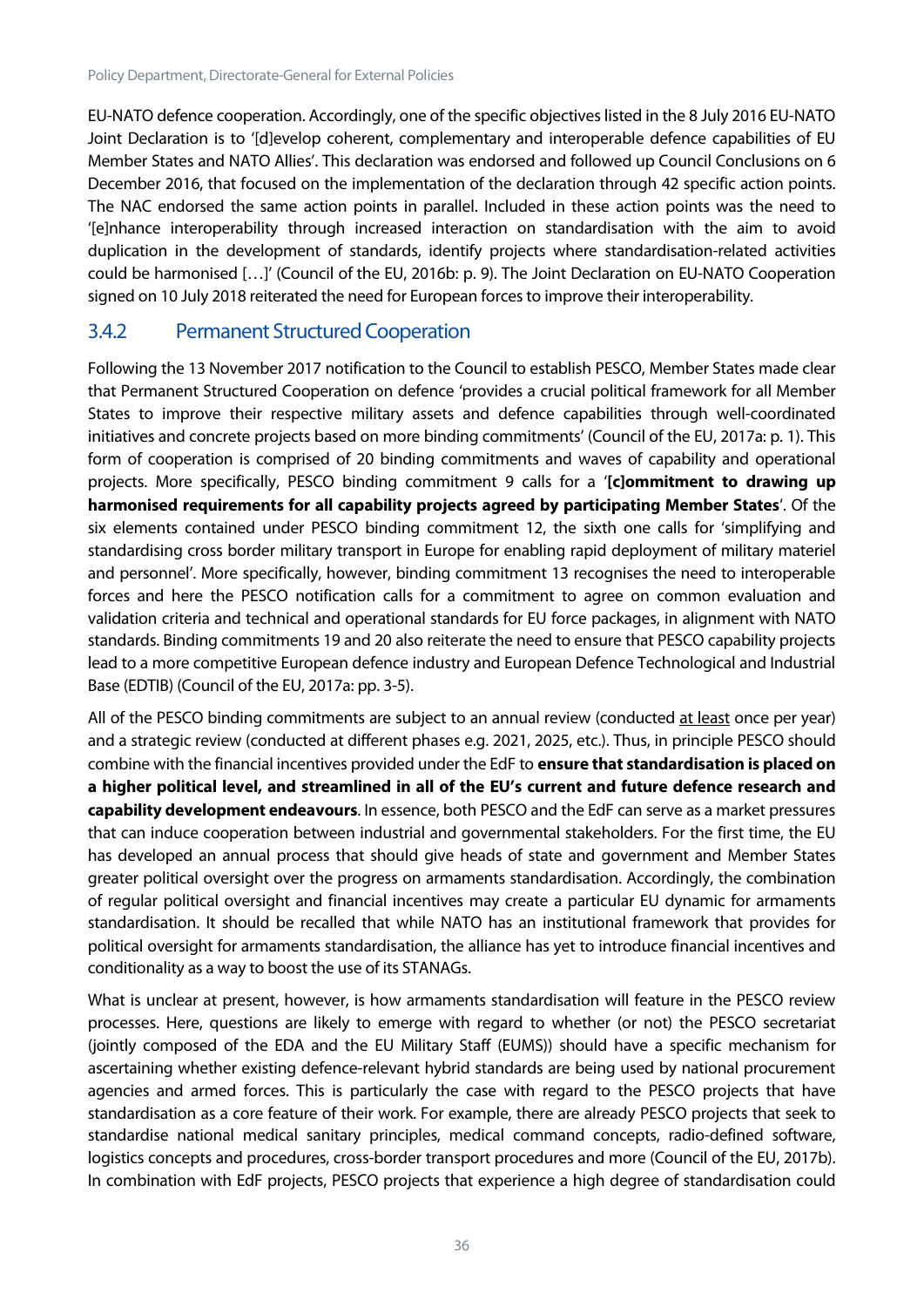be used as case studies, to be presented to the European Council as evidence of the benefits of armaments standardisation.

## <span id="page-37-0"></span>4 EU experiences with hybrid standards

The aim of this chapter is to look into more detail at the EU's approach to armaments standardisation. It does so through an analysis of two case studies that derive from the European Commission's 2014 Communication that elaborates a roadmap for more enhanced European defence cooperation. The two case studies include standardisation and certification for MIS and RPAS. The analysis in this chapter is therefore divided between these two studies and each dedicated section aims to provide information on the importance of each capability domain to the EU, the specificities of developing and certifying standards in these areas and how various actors at the EU level act in relation to the development of hybrid standards. Based on the analysis of these case studies, the chapter also proposes other capability and technology areas that could be exploited by the EU in the future in relation to the development of hybrid standards. This section of the chapter is particularly pertinent given initiatives such as the EdF and PESCO, and the need to define projects for the PADR and the EDIDP up to 2020 and beyond.

## <span id="page-37-1"></span>4.1 Maritime information sharing

In the context of technological developments and increased digitalisation, MIS is an increasingly important element of the EU's overall maritime strategy. The maritime domain is home to technologies such as cloud services, big data, the Internet of Things (IoT), autonomous vessels and blockchain (e.g. for supply chain digitalisation and real time cargo tracking). Digitalisation in the maritime domain is a key commercial and security driver and enabler. For example, in its 2018 Crew Connectivity Survey of 5,889 respondents, Futurenautics showed that between 2015 and 2018 there was a **45 % increase in internet usage on board bulk carriers, a 40 % increase for container ships, 33 % for general cargo and 41 % for tankers** (Futurenautics, 2018: p. 23). Crew members and masters carry a range of technologies on board maritime vessels including laptops, tablets, smart phones, wearables, etc. Furthermore, the maritime domain has seen the introduction of autonomous systems for the purposes of surveillance, safety and inspection. In this respect, the standardisation of models, sensors, semantics and codes and recorders is important with potential economic and security benefits.

MIS is vital to the proper functioning of the maritime domain because it can enhance security, ensure port integration, facilitate efficiency in global supply chains and protect the environment. MIS infrastructures include satellite sensing, communications, geographic information systems, visualisation systems, web services, sensor networks and autonomous systems. These technologies may improve navigation, fuel usage, meteorological awareness, maintenance, training, performance, procurement and supply. The use of such technologies and systems helps maintain the proper functioning of vessels and it ensures control integration between ports and the land. **The mining, analysis and use of data are vital elements of MIS as diverse and numerous maritime factors can be used to improve security and enhance competitiveness**. Yet data collection is only half of the story as it is more costly and more technologically challenging to fuse maritime information for a defined purpose. Given the diverse actors involved in the maritime domain, standardisation is seen as a way to create consistency and reliability when sharing maritime information.

However, the maritime domain is characterised by its own specific economic and security factors. First, it is marked by potential choke points, pollution, environmental degradation, natural disasters, territorial disputes, terrorism, piracy and human and narcotics trafficking. Second, **the maritime domain is affected by sizeable communications distances and there is a high degree of traffic**. A number of stakeholders and economic actors use the maritime space with government agencies (coastguards, border guards, navies) operating alongside economic operators (shipping companies, insurance firms, natural resource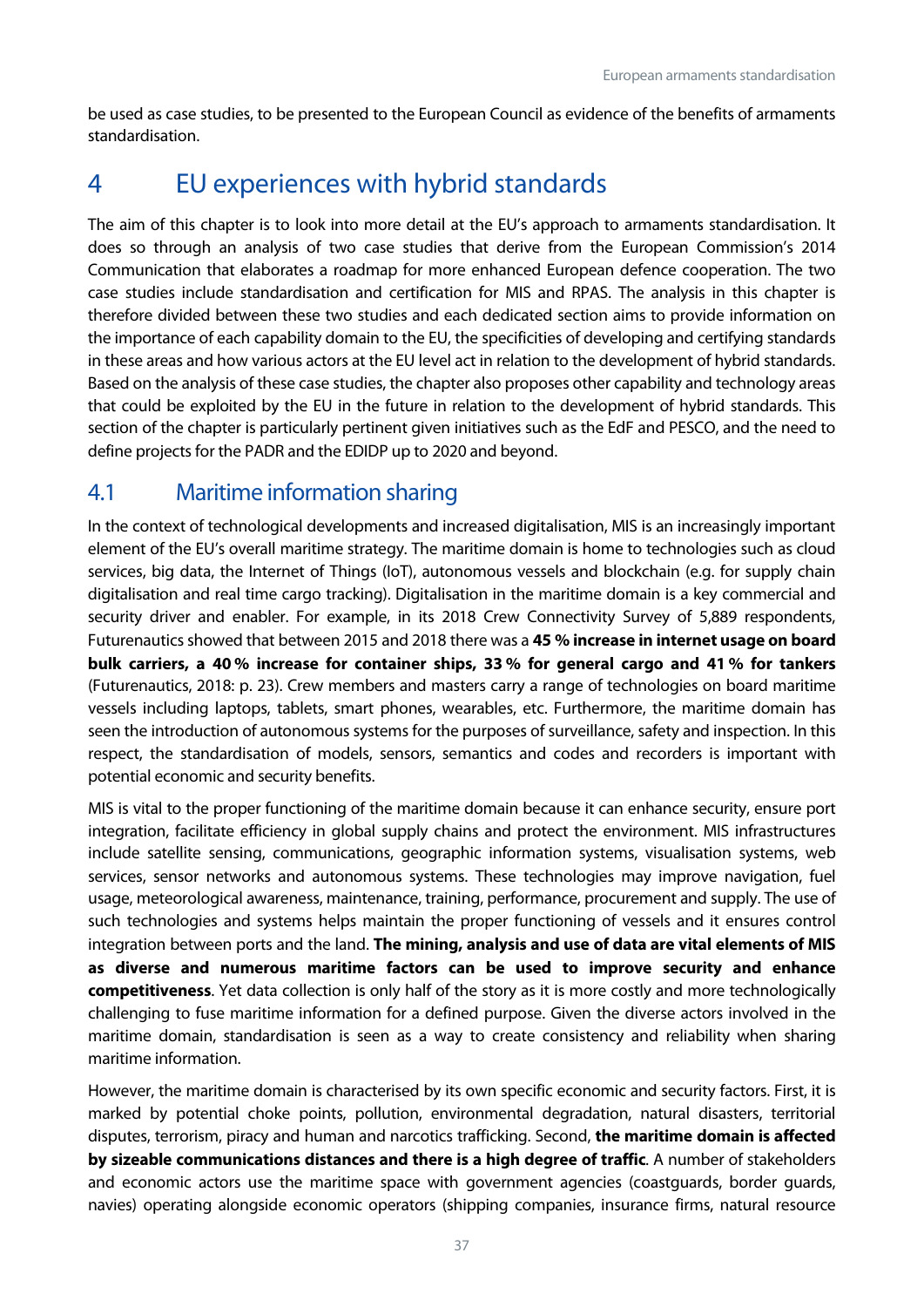exploiters (oil, gas, wind)) and others (oceanographic agencies, marine scientists). Each of these actors has different MIS needs (e.g. defence actors may require higher resolution imagery and positioning than other actors) and so standardisation becomes even more challenging.

Standardisation of MIS is further complicated by the risks posed by cybersecurity. A lack of resilience to cyber risks and threats can have far-reaching implications for information security and privacy, and it can lead to a loss of financial investments and insurance-related liabilities. In this respect, the standardisation of technologies and procedures of cybersecurity in the maritime domain is a critical pillar of the EU's steps towards a single cybersecurity market (European Commission, 2017d). Cyber resilience is an increasingly important element of MIS. As the same 2018 Futurenautics crew survey shows, **while more than 65 % of 5,889 crew members surveyed said they felt confident using new technologies, 47 % of respondents stated that they had sailed on a vessel that was the target of a cyber-attack** (Futurenautics, 2018: p. 28). In this respect, it is clear that steps towards MIS standardisation have both economic and security dimensions in a context where a multitude of maritime actors have different business and public policy needs and requirements.

#### <span id="page-38-0"></span>4.1.1 EU engagement with MIS standardisation

In the 2014 EU Maritime Security Strategy (EUMSS), information sharing was made a priority and it called for an 'enhanced common situational awareness and better sharing of information, operational concepts, *modi operandi* and experience' (Council of the EU, 2014a: p. 6). As the Strategy goes on to state, '[i]ntegration of different data sources in the maritime domain on the basis of existing national and international law is a key task […] the more information is aggregated and integrated, the more complete is the maritime picture created and more value is delivered to the operational end-users, in a cost efficient way' (*Ibid*.: p. 11). In this respect, **the EU places importance on being able to collect and share information between civilian and military authorities**, but it also stresses that standardisation and certification are key enablers for civilmilitary interoperability and competitiveness (*Ibid*.: p. 12).

Building on the EUMSS, the 2014 action plan seeking to implement the strategy highlighted a number of priority areas for standardisation and certification including for port and maritime transport security, harmonising requirements for the next generation patrol vessels and systems, training of maintenance personnel, energy efficiency and cybersecurity (Council of the EU, 2014b). The revised EUMSS action plan of 2018 stresses the importance of maritime surveillance and it proposes the development and consolidation of initiatives such as the Common Information Sharing Environment (CISE) and the Maritime Surveillance Network (MARSUR), plus it aims to better link together relevant Agencies such as the European Fisheries Control Agency (EFCA), the European Maritime Safety Agency (EMSA), the European Border and Coast Guard Agency (Frontex) (European Commission, 2018a: p. 1) and instruments such as the Copernicus Security Service for maritime surveillance. One policy challenge is **to enhance coordination between the multitudes of EU bodies that are involved in MIS**. Nevertheless, the EU has taken a number of steps to enhance MIS, including:

#### Union Maritime Information and Exchange System (SafeSeaNet)

Since 2002, the EU has maintained a data sharing platform for vessel traffic monitoring called Safe SeaNet (SSN). The monitoring and information system is hosted by EMSA and it brings together national authorities to share information on maritime safety, environmental protection and maritime traffic. Established under Directive 2002/59/EC and using established industry standards, SSN makes it easier for maritime actors such as masters, owners, agents, operators, etc. to exchange maritime information. **Standardisation has played an important role in the establishment and functioning of SSN** and there may be lessons-learned for recent initiatives such as CISE. Maritime operators need to provide information to SSN and this includes information such as the technical names for dangerous and polluting goods and ship identification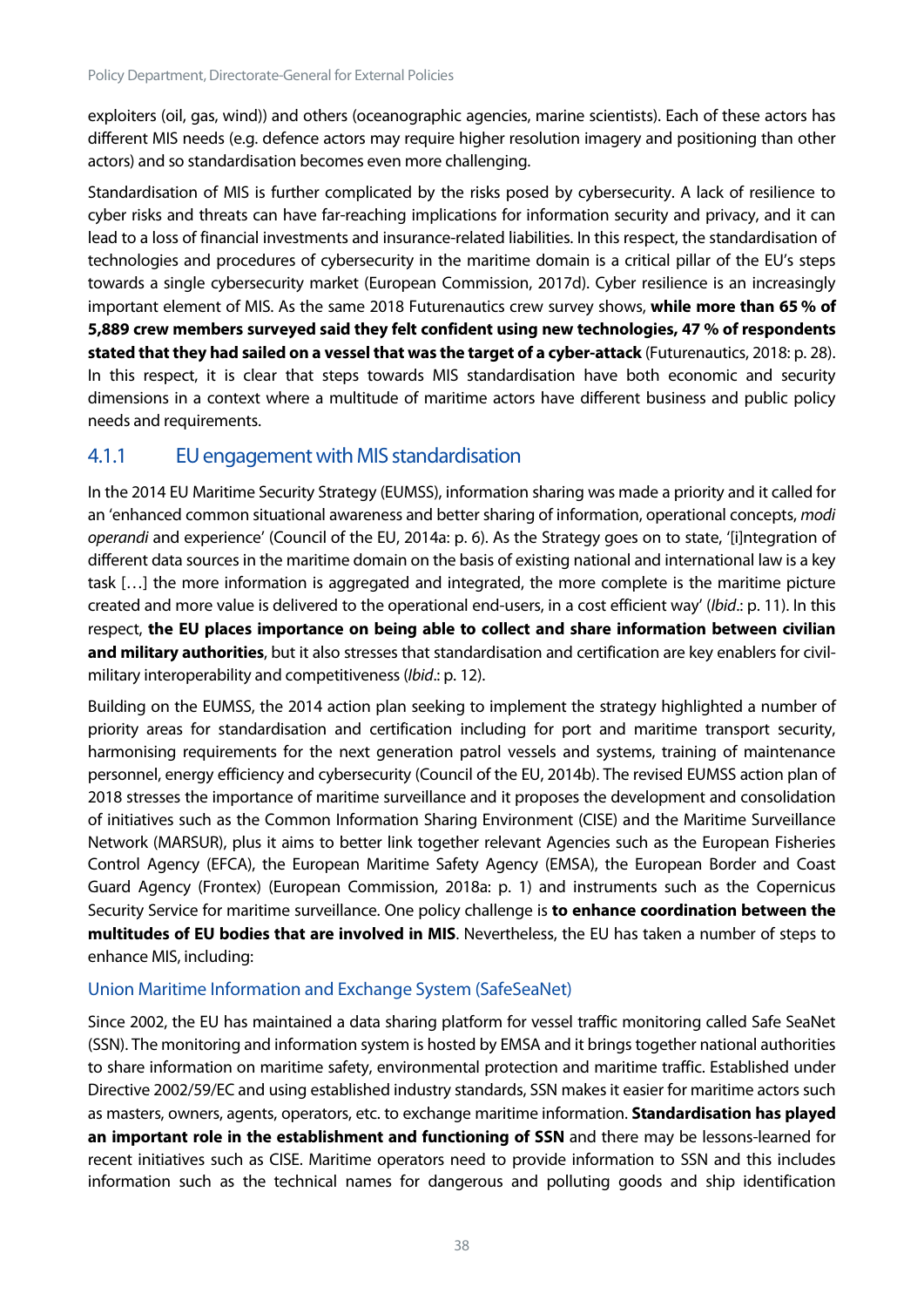information, all of which rely on international standards. The SSN system has developed valuable experience in awareness-raising for relevant standards (GMVIS Skysoft, 2014).

#### Maritime Surveillance Network - MARSUR

MARSUR is an EDA *ad hoc* Category B project that was initiated in 2006 by 18 EU Member States and Norway. MARSUR is designed to facilitate MIS through exchange of maritime information such as ship locations and movements, identification data and visualisation. As part of the project, the EDA serves as a hub of exchange between national naval and maritime authorities and it has a key task the avoidance of duplication of technologies and approaches. In terms of the project's deliverables, a live demonstration was held on 30 June 2011 between project members to prove the system-of-systems concept developed under MARSUR. A month later on 27 October 2011, 15 EU Member States signed a technical agreement to move towards a fully interoperable and standardised demonstrator architecture for MIS. Three years later on 28 October 2014, the **MARSUR Exchange System was deployed as part of the demonstration phase** and following on from this the EDA has promoted the use of MARSUR for CSDP operations and missions. To this end, the EDA sponsored MARSUR training in January 2017 and a capability demonstration at the EUNAVFORMED Operation Headquarters in May 2017. In this respect, there is potential to enhance connectivity with national information systems and to promote greater use of MARSUR capabilities across the EU (European Defence Agency, 2017a).

#### Common Information Sharing Environment - CISE

The EU is currently developing a CISE for the maritime domain and it is designed to facilitate the exchange of information and integration of surveillance systems and networks across the EU's more than 400 maritime authorities (European Commission, 2016c). With a planned operational timeline of 2020, project members are currently working on the development of standards for IT solutions where a harmonised approach to data modelling, terms, conventions, meanings and data formatting can be achieved (European Commission, 2014c). Such efforts are taking place under a Framework Programme 7 project called EUCISE2020, which includes 15 Member States and 50 public authorities (European Commission, 2018b). Interestingly, standards are being developed between the project stakeholders through ETSI which is not only assisting with the creation of standards but will also officially adopt the standards on behalf of the CISE project. However, while a range of existing civil standards will be scanned under CISE it should be noted **that a key challenge for MIS standardisation more generally is that standards may not exist**, and when they do, they may not always match the needs of all customers or stakeholders. This problem is particularly acute with regard to defence actors because of specific naval needs and requirements.

#### Ocean 2020 - PADR

Under the EdF/PADR a project called Ocean 2020 has been initiated worth some EUR 35 million with the aim of boosting maritime surveillance and interdiction missions at sea (this is the largest single grant awarded under the PADR so far). The project, which started in April 2018, **aims to integrate RPAS and unmanned subsurface vehicles into the EU's fleet operations by providing naval commanders with an enhanced situational awareness**. Ocean 2020 will see cooperation among 42 partners from industry and research institutes across 15 Member States and the objective is to stage live demonstrations of the project in the Mediterranean Sea in 2019 and the Baltic Sea in 2020. While it is too early to ascertain whether the project will be successful in terms of standardisation, it should be noted that Ocean 2020 is a 'system-ofsystems' programme and that many of the enablers of the overall system (and their constituent components and technologies) such as unmanned helicopters may already conform to hybrid standards. Ocean 2020 offers a **good opportunity to develop and utilise standards at an early stage of capability development**.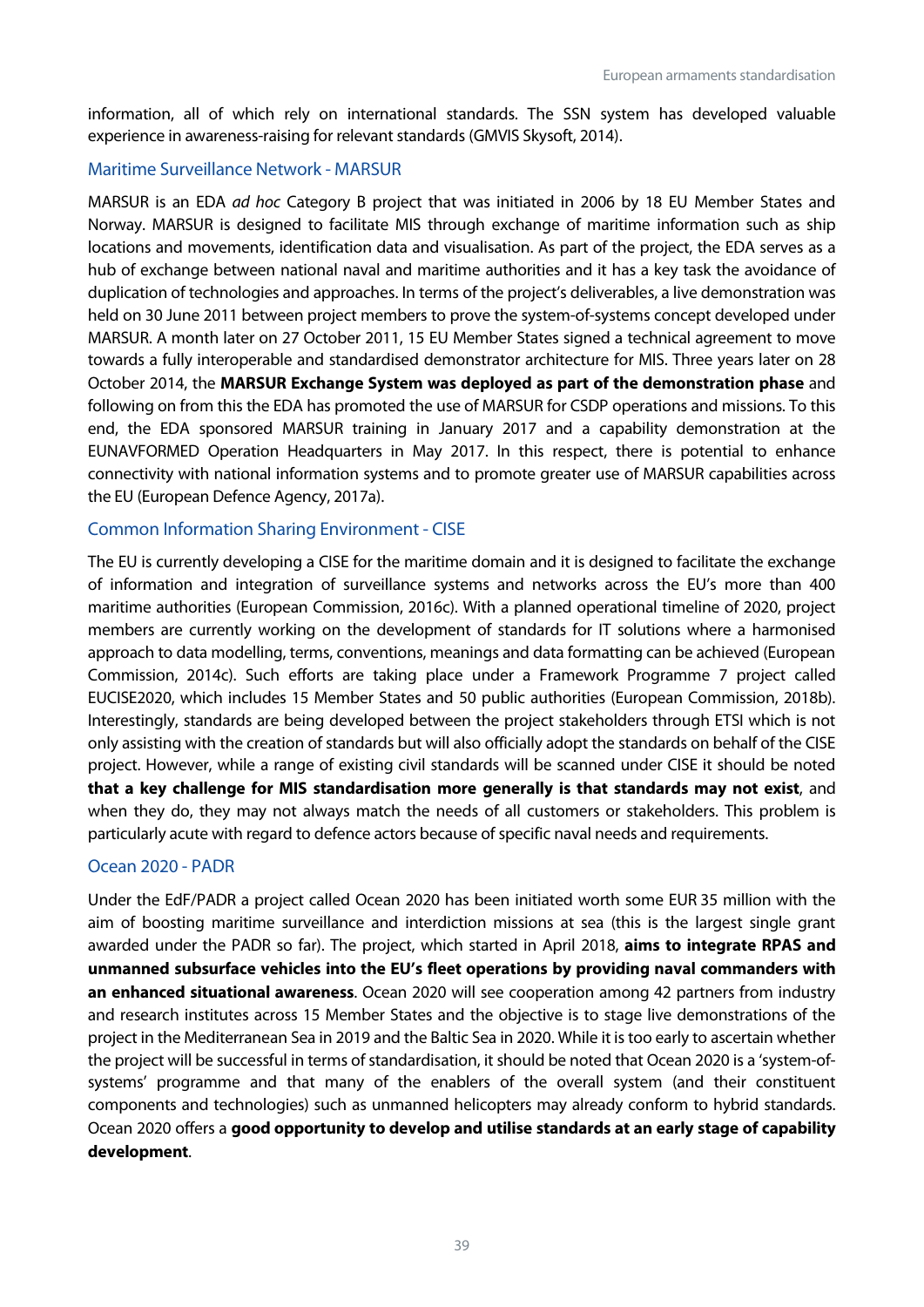#### Harbour and Maritime Surveillance and Protection (HARMSPRO) - PESCO

One of the projects launched within PESCO in 2018 relates to harbour protection and maritime surveillance (HARMSPRO). As project participants Italy, Greece, Spain and Portugal hope to deliver a new maritime capability that will allow the EU to enhance security in its littoral waters and harbours by **improving surveillance and protection through the integrated use of sensors, software and surface, subsurface and air assets**. The project began in May 2018 and in a similar vein to Ocean 2020 the project should build on existing standards (Council of the EU, 2017b).

## <span id="page-40-0"></span>4.2 Remotely Piloted Aircraft Systems

RPAS have a recognised and demonstrable civil and military application and they can be used for a range of security and defence-related activities including surveillance, disaster relief, environmental and enforcement monitoring, border control, crisis management and much more. According to the European Commission the **RPAS sector is likely to employ more than 100,000 people and earn over EUR 10 billion per year by 2038** (European Commission, 2018c). Technologically speaking, while RPAS technology has improved development is still underway in many key technology areas especially with regard to C3, DAA and space/satellite links. In this respect, there is an opportunity to enhance standardisation in technical domains such as sensors for imagery and situational awareness, data links and self-protection devices especially given the uptake of RPAS for a range of commercial and public purposes. Nevertheless, despite technological advances in the RPAS technologies the fundamental concern is that the 'absence of a pilot on board [...] brings the challenge of matching the ability of the pilot to "see and avoid" and "remain-wellclear" of other traffic and dangerous situations, such as potential collisions with other airspace users or obstacles and severe weather conditions' (International Civil Aviation Organisation, 2018: p. 2).

One of the key challenges facing the EU with regard to RPAS and standardisation relates to the integration of civil and military RPAS into European non-segregated airspace. A key aspect of the integration of RPAS into European airspace relates to the technological maturation of RPAS systems as there remain questions about a loss of C2 links between pilots and systems, a loss of data links between the RPAS system and ground control stations, a loss of geographical positioning system signals and a loss of engine control. As the Commission's EDAP makes clear, while initiatives such as the Single European Sky (SES) and the Single European Sky Air Traffic Management Research Joint Undertaking (SESAR JU) are principally focused on civil aviation there is **a growing need for military requirements to be taken into consideration when developing standards and for certification** (European Commission, 2017; see also Lavallée, 2017). This recognition is vital in a context where RPAS are used for security and defence purposes, which means that there could be potential cost efficiencies with regard to R&D. Given the technological specificities of RPAS, their usage in European airspace has been limited because the technology must subscribe to higher levels of safety than can perhaps currently be achieved (European Defence Agency, 2007: p. 21). Standardisation therefore could result in RPAS technological development and safe integration into European airspace.

## <span id="page-40-1"></span>4.2.1 EU engagement with RPAS standardisation

The EU's response to these challenges is noteworthy. Starting in 2012, the European Commission established a 'European RPAS Steering Group' (ERSG) to serve as a hub for key stakeholders involved in the integration of RPAS into the European airspace, including EASA, the European Organisation for the Safety of Air Navigation (EUROCONTROL), EUROCAE, SESAR JU, EDA, the European Space Agency (ESA) and many other areas (European Commission, 2013: p. 4). One of the first substantial activities of the ERSG was to produce a 'Roadmap for the Safe Integration of Civil RPAS into the European Aviation System' and the ERSG's final report **identified three key areas of focus including regulation, research and societal impacts**. One of the major conclusions from the final report was that there was a clear need for military requirements and needs to be considered when working towards the safe integration of civil RPAS. The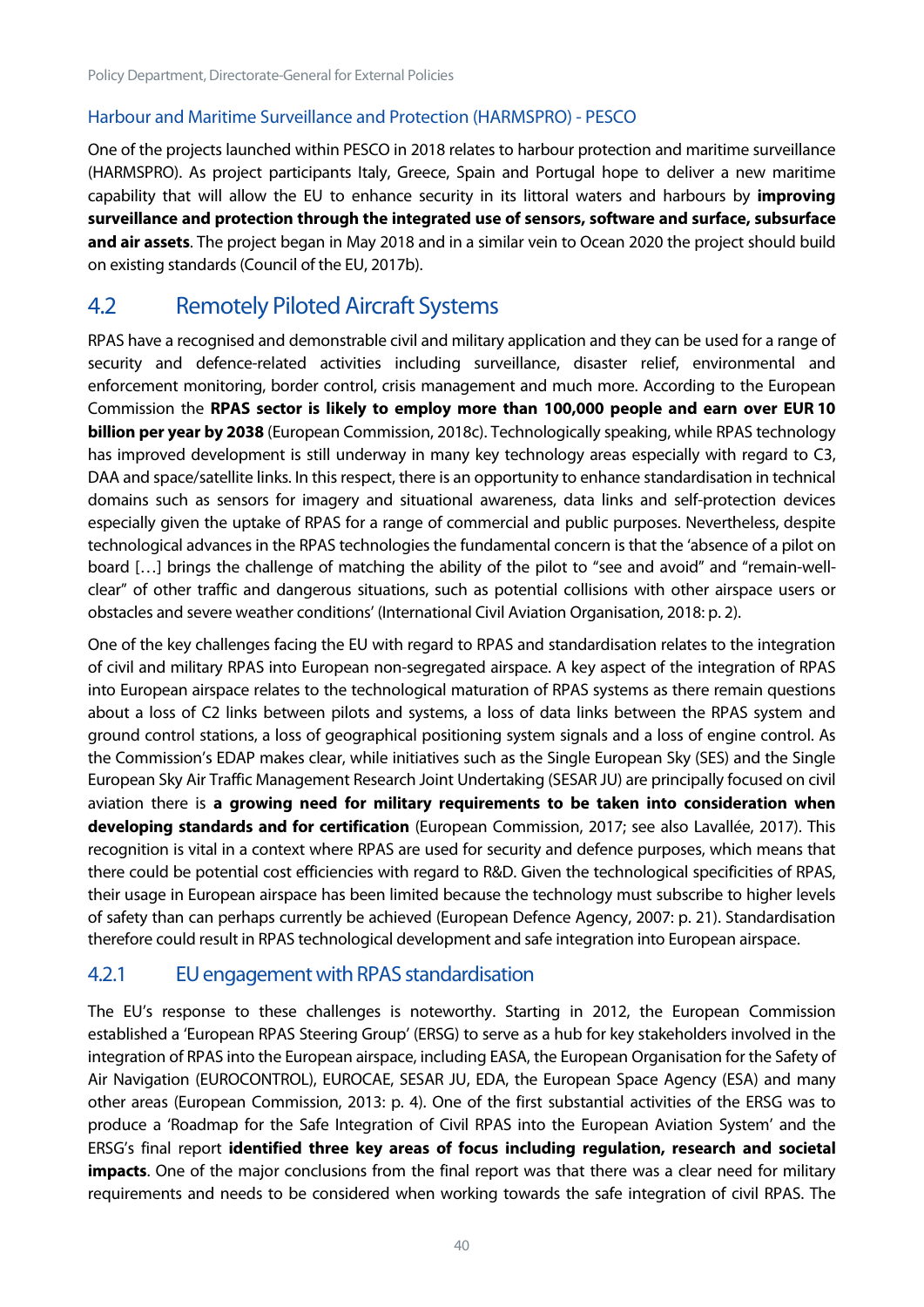report also reiterated the importance of R&D and the role this can play in proposing new standards for C3, DAA and flight operations (i.e. taxi, take-off and landing) (*Ibid*.: p. 8).

Based on the findings of the ERSG roadmap and report, the SESAR JU started to integrate military RPAS requirements into the overall SES initiative and the inclusion of RPAS is now an important feature of the European ATM Master Plan. To this end, an expert group was established in 2016 to **develop a dual-use strategy for RPAS regulation**. Following the initiation of nine demonstration projects starting in 2013, the SESAR JU confirmed such developments by stating that following its demonstrations five key areas needed addressing before RPAS could be safely integrated into the European airspace: 1) the harmonisation of regulations and certification; 2) policies and procedures for interaction between air traffic control and RPAS; 3) DAA capabilities and compliance with established requirements; 4) reliable C3 capabilities and linkages; and 5) training and licencing for RPAS pilots (SESAR, 2016: p. 8).

EU agencies such as EASA and the EDA and European organisations such as EUROCAE are responsible for a range of RPAS-related activities. For example, **EUROCAE has a dedicated working group on RPAS** (labelled WG-105 / Unmanned Aircraft Systems) with the aim of developing standards and guidance documents for RPAS integration into non-segregated European airspace. WG-105 is sub-divided into six teams that work on issues such as traffic management, C3, DAA, airworthiness, risk assessments and ERA. Each of these focus areas relies on the expertise of industrial representatives from companies such as Airbus, Leonardo, Saab, Safran, Thales Group and a range of specialist firms. In developing standards for RPAS, EUROCAE works with international partners such as RTCA (an international public-private venture) that are developing minimum operational performance standards for RPAS. RTCA's special committee SC-228 was established in May 2013 and it brings together European firms and operators with counterparts from the US (e.g. Rockwell Collins and Boeing) (RTCA, 2018).

Beyond these initiatives, the EU's experiences in relation to RPAS standardisation takes many forms ranging from the standardisation of on board RPAS technologies and enablers (i.e. sensors and data networks) to the certification of RPAS for the purposes of military airworthiness and civil airspace integration. Past and recent initiatives include:

#### Military Airworthiness Authorities Forum (MAWA)

One notable success with regard to standardisation relates to the harmonisation of military airworthiness regulations. Initiated in 2008, the MAWA Forum has been tasked by European defence ministers to develop a common regulatory and certification framework for military airworthiness. As the chair of the MAWA Forum the EDA serves as a facilitator and networking hub for the MAWA participating Member States and the Forum partners and liaises with EASA, NATO and the Aerospace and Defence Industries Association of Europe (ASD Europe). These states retain their sovereign rights with regard to the adoption of airworthiness regulations but through the MAWA Forum they have pushed for mutual recognition. It is noteworthy that the MAWA Forum has led to tangible results with the adoption of five European Military Airworthiness Requirements (EMARs) including for aircraft certification (EMAR 21), aircraft maintenance (EMAR 145), training organisations (EMAR 147), personnel licencing (EMAR 66) and management of continued airworthiness (EMAR M). In partnership with EASA, these EMARs have already been applied in support of the service support for the A400M transport aircraft being (to be) used by Belgium, France, Germany, Luxembourg, Spain and the United Kingdom. **EMARs are the first military airworthiness requirements to be developed in the world, and even non-EU states such as Australia have started using them** (European Defence Agency, 2018e: p. 46). To build on this work, in 2013 the EDA and EASA signed an agreement to apply the EMAR experiences to airworthiness of systems such as RPAS and a working group was established in 2014 to harmonise airworthiness requirements for RPAS (European Defence Agency, 2017b).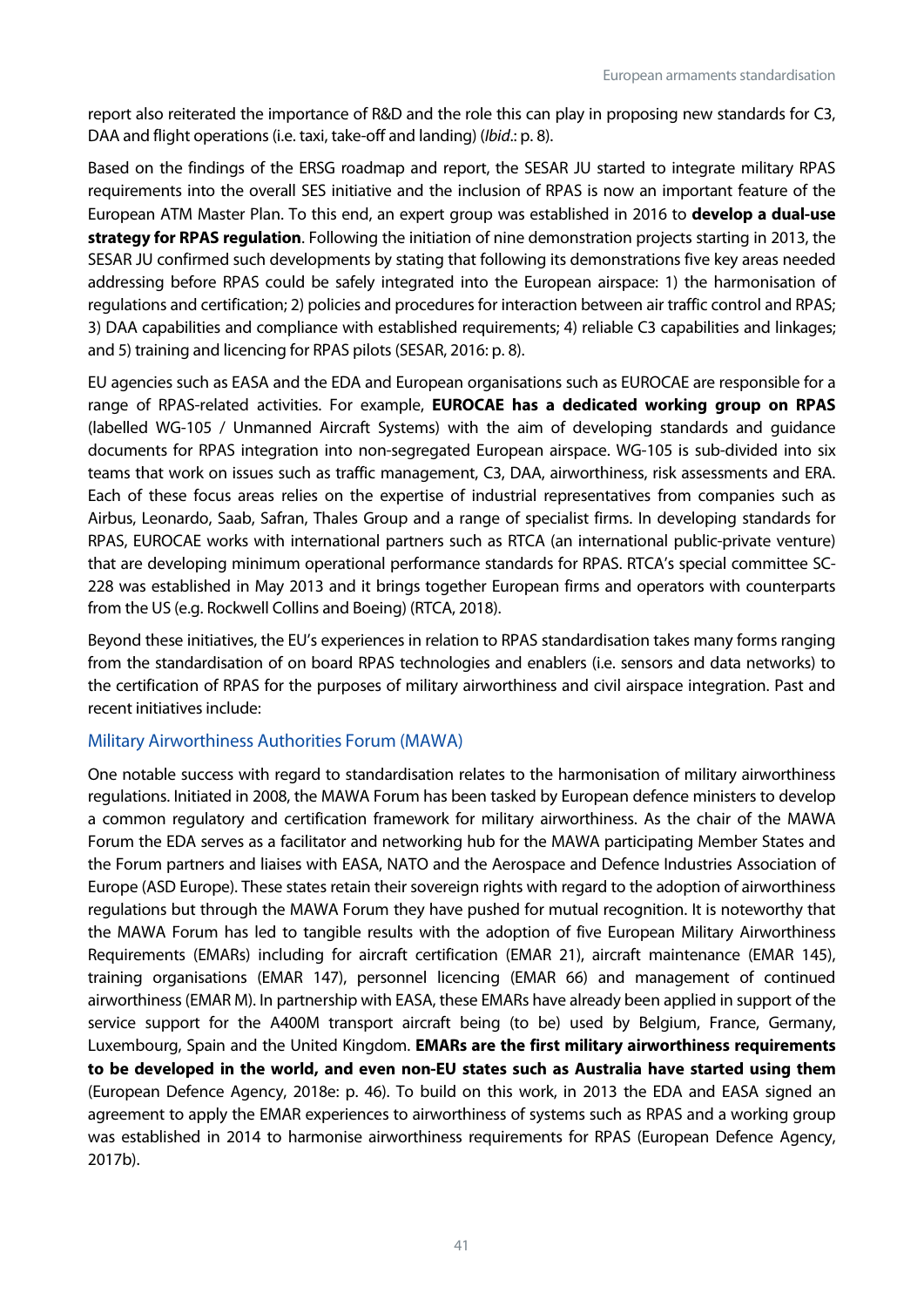#### Mid-air Collision Avoidance System (MIDCAS)

The MIDCAS project was initiated in 2009 as an EDA Category B project to move towards the integration of RPAS into non-segregated airspace. In April 2013, the first test flight was conducted to demonstrate the ability of RPAS to operate safely Beyond the Line of Sight (BLoS) and more test flights were conducted in 2015. These test flights were designed to develop image processing algorithm, sensor models, visible band cameras and an infrared camera. Interestingly, the MIDCAS project served as a platform for the Agency to work closely with EUROCONTROL, EUROCAE and the EASA on RPAS integration which was important given the vital linkages between these bodies for civilian aviation. For example, EUROCAE (under its Working Group WG73) was involved in the systems engineering phase of the project where any standardisationrelated issues could be immediately communicated to EUROCONTROL, EASA and NATO. As a follow up to the project, **a standardisation support phase was initiated with the objective of demonstrating DAA functions in RPAS**. This phase resulted in technical feedback and analysis for collision avoidance standardisation. In short, many civilian based DAA technologies could be of use to the defence sector and the eventual integration of military RPAS into European airspace.

#### Demonstration of Satellites Enabling the Insertion of RPAS in Europe (DeSIRE II)

Following the DeSIRE I project from 2011-2013, in 2015 the EDA and the ESA launched a second DeSIRE project designed to support the development of government, institutional and commercial services provided by RPAS operating in non-segregated airspace (European Defence Agency, 2015). The project ran for 18 months and had a budget of EUR 2.6 million in order to demonstrate the safe operation of RPAS in civilian airspace. Much like DeSIRE I, this second **demonstration project sought to test fly RPAS using a satellite link for airspace traffic management**. It achieved this on 18 November 2016 and 5 April 2017 following demonstrations and simulations designed to test the performance of Satellite Communications links with RPAS units (European Space Agency, 2015). Additionally, the EDA has developed a number of other initiatives including a European Medium Altitude Endurance (MALE) RPAS user community in 2013 to serve as an interface for users in relation to exchange information on operational experiences and possible avenues for cooperation on training, logistics and MRO. Furthermore, the EDA has initiated a number of pertinent projects including the 'Enhanced RPAS Automation (ERA)' project in 2015 to enhance RPAS automation for take-off, landing and taxi. Additionally, it should be noted that in February 2018 the EDA launched a market survey calling on operators to provide information to the Agency on commercially available RPAS solutions for the purposes of improving the EU's situational awareness in crisis management – the deadline for responses was 31 March 2018 and the results are still pending (European Defence Agency, 2018). Again, here it is hoped that civilian technologies that already bear civil standards can be used for the purposes of defence.

#### Standardisation of RPAS Detect and Avoid (TRAWA) – Pilot Project

Launched as one of three projects under the pilot project on defence research, TRAWA was awarded a grant worth EUR 433,000 to standardise DAA sensors on board RPAS and to develop requirements for a remote pilot human-machine interface. The TRAWA project is also designed to lead to the successful integration of RPAS into civil airspace based on DAA technologies. The underlying logic of the project is that there is **a clear need for standards in relation to the exact separation distance between an RPAS pilot and the RPAS and the response times that need to be adhered to when the RPAS detects a nearby aircraft**. Such standards will be of use to civil and military RPAS pilots and for air traffic control management systems in Europe (NLR, 2017). To this end, the EDA has already begun its cooperation with EUROCAE and EASA and the project will follow EUROCAE's ED78A standardisation procedure (European Defence Agency, 2016). This standardisation procedure provides guidelines for the approval of the provision and use of Air Traffic Services (ATS) supported by data communications. In effect, ED78A sets the minimum operational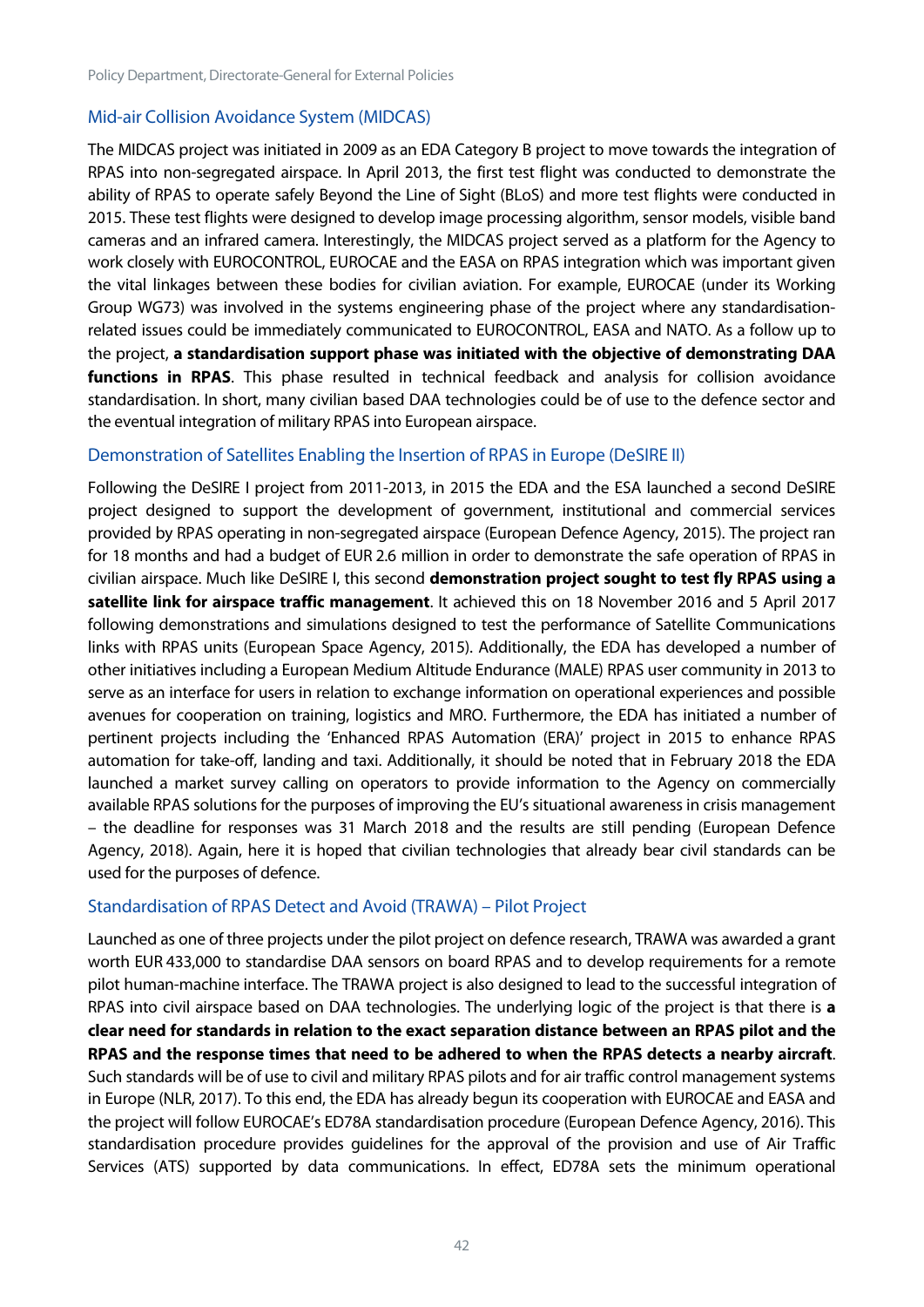performance specification for ATS. A first public workshop on the TRAWA project was held in September 2017.

## <span id="page-43-0"></span>4.3 Enhancing the EU approach to standardisation

The examples of the EU's approach to and experiences with MIS and RPAS display growing EU action on armaments standardisation. Notwithstanding the inherent challenges associated with armaments standardisation, EU bodies such as the Commission, EASA and EDA, have not neglected the importance of standardising and certifying key technology and system domains. It is clear from the analysis above that the **EU's process of armaments standardisation is a decentralised one, with the Member States and European Commission relying on specialised agencies to take the work forward**. It is also clear that the EU has put energy into developing and promoting civil standards and their potential applicability to the defence sector. Much like NATO, the EU's process of armaments standardisation can be described **as an open network of consultation, awareness-raising and demonstrations** with the objective of adopting and promoting the use of standards. With regard to the rationalisation of the EU's armaments standardisation efforts, it is apparent that a multitude of bodies are currently working on MIS and RPAS standards, and a key question is whether there is a duplication of efforts. Based on the evidence provided so far, it can be observed that the EU does rely on a number of specialised agencies that serve as interfaces with industry and the Member States, and there is evidence that EU agencies and ESOs cooperate through fora such as the DSCG.

Despite the existing level of coordination between EU agencies and ESOs, however, the issue of armaments standardisation requires clearer guidance on the part of the European Commission and the EU Member States. Thus far in the EU's evolution on armaments standardisation, the Union has developed standardisation databases, legal instruments, consultative venues and processes, lessons learned mechanisms, technology demonstrations and many more initiatives. Despite these experiences, the EU now finds itself in a position where a range of financial incentives and legally binding commitments have been developed that have a significant bearing on the Union's armament standardisation efforts. In fact, financial conditionality under the EdF and the binding commitments under PESCO mandate the use of civil and defence standards during the EU's defence research and capability development efforts. What is more, initiatives such as the EdF and PESCO open up further domains of armaments standardisation that could form the basis for EU action in the short to medium term. In what follows, it can be observed that other standardisation domains may benefit from the EU's standardisation network and approach. Such domains include but are not restricted to:

## <span id="page-43-1"></span>4.3.1 Military mobility

Military mobility has emerged in recent years as a crucial part of the EU's response to the security and defence of the Union. The concept hinges on the idea that **Europe's militaries should be able to move freely in the EU for operational purposes** (i.e. reassurance measures, exercises and training). Currently, a range of physical, legal and regulatory barriers hinders this free movement. Physical barriers include not having the adequate transportation infrastructure in place to physically allow for European armed forces and equipment to cross borders (i.e. load bearing on trains, load bearing of infrastructure such as railways and bridges). Legal barriers refer to the protection of personnel and equipment when they do cross borders, and issues such as social and health care, criminal liability and prosecution, data protection and the transportation of dangerous goods. Regulatory barriers relate to non-tariff barriers such as customs checks and clearances and information exchange between national transportation authorities. Removing these barriers has become a focus of the EU's security and defence efforts in the context of the EUGS and PESCO. In fact, military mobility forms one of the 17 projects that are part of the first wave of PESCO projects.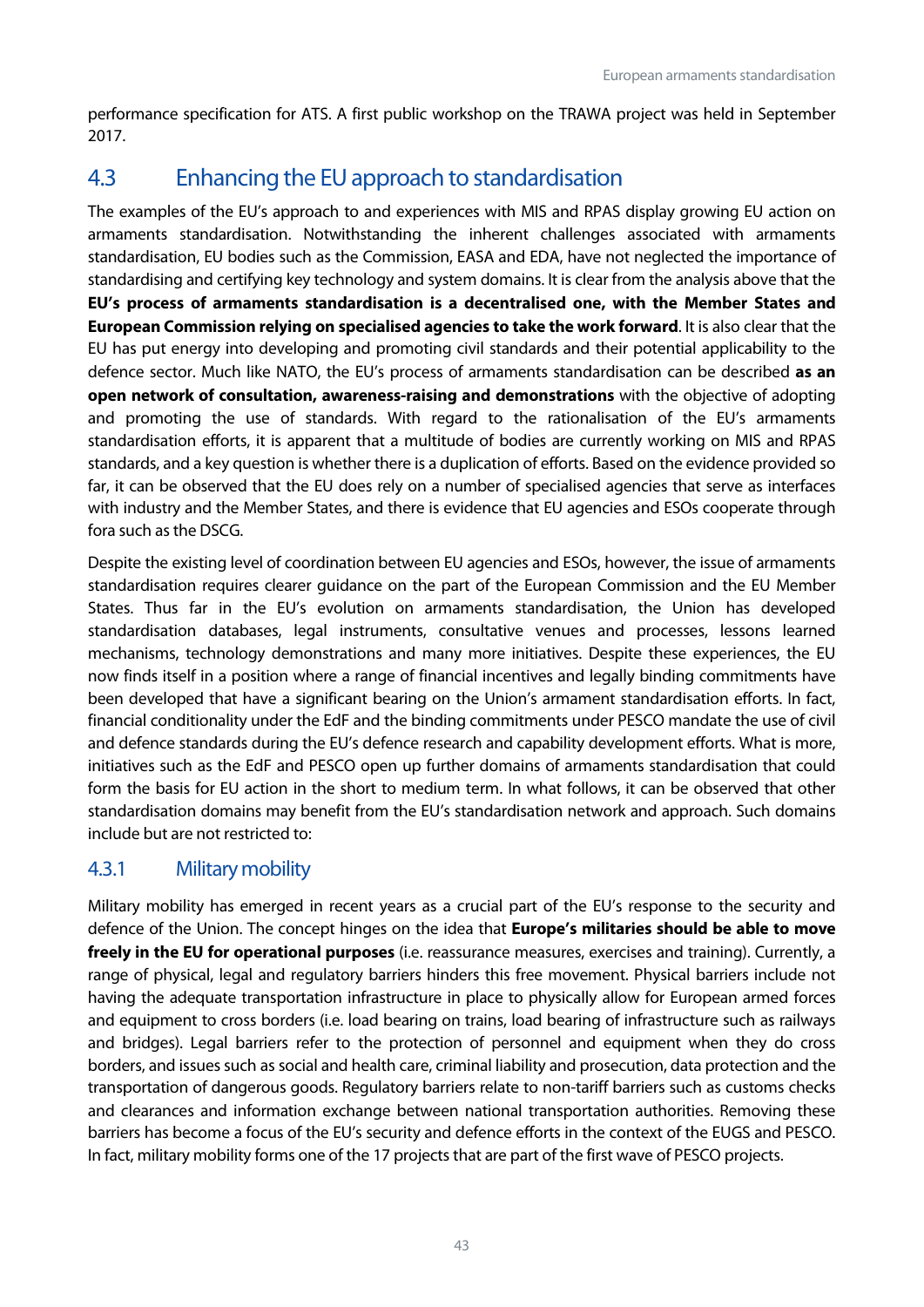The task of improving military mobility in Europe assumes close coordination between EU bodies such as the Council of the EU, the EDA, the European External Action Service (especially the EUMS), the EU Military Committee (EUMC) and the Commission's Directorate General (DG) for Transport, with NATO, in the context of the Joint Declarations. Thus far, the EDA has developed a roadmap on military mobility based on the recommendations of a working group it led (the so-called Ad Hoc Working Group on Cross-Border Military Transportation). On this basis, a Joint Communication was published on 10 November 2017 that recognised that a wide range of civil and NATO standards, and how the work already conducted by the EU in **developing hybrid standards could be applicable to enhancing military mobility** (European Commission/HRVP, 2017). Following this Communication, an Action Plan was released on 28 March 2018 showing the way forward for the EU in terms of marrying up transportation infrastructure and legal instruments with the military requirements of Europe's militaries (European Commission/HRVP, 2018). More concretely, in early 2018 the European Commission proposed to commit EUR 6.5 billion under the next Multi-annual Financial Framework (MFF) towards improving civil-military infrastructure for military mobility, over the period 2021-2027.

Yet a key challenge that needs further attention is how **to ensure that existing civil and hybrid standards can apply to military mobility, in the face of often diverse military requirements** in each Member State. While work is ongoing to scope out the potential of utilising trans-European Transport Network (TEN-T) infrastructure for military mobility, it is important to align military requirements and civil standards. In this respect, the work being conducted by the EDA and the EEAS in surveying existing civilian rules with regard to customs arrangements and military requirements (work due to be ready by spring 2019), is important. However, it appears as though there is still a need to specifically study the issue of hybrid standards in more detail. Here, a possible way forward could be to ensure that the DSCG has a greater focus on military mobility standardisation. This is important given the horizontal nature of military mobility and how it touches both MIS and RPAS standardisation, too. Consider, for example, how CEN has developed over 260 specific standards for tram and railway engineering in relation to track safety, noise emissions and more (European Committee for Standardisation, 2018b). Such standards have a potential benefit to the development of any new and/or modernised transport infrastructure under military mobility.

## <span id="page-44-0"></span>4.3.2 Cyber defence

A major element to the EU's defence and standardisation efforts relates to cyber defence. Cyber defence is of growing importance across all domains of the EU's activities on promoting cyber resilience and combating hybrid threats. In the specific context of the CSDP, cyber defence is particularly important because it may have implications with regard to the EU's Solidarity (Article 222 TFEU) and Mutual Assistance (Article 42.7 TEU) clauses. Cyber defence is vital for a number of reasons including: the protection of EU forces during EU-led operations and missions under the CSDP. This is especially true given the range of C3 technologies and processes used by EU forces during crisis management operations. As the European Parliament's Resolution on cyber defence of 13 June 2018 makes abundantly clear, there is a continued need at the EU level to ensure that '**cyber defence requirements and standards' are integrated 'into the planning and conduct of missions and operations**' (European Parliament, 2018b). To this end, the EU has thus far integrated cyber defence into its regular crisis management exercises (e.g. MULTILAYER 2016 and PACE17), and a first table top exercise on cyber defence (EU CYBRID17) was held on 7 September 2017. These exercises emerge as part of a broader EU approach to cybersecurity including the Cyber Security Strategy, the Protocol on Countering Hybrid Threats and the transposition of the Network and Information Security Directive (see 2016/1148). Furthermore, within PESCO, the 'EU Cyber Rapid Response Force' project also seeks to bolster the EU's cyber defences, and training on cyber defence is underway under the auspices of the European Security and Defence College (ESDC) and the EDA.

Cyber defence is an issue that branches into many other policy areas (transport, aviation, health, trade, etc.), and for this reason a 'whole-of-EU' approach is required to developing and promoting hybrid standards for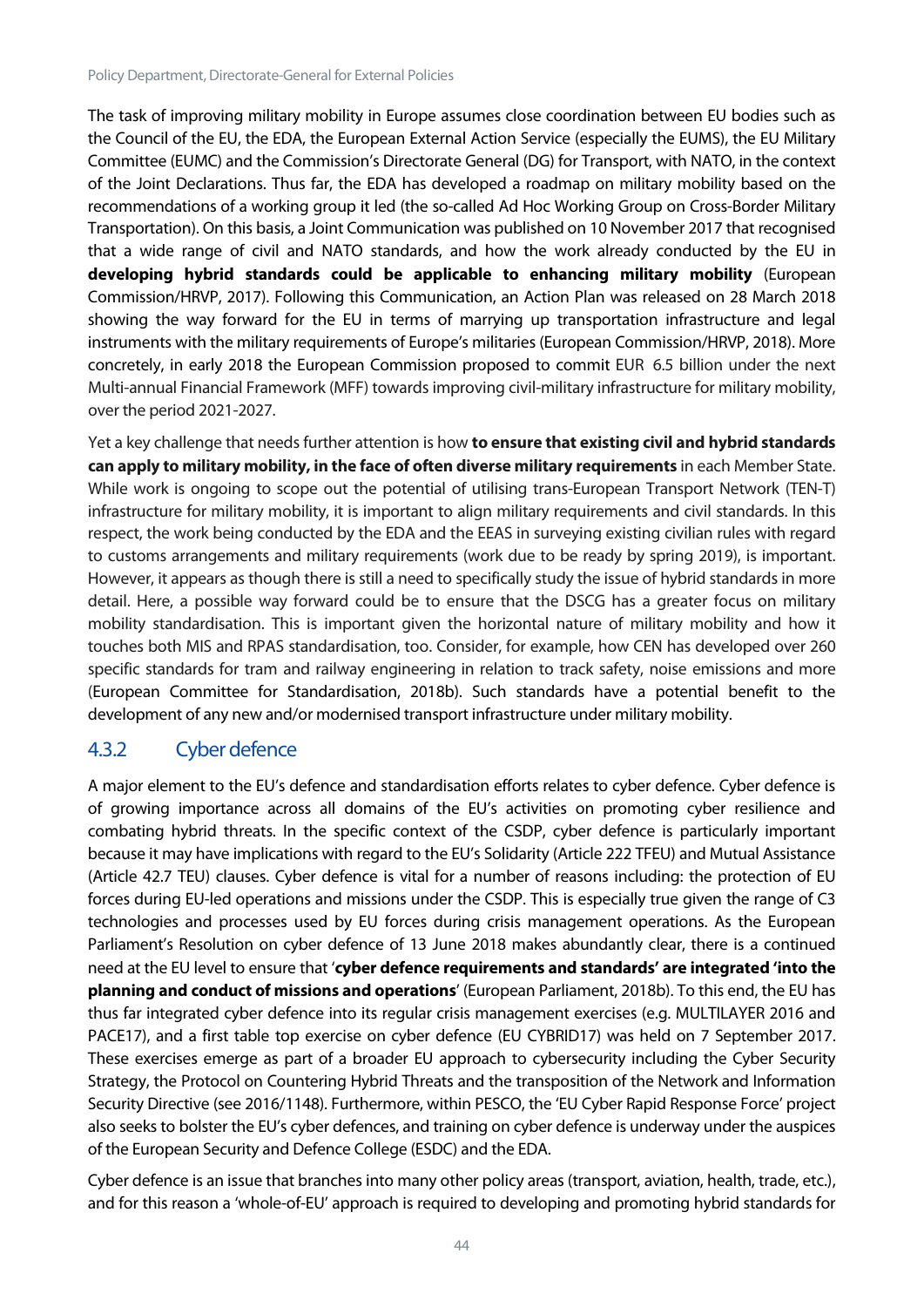the purposes of cyber defence. In this respect, standards can be developed and/or adopted for technology development and usage, administrative procedures, resilience, etc. On this basis, it is incumbent **on EU institutions to study the application of hybrid standards for cyber defence**. For example, consultation with EASA, European Centre for Cybersecurity in Aviation (ECCSA) and the NATO Cooperative Cyber Defence Centre of Excellence (CCD COE) should be continued and enhanced on addressing aviationrelevant standards that could be applicable to cyber defence. With regard to space-based capabilities, there is a clear benefit to consulting the ESA with regard to improving the cyber resilience of satellites and space infrastructure through the development and use of hybrid standards. In this respect, greater attention to the EU's Cyber Defence Strategic Research Agenda (CSRA) is needed, and relations between the EDA, Commission, ESA and the European Cyber Security Organisation (ECSO) and relevant ESOs, should be advanced.

#### <span id="page-45-0"></span>4.3.3 Energy management for defence

Energy management for defence is an increasingly essential issue for governments and militaries in Europe, and effective management of **energy generation, supply and storage has implications for security of supply and operational effectiveness**. Interestingly, energy management is being developed within PESCO under the 'Energy Operational Function' (EOF) project. EOF has as its main objective to develop new systems of energy supply for military camps in the field, and to integrate energy efficiency in the development of new combat systems. In a context where there is significant scientific and technological progress on energy storage systems, and where clean energy is increasingly playing a role in renewable energy strategies, the military plays an important role in practicing energy management and investing in energy management R&D (Nuttall, Samaras and Bazilian, 2017; see also Fiott, 2014b). In this respect, a range of existing environmental standards is applicable to the defence sector, including ISO 50001 on Energy Management Systems and Near Zero Energy Buildings (NZEBs) standards. Yet, transferring civil energy management standards to the defence sector is challenging for many reasons.

According to a study conducted by the EDA in 2017, the challenges associated with standardisation and energy management in defence include: 1) a lack of energy management reviews by defence organisations with a view to stocktaking existing environmental standards; 2) **the energy requirements of operational buildings and infrastructure do not necessarily adhere to existing standards,** because of different and defence specific needs such as great energy demand; 3) a lack of agreement between the Member States on a clear definition of NZEB standards; 4) not all defence infrastructures located on one site as a cluster of buildings have the same energy needs; 5) no common operational procedures for energy standards in EUled military missions and operations under the CSDP (European Defence Agency, 2017c).

<span id="page-45-1"></span>The EU has already initiated a number of projects and formed consultative bodies on energy management in defence, including the Consultation Forum for Sustainable Energy in the Defence and Security Sector (CF SEDSS) and the European Defence Energy Network (EDEN). Initiatives such as CF SEDSS and EDEN have led to work on photovoltaic power generation, the use of defence estates and alternative fuels. Nevertheless, there is still some way to go before civil standards related to energy management are fully accepted and adopted by militaries and ministries of defence in the EU. **The Member States still retain certain exemptions from the EU's energy efficiency legal framework**, including the Energy Efficiency Directive (see 2012/27/EU) and the Renewable Energy Directive (see 2009/28/EC). Therefore, building on these efforts within the context of the Commission's overhaul of the ESS and the introduction of PESCO and the EdF, could be a profitable work avenue to improve the EU's operational effectiveness and cost efficiency in defence.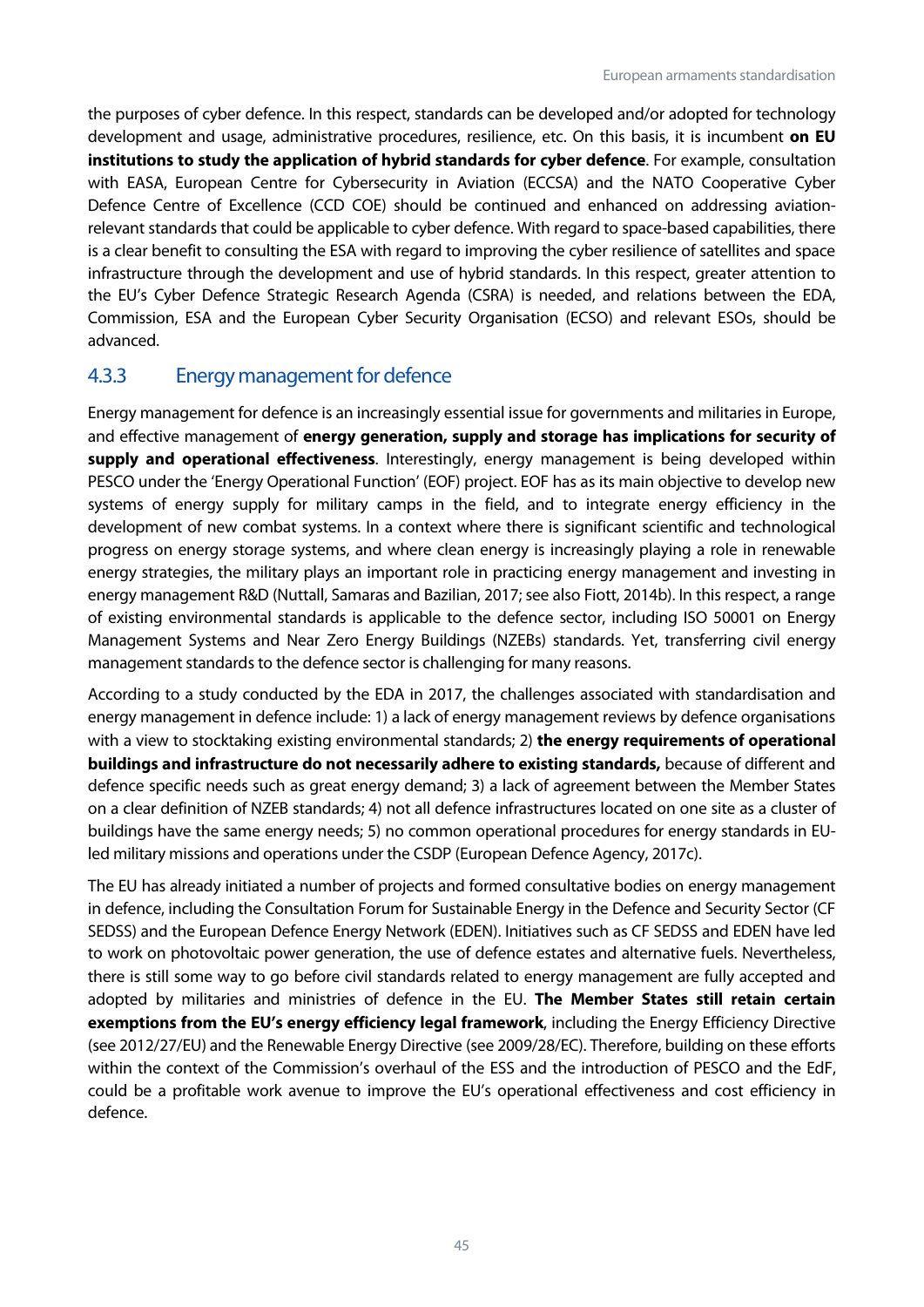Policy Department, Directorate-General for External Policies

## 5 Conclusion

The standardisation of armaments has been a long-standing focus of EU efforts to enhance the Union's military effectiveness, to improve capability development, and to support the competitiveness of the European defence industry. Armaments standardisation is a process that can lead to cost savings for defence spending, by injecting added-value in defence production processes and the avoidance of capability and equipment duplication. **Standardisation is a method of improving interoperability within and between European armed forces and a process that is can enhance the operational effectiveness of Europe's militaries**. Both the EU and NATO have taken measures over many years to enhance armaments standardisation in Europe. Yet the nature of the contemporary global defence market is that many more technologies and components integrated into military systems are sourced and/or produced in the civilian sector. The line drawn between defence equipment and capabilities and civilian products and technologies is increasingly blurred.

This study has highlighted the complex nature of standardisation, and it has explained how standardisation can broadly be defined as a process leading to the continuous, repeated and efficient use of technical guidelines, processes and rules. **Standardisation in a European context has tended to be of a voluntary nature, with the need for consensus between a range of stakeholders from industry, governments, international organisations and civil society**. A challenge in promoting the adoption and use of standards is that there is little in the way of an enforcement mechanism to mandate the use of standards by industry, governments and armed forces. This study has also stressed the challenges associated with armaments standardisation, especially with regard to the role that civil standards or hybrid standards may play in the defence sector. Furthermore, there is sometimes disagreement over whether standardisation can reduce costs while also maintaining competition in the market place. Finally, this study has shown how the use of open standards in the defence sector can be problematic, given the need to maintain security of supply.

This study has shown how **the EU and NATO broadly apply a voluntary and negotiated approach to the development and adoption of standards**. As highlighted in chapter three, the STANAGs are not binding standards. It has also indicated that the different membership composition of each organisation affects the style of the approach. The EU has no overarching hegemon such as the US in NATO, so supranational institutions such as the European Commission can play an influential role. Nevertheless, in the context of the EU-NATO Joint Declarations, it is clear that European members of both the EU and NATO expect the two organisations to work closely on armaments standardisation. In both organisations, there is an emphasis on maintaining databases and registers of applicable standards (i.e. NSDD, NATOTerm, ESTAR and EDSIS), networking among key stakeholders and awareness-raising within the military planning and defence procurement community. One key difference between the EU and NATO is the existence of EU soft law on defence procurement, with an effect on standardisation (e.g. the defence directives). Despite these efforts, however, this study has argued that new defence initiatives such as PESCO and the EdF may well lead to greater emphasis on and up-take of defence-relevant standards, in line with Council Conclusions since 2016 and the EUGS.

Nevertheless, the EU and NATO have already taken a great number of steps to enhance armaments standardisation in Europe. **Armaments standardisation has been on the policy agenda of the EU and NATO for many decades, and a range of measures has been developed,** including databases, working groups and – most crucially – standards themselves. To highlight the EU's approach to armaments standardisation, this study focused on the cases of MIS and RPAS standardisation. The study has shown how the EU adopts a network approach to developing standards, and how central authorities such as the European Commission rely on specialised Agencies such as EASA and the EDA to maintain relations with key stakeholders such as industry and governments. Agencies play a key role in armaments standardisation,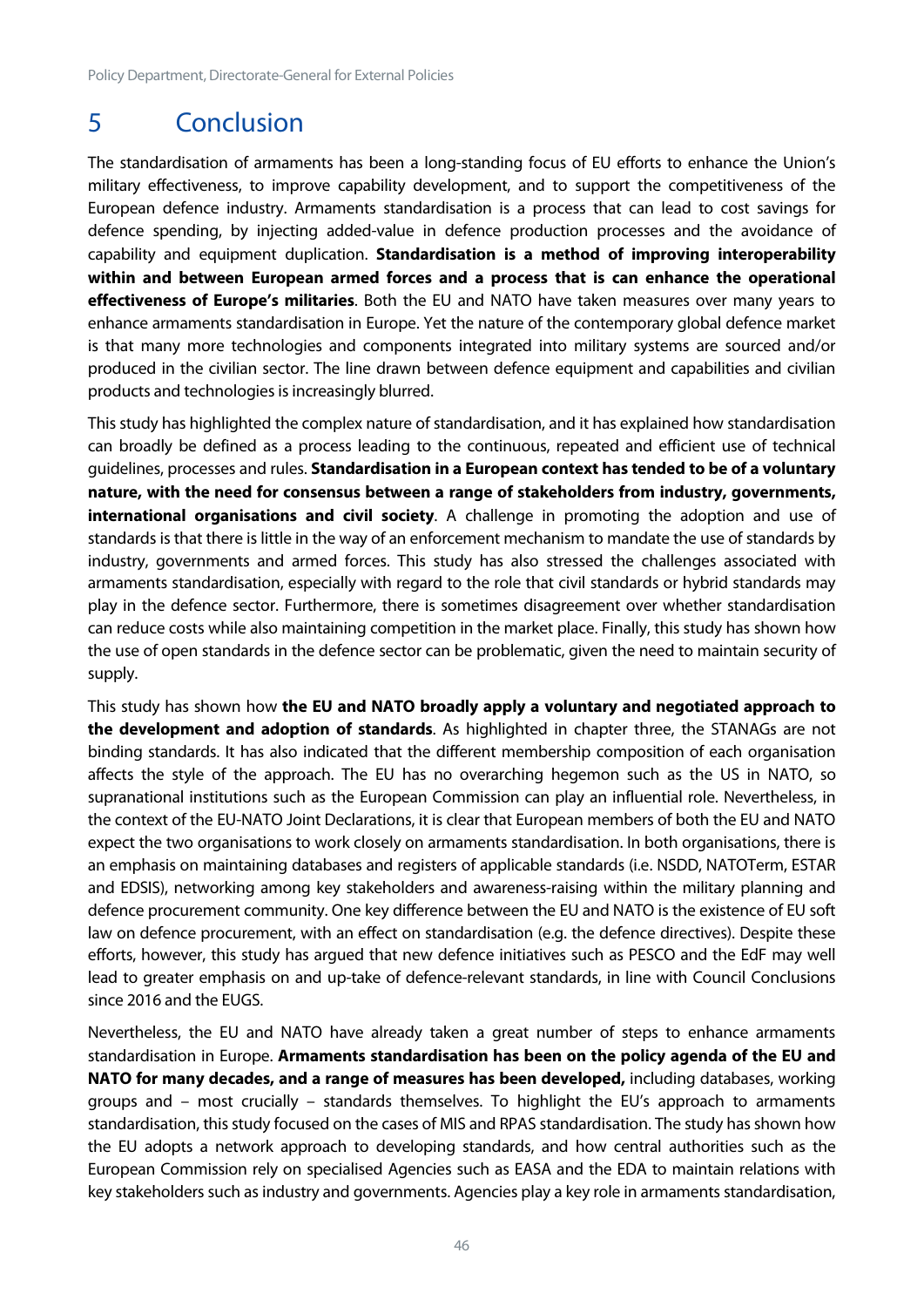although there is a need to avoid duplication of efforts and to guarantee that the work packages, policy findings and work practices of each EU Agency feeds into the EU's overall standardisation efforts. This study has also speculated on other policy domains that could benefit from enhanced coordination and support with regard to the development and use of hybrid standards. These domains included military mobility, cyber defence and energy management as growing areas of the EU's security and defence.

## <span id="page-47-0"></span>5.1 Recommendations

Building on these broader observations about EU armaments standardisation, it is possible to note a number of areas, challenges, and issues, that could be addressed as part of the EU's standardisation efforts. These recommendations range from a reiteration of existing measures that should be supported, to potentially new avenues for further cooperation on hybrid standards. The recommendations based on this study include:

- **Enhance inter-institutional cooperation** one of the approaches taken by the EU is to cluster bodies and agencies into for a, in order to discuss and develop approaches to armaments standardisation. Such fora include the DSCG, and bodies such as EDA, Commission and the ESOs are involved in regular discussions, including with NATO and other ESOs such as EUROCAE when necessary. These fora are indispensable not only because they facilitate networking and awarenessraising, which are vital to the development and adoption of standards, but because they allow specific expertise and interests to be channelled into standardisation processes. Here, defence firms should be actively brought into discussions and at the earliest stages of defining standards. For example, the EDA is able to provide input on the defence-specific interests and nature of standardisation and to share it with ESOs. Yet, as has been indicated with regard to initiatives such as military mobility, cyber defence and energy management, many more industrial stakeholders may need to be brought into the discussions taking place in the DSCG. This is not a specific call to replace the DSCG with another body, but rather to indicate the need to manage the proliferation of actors and stakeholders that have a role in armaments standardisation. It is recommended that each organisation involved in hybrid standards conduct a collective auditing of success stories and failures with regard to the use of hybrid standards.
- **Leverage the European Defence Fund** the EdF represents an opportunity to advance the development and adoption of hybrid standards in defence research and capability development. In theory, the financial incentives offered under the EdF could significantly advance armaments standardisation. This study assumes that the conditionality attached to the PADR and the EDIDP will be maintained after 2020, with the further elaboration of the 'research window' (with a possible EDRP) and the 'capability window'. In order to seize the opportunity afforded by the EdF, careful consideration needs to be given to the optimal phases from basic defence R&D right up to the commercialisation of defence capabilities where the use of hybrid standards should be emphasised. In particular, it may be necessary to adopt a life-cycle approach to capability development under the EdF in order to potentially reduce costs at the R&D and MRO phases of EdF projects (especially by using the Financial Toolbox and drawing on existing STANAGs). The test phases of both the PADR and the EDIDP represent an opportunity to highlight lessons learned on standardisation for EdF support after 2020. EdF projects should serve as 'best business cases' for standardisation. Early experiences could lead to an eventual dedicated share of EdF funding to standardisation, but first there is a need to identify the most effective areas of standardisation as the EdF progresses.
- **Operationalise Permanent Structured Cooperation** the PESCO annual and strategic reviews offer the EU an opportunity to take stock of armaments standardisation efforts, and to promote best practices among Member States. In line with the Council Conclusions from 14 November 2016 (see 14149/16), each of the review processes should be used to highlight how Member States have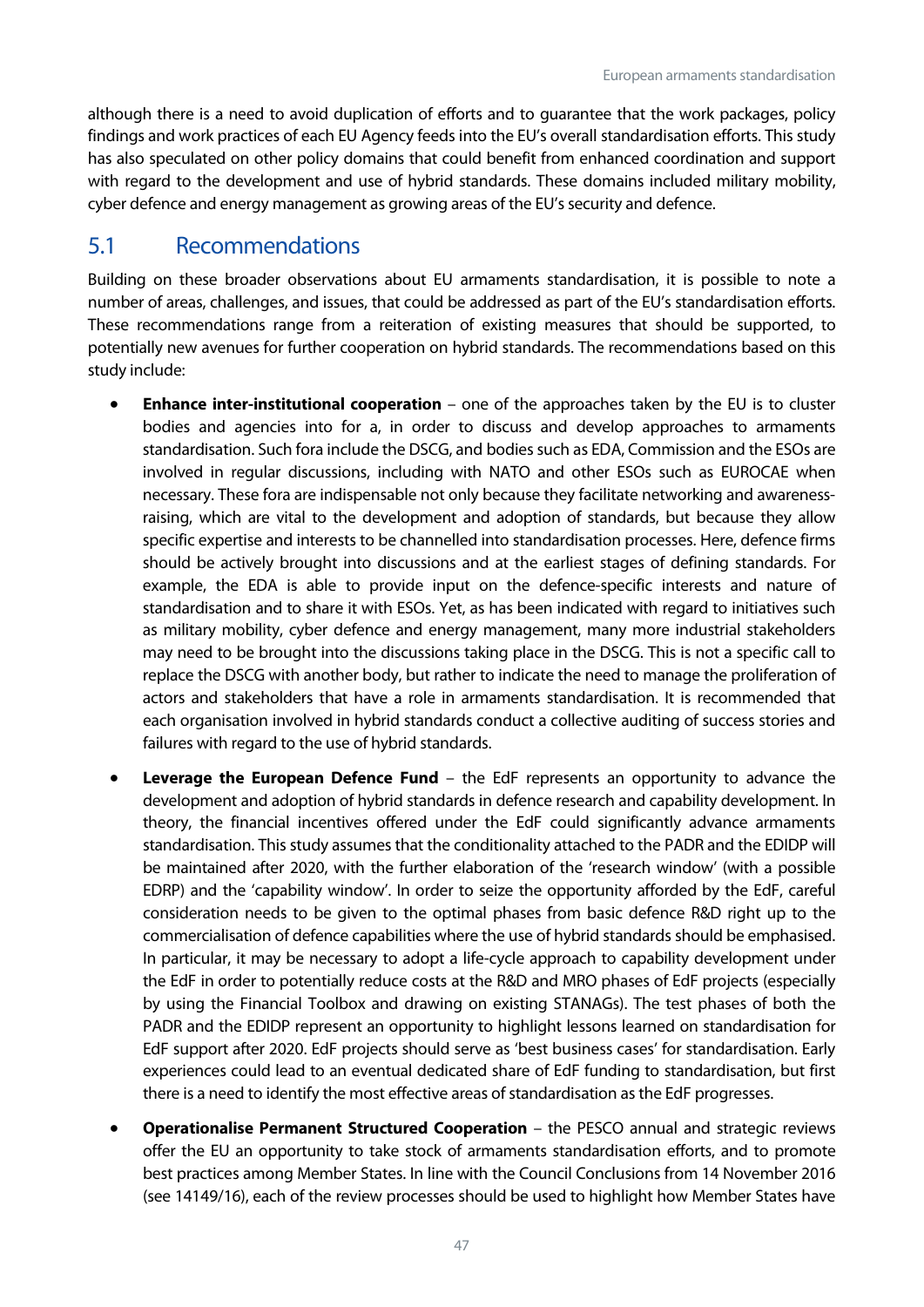progressed on standardisation in relation to PESCO binding commitments 12, 13, 19 and 20. In particular, each annual review could incorporate and call for standardisation practices before new waves of PESCO projects are agreed (especially if these PESCO projects will benefit from funding under the EdF). Indeed, even the National Implementation Plans (NIPs) could be used to ascertain how each relevant national authority is (or not as the case may be), integrating hybrid standards. For the longer-term PESCO strategic review, each phase (2021, 2025 and beyond) could be used as a stock-taking exercise to measure the degree of standardisation for each PESCO project, and whether standardisation is promoted as part of the management practices of each project. For such an exercise to be operationalised, it will be incumbent upon the PESCO Secretariat (working in close tandem within the DCSG and with ESOs and dependent on institutional resources) to design a benchmarking system, to measure the progress of each project and how they are managed. Such a system will rely on EDSIS and EDSTAR, but it should also work closely with NATO and capability development management bodies, such as OCCAR.

- **Promote EU defence-related legislation**  following the recent evaluation of the EU's defence directives, it is clear that the European Commission is working on ways to improve the consistent and even application of the directives across the EU. These efforts have a standardisation dimension that should not be lost when applying the defence directives. In this respect, the Commission should be specifically encouraged to support the Member States in fully applying the provisions of defence procurement directive Article 18(3a). Article 18(3a) provides for the need for technical specifications, based on national and international standards, to be drawn up in procurement contracts. Furthermore, with regard to the Commission's recent recommendation on supporting cross-border market access for defence and security SMEs (see EU 2018/624), there is scope for the Commission to provide further guidance to defence-relevant SMEs with regard to standardisation and certification, given that SMEs face particular challenges in this regard.
- **Optimise databases and registers** this study does not counsel the creation of any new databases or registers, as this will serve as a distraction from the challenge of encouraging defencerelevant actors to use these databases and registers. It is already useful to have instruments such as the NSDD, EDSTAR and EDSIS. Nevertheless, this is not to say that these registers cannot be used for purposes other than the promotion of new standards. For example, there is evidence that such registers can also play a useful role in listing obsolescent standards. CEN-CENELEC have already called for EU level mechanisms that clearly identify and list obsolescent standards, and the EDA has begun scoping work on this issue (European Defence Agency, 2016c). Managing obsolescence is important because standards that are outdated or inapplicable pose a risk to life-cycle management and associated costs (European Committee for Standardisation, 2014: p. 17). A more integrated and urgent approach to obsolescence would be beneficial to actors and firms that may not always have the capacity to identify outdated or inapplicable hybrid standards. In this respect, existing databases and registers should be optimised.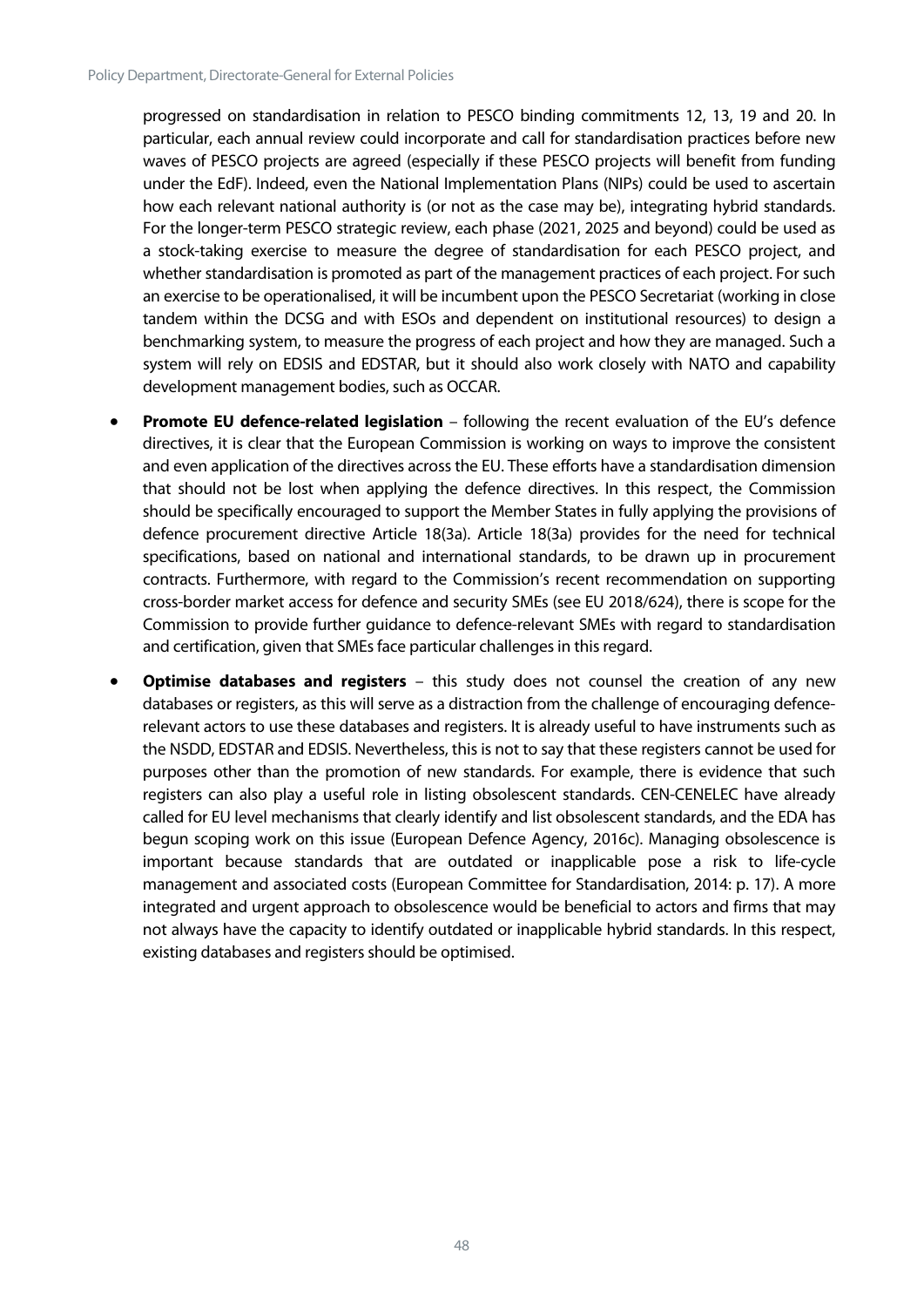## <span id="page-49-0"></span>References

(2018) 'Joint Declaration on EU-NATO Cooperation', Brussels, 10 July 2018. See: [http://www.consilium.europa.eu/media/36096/nato\\_eu\\_final\\_eng.pdf](http://www.consilium.europa.eu/media/36096/nato_eu_final_eng.pdf)

(2016) 'EU-NATO Joint Declaration', Warsaw, 8 July 2016. See: <http://www.consilium.europa.eu/media/21481/nato-eu-declaration-8-july-en-final.pdf>

Abbott, K.W. and Snidal, D. (2001) 'International 'Standards' and International Governance', *Journal of European Public Policy*, 8(3): pp. 345-370.

Antill, P.D., Moore, D.M. and Neal, D.J. (2001) 'Supply Chain Management in SME's within the Defence/Aerospace Industry – A Case of Simplification or Increased Complexity?', *Cranfield University Report*. See[: https://core.ac.uk/download/pdf/9637510.pdf](https://core.ac.uk/download/pdf/9637510.pdf)

Airbus (2018) 'A400M – 3 Missions in 1'. See[: https://www.airbus.com/defence/a400m.html#capabilities](https://www.airbus.com/defence/a400m.html#capabilities) 

Army Recognition (2018) 'World Military Equipment'. See: [https://www.armyrecognition.com/individual\\_page/world\\_military\\_equipment.html](https://www.armyrecognition.com/individual_page/world_military_equipment.html)

Arntzen, A. and Grøtan, T.O. (2011) 'A New Chance for Network Centric Warfare in the Context of Modernity', in Haug, K.E. and Maaø, O.J. (eds.) *Conceptualising Modern War* (London: Hurst & Company): pp. 231-258.

ASTM International (2018) 'What is ASTM International?'. See: <https://www.astm.org/ABOUT/faqs.html>

Belin, J., Hartley, K., Lefeez, S., Linnenkamp, H., Lundmark, M., Masson, H., Maulny, J-P. and Ungaro, A.R. (2017) 'Defence Industrial Links between the EU and the US', *ARES Group Report*, No. 20. See[: http://www.iris](http://www.iris-france.org/wp-content/uploads/2017/09/Ares-20-Report-EU-DTIB-Sept-2017.pdf)[france.org/wp-content/uploads/2017/09/Ares-20-Report-EU-DTIB-Sept-2017.pdf](http://www.iris-france.org/wp-content/uploads/2017/09/Ares-20-Report-EU-DTIB-Sept-2017.pdf)

Bellais, R. (2018) 'The Economic Imperative of Europeanizing Defense Innovation', in Karampekios, N., Oikonomou, I. and Carayannis, E.G. (eds.) *The Emergence of EU Defence Research Policy* (Cham: Springer International): pp. 93-109.

Bellais, R. and Fiott, D. (2017) 'The European Defense Market: Disruptive Innovation and Market Destablization', *The Economics of Peace and Security Journal*, 12(0): pp. 37-45.

Bellouard, P. and Fonfría, A. (2018) 'The Relationship between Prime Contractors and SMEs: How to Best Manage and Fund Cooperative Programmes', *ARES Group Report*, No. 24. See[: http://www.iris](http://www.iris-france.org/wp-content/uploads/2018/01/Ares-24-Policy-Paper-SME.pdf)[france.org/wp-content/uploads/2018/01/Ares-24-Policy-Paper-SME.pdf](http://www.iris-france.org/wp-content/uploads/2018/01/Ares-24-Policy-Paper-SME.pdf)

Besen, S.M. and Farrell, J. (1994) 'Choosing How to Compete: Strategies and Tactics in Standardization', *Journal of Economic Perspectives*, 8(2): pp. 117-131.

Blind, K. (2017) 'The Economic Functions of Standards in the Innovation Process', in Hawkins, R., Blind, K. and Page, R. (eds.) *Handbook of Innovation and Standards* (Cheltenham/Northampton, MA: Edward Elgar): pp. 38- 62.

Brunsson, N. and Jacobsson, B. (2002) 'The Contemporary Expansion of Standardization', in Brunsson, N., Jacobsson, B., *et al*. (eds.) *A World of Standards* (Oxford/New York: Oxford University Press): pp. 1-19.

Campbell, K. (1990) 'Current State of Defence Cooperation and the United States' Role', in Drown, J.D., Drown, C. and Campbell, K. (eds.) *A Single European Arms Industry? European Defence Industries in the 1990s* (London/New York: Brassey's): pp. 41-69.

Cohen, E. (1978) 'NATO Standardization: The Perils of Common Sense', *Foreign Policy*, No. 31 (Summer): pp. 72-90.

Conroy, M.E. (2007) *Branded! How the 'Certification Revolution' is Transforming Global Corporations* (Gabriola Island, BC: New Society Publishers).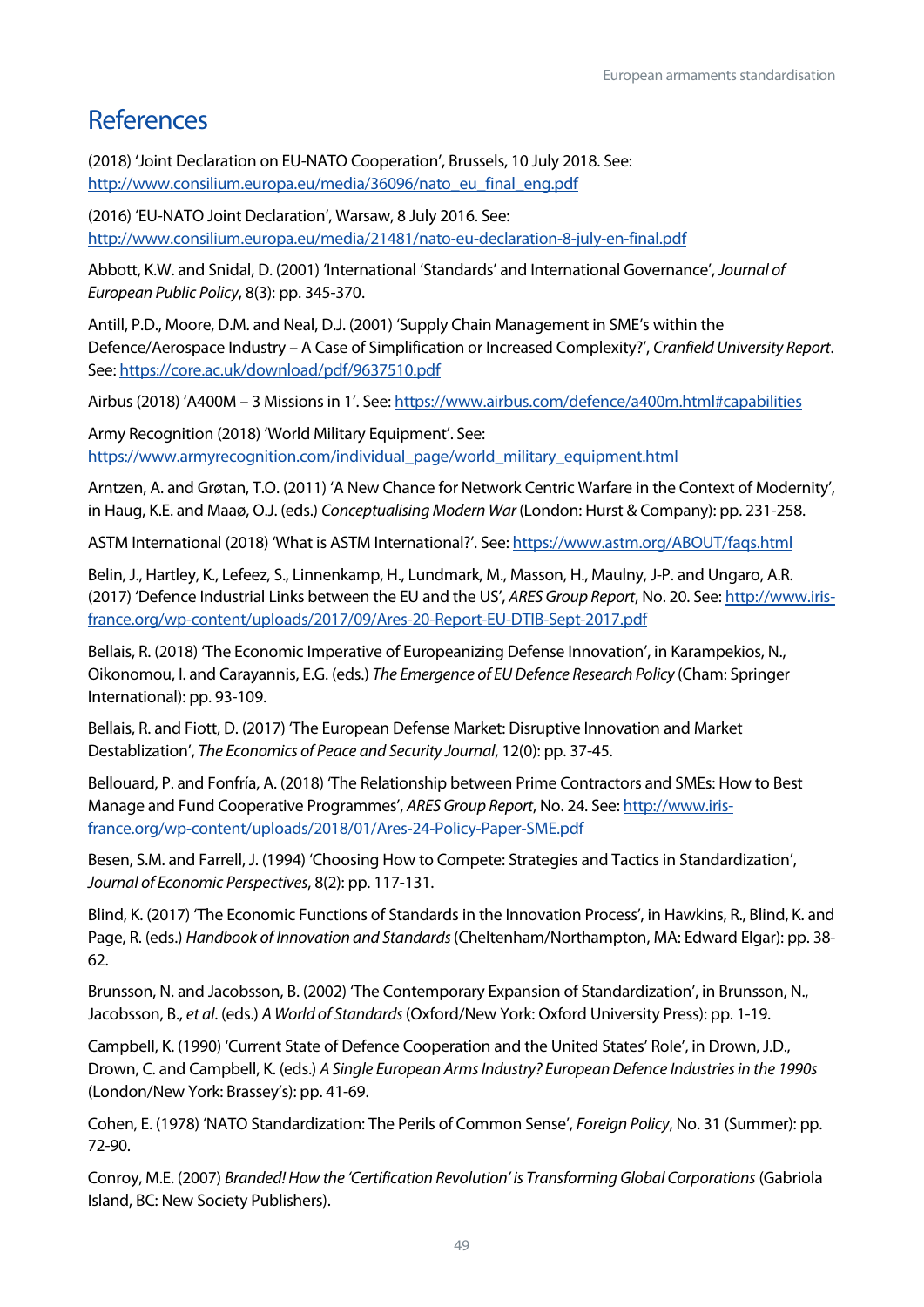Policy Department, Directorate-General for External Policies

Council of the EU (2017a) 'Notification on Permanent Structured Cooperation'. See: <https://www.consilium.europa.eu/media/31511/171113-pesco-notification.pdf>

Council of the EU (2017b) 'Permanent Structured Cooperation First Collaborative PESCO Projects - Overview'. See[: https://www.consilium.europa.eu/media/32079/pesco-overview-of-first-collaborative-of](https://www.consilium.europa.eu/media/32079/pesco-overview-of-first-collaborative-of-projects-for-press.pdf)[projects-for-press.pdf](https://www.consilium.europa.eu/media/32079/pesco-overview-of-first-collaborative-of-projects-for-press.pdf)

Council of the EU (2016a) 'Council Conclusions on Implementing the EU Global Strategy in the Area of Security and Defence', *14149/16*, Brussels, 14 November 2016.

Council of the EU (2016b) 'Council Conclusions on the Implementation of the EU-NATO Joint Declaration', *15283/16*, Brussels, 6 December 2016.

Council of the EU (2015) 'EU Concept for Military Command and Control', *5008/15*, Brussels, 5 January 2015.

Council of the EU (2014a) 'European Union Maritime Security Strategy', *11205/14*, Brussels, 24 June 2014.

Council of the EU (2014b) 'European Union Maritime Security Strategy (EUMSS) – Action Plan', *17002/14*, Brussels, 16 December 2014.

DeVore, M.R. (2015) 'Organisations at War: The EDA, NATO and the European Commission', in Karampekios, N. and Oikonomou, I. (eds.) *The European Defence Agency: Arming Europe* (Oxon/New York: Routledge): pp. 171-187.

DeVore, M.R. (2014) 'International Armaments Collaboration and the Limits of Reform', *Defence and Peace Economics*, 25(4): pp. 415-443.

Dittmer, J. (2017) *Diplomatic Material: Affect, Assemblage, and Foreign Policy* (Durham/London: Duke University Press).

European Aviation Safety Agency (2018) 'The Agency – Facts and Figures'. See: <https://www.easa.europa.eu/the-agency/the-agency>

European Aviation Safety Agency (2013) 'EASA certifies the Airbus A400M'. See: <https://www.easa.europa.eu/newsroom-and-events/press-releases/easa-certifies-airbus-a400m>

European Commission (2018a) 'The EU Maritime Security Strategy Revised Action Plan'. See: [https://ec.europa.eu/maritimeaffairs/sites/maritimeaffairs/files/eumss-revised-action-plan\\_en.pdf](https://ec.europa.eu/maritimeaffairs/sites/maritimeaffairs/files/eumss-revised-action-plan_en.pdf)

European Commission (2018b) 'Sharing Information for Maritime Surveillance'. See: [https://ec.europa.eu/isa2/actions/sharing-information-maritime-surveillance\\_en](https://ec.europa.eu/isa2/actions/sharing-information-maritime-surveillance_en)

European Commission (2018c) 'Unmanned aircrafts'. See: [http://ec.europa.eu/growth/sectors/aeronautics/rpas\\_en](http://ec.europa.eu/growth/sectors/aeronautics/rpas_en)

European Commission (2017a) 'Communication on Launching the European Defence Fund', *COM(2017) 295 final*, Brussels, 7 June 2017.

European Commission (2017b) 'Proposal for a Regulation establishing the European Defence Industrial Development Programme', *COM(2017) 294 final*, Brussels, 7 June 2017.

European Commission (2017c) 'Reflection Paper on the Future of European Defence', *COM(2017) 315 final*, Brussels, 7 June 2017.

European Commission (2017d) 'Joint Communication on Resilience, Deterrence and Defence: Building Strong Cybersecurity for the EU', *JOIN(2017) 450 final*, Brussels, 13 September 2017.

European Commission (2016a) 'Communication on the European Defence Action Plan', *COM(2016) 950 final*, Brussels, 30 November 2016.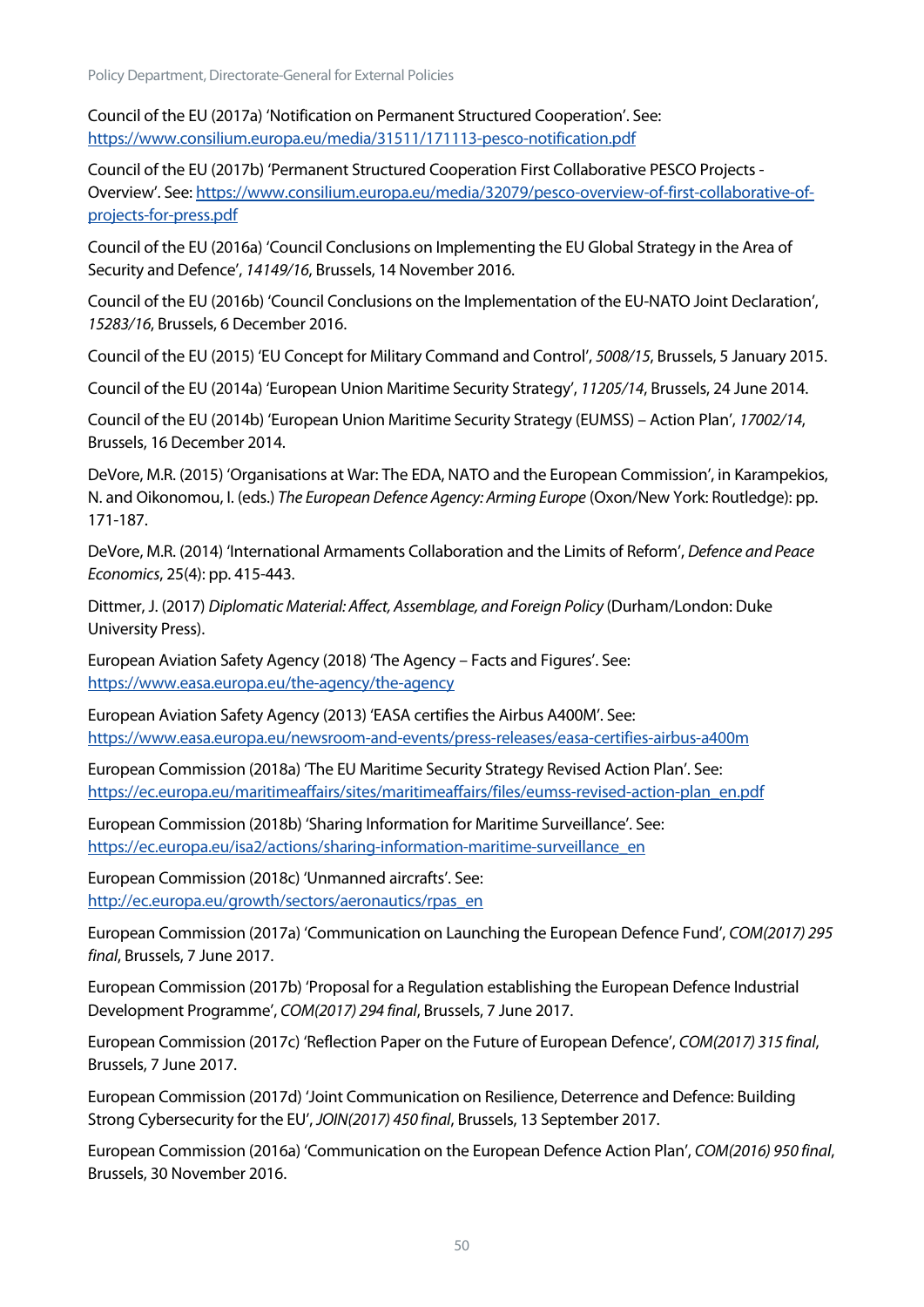European Commission (2016b) 'Report on the Implementation of Directive 2009/81/EC on Public Procurement in the Fields of Defence and Security, to Comply with Article 73(2) of that Directive', *COM(2016) 762 final*, Brussels, 30 November 2016.

European Commission (2016c) 'Integrated Maritime Surveillance'. See: [https://ec.europa.eu/maritimeaffairs/policy/integrated\\_maritime\\_surveillance/](https://ec.europa.eu/maritimeaffairs/policy/integrated_maritime_surveillance/) 

European Commission (2015) 'Report on the Implementation of the European Commission's Communication on Defence'. See[: http://eeas.europa.eu/archives/docs/csdp/documents/pdf/report](http://eeas.europa.eu/archives/docs/csdp/documents/pdf/report-implementation-communication-defence.pdf)[implementation-communication-defence.pdf](http://eeas.europa.eu/archives/docs/csdp/documents/pdf/report-implementation-communication-defence.pdf)

European Commission (2014a) 'EU Funding for Dual Use: A Practical Guide to Accessing EU Funds for European Regional Authorities and SMEs', October.

European Commission (2014b) 'Communication for a New Deal for European Defence', *COM(2014) 387 final*, Brussels, 24 June 2014.

European Commission (2014c) 'Communication on Better Situational Awareness by Enhanced Cooperation Across Maritime Surveillance Authorities: Next Steps within the Common Information Sharing Environment for the EU Maritime Domain', *COM(2014) 451 Final*, Brussels, 8 July 2014.

European Commission (2013a) 'Communication Towards a More Competitive and Efficient Defence and Security Sector', *COM(2013) 542 final*, Brussels, 24 July 2013.

European Commission (2013b) 'Roadmap for the Integration of Civil Remotely-Piloted Aircraft Systems into the European Aviation System', Final Report from the European RPAS Steering Group. See: [https://uvs](https://uvs-international.org/wp-content/uploads/2016/04/European-RPAS-Roadmap_130620.pdf)[international.org/wp-content/uploads/2016/04/European-RPAS-Roadmap\\_130620.pdf.](https://uvs-international.org/wp-content/uploads/2016/04/European-RPAS-Roadmap_130620.pdf) 

European Commission (2012) 'Regulation laying down implementing rules for the airworthiness and environmental certification of aircraft and related products, parts and appliances, as well as for the certification of design and production organisations', *EU No 748/2012*, 3 August 2012.

European Commission (2009) 'Directive 2009/81/EC on the Coordination of Procedures for the Award of Certain Works Contracts, Supply Contracts and Service Contracts by Contracting Authorities or Entities in the Fields of Defence and Security, and Amending Directives 2004/17/EC and 2004/18/EC', 13 July 2009. See[: https://eur-lex.europa.eu/legal-content/EN/TXT/PDF/?uri=CELEX:32009L0081&from=EN](https://eur-lex.europa.eu/legal-content/EN/TXT/PDF/?uri=CELEX:32009L0081&from=EN)

European Commission (2007) 'Strategy for a Stronger and more Competitive European Defence Industry', *COM(2007) 764 final*, Brussels, 5 December 2007.

European Commission (2003) 'Recommendation Concerning the Definition of Micro, Small and Mediumsized Enterprises', *2003/361/EC*, Brussels, 20 May 2003.

European Commission (1997) 'Communication on Implementing European Union Strategy on Defence-Related Industries', *COM (97) 583 final*, 4 December 1997.

European Commission/HRVP (2018) 'Joint Communication on the Action Plan on Military Mobility', *JOIN(2018) 5 final*, Brussels, 28 March 2018.

European Commission/HRVP (2017) 'Joint Communication on Improving Military Mobility in the European Union', *JOIN(2017) 41 final*, Brussels, 10 November 2017.

European Committee for Standardisation (2018a) 'What is a Standard?'. See: [https://www.cen.eu/work/ENdev/whatisEN/Pages/default.aspx.](https://www.cen.eu/work/ENdev/whatisEN/Pages/default.aspx) 

European Committee for Standardisation (2018b) 'Search Standards'. See: <https://standards.cen.eu/dyn/www/f?p=CENWEB:105::RESET>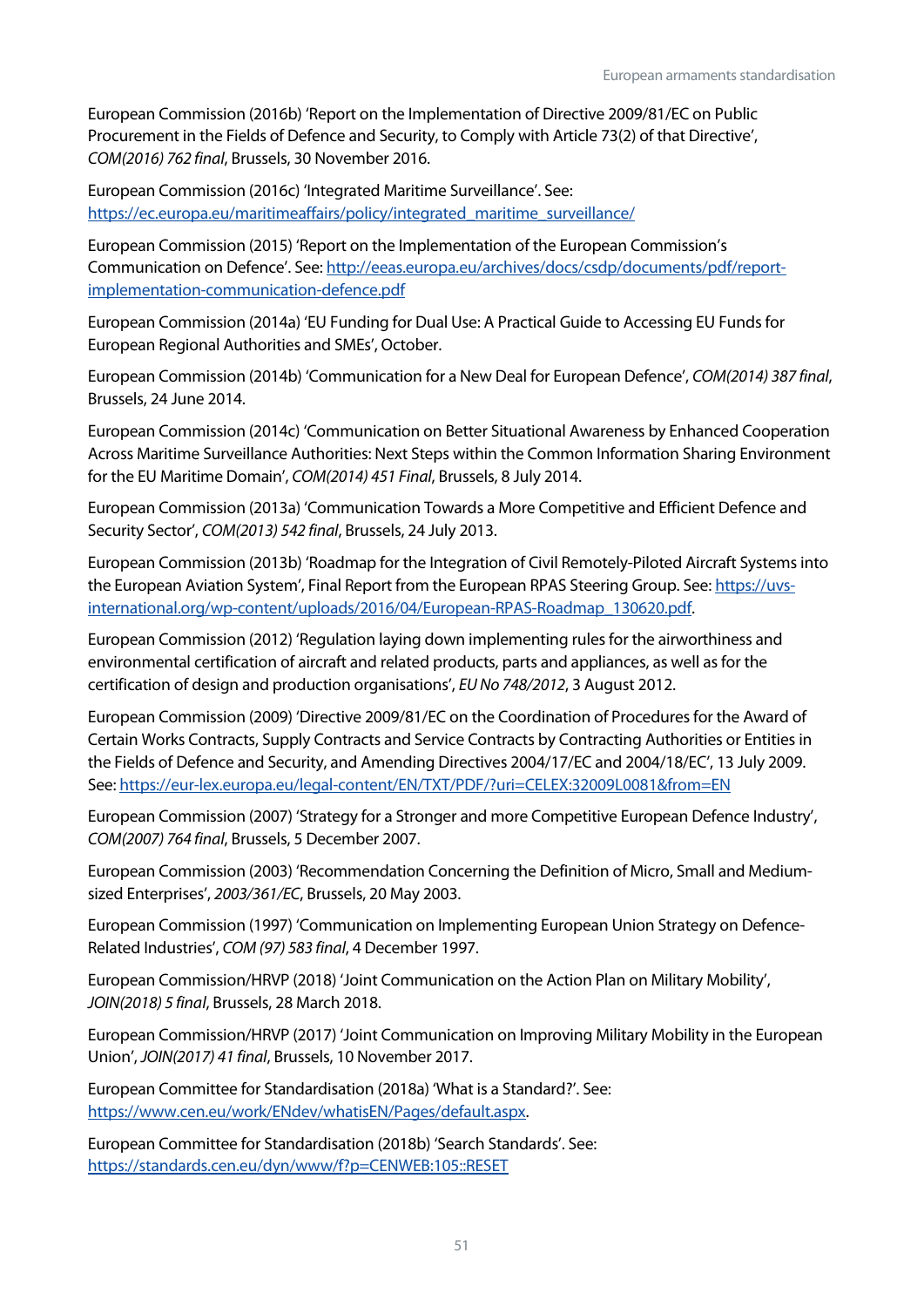European Committee for Standardisation (2014) 'Use of Obsolescence Standards in the Defence Sector – Final Report'. See:

[ftp://ftp.cencenelec.eu/EN/EuropeanStandardization/Sectors/DefenceSecurityPrivacy/Defence/obsolescen](ftp://ftp.cencenelec.eu/EN/EuropeanStandardization/Sectors/DefenceSecurityPrivacy/Defence/obsolescence-report-for-download.pdf) [ce-report-for-download.pdf](ftp://ftp.cencenelec.eu/EN/EuropeanStandardization/Sectors/DefenceSecurityPrivacy/Defence/obsolescence-report-for-download.pdf)

European Committee for Standardisation (2010) 'Compass: the World of European Standards'. See: <https://www.cen.eu/news/brochures/brochures/Compass.pdf>

European Communities (2010) 'Study on the Industrial Implications in Europe of the Blurring of Dividing Lines Between Security and Defence', Final Report SI2.516182. See: <http://ec.europa.eu/DocsRoom/documents/10475/attachments/1/translations>

European Council (2013) 'European Council Conclusions', *EUCO 217/13*, Brussels, 20 December 2013.

European Defence Agency (2018a) 'European Defence Standardisation Information System – Projects'. See: <https://edsis.eda.europa.eu/Projects.aspx>

European Defence Agency (2018b) 'EDSTAR – Best Practices'. See:<https://edstar.eda.europa.eu/standards>

European Defence Agency (2018c) 'EDSTAR – Expert Groups'. See: <https://edstar.eda.europa.eu/documentlibrary>

European Defence Agency (2018d) 'European Defence Standards Reference System'. See: <https://edstar.eda.europa.eu/>

European Defence Agency (2018e) 'European Defence Matters', Issue 15. See: <https://www.eda.europa.eu/webzine/issue15>

European Defence Agency (2018f) 'Markey Survey for RPAS Contracted Services'. See: <https://www.eda.europa.eu/docs/default-source/documents/market-survey-rpas.pdf>

European Defence Agency (2017a) 'Maritime Surveillance (MARSUR)'. See: [https://www.eda.europa.eu/what-we-do/activities/activities-search/maritime-surveillance-\(marsur\)](https://www.eda.europa.eu/what-we-do/activities/activities-search/maritime-surveillance-(marsur))

European Defence Agency (2017b) 'European Military Airworthiness Authorities Forum (MAWA)'. See: [https://www.eda.europa.eu/what-we-do/activities/activities-search/european-military-airworthiness](https://www.eda.europa.eu/what-we-do/activities/activities-search/european-military-airworthiness-authorities-forum-(mawa))[authorities-forum-\(mawa\)](https://www.eda.europa.eu/what-we-do/activities/activities-search/european-military-airworthiness-authorities-forum-(mawa))

European Defence Agency (2017c) 'Guidance Document – A Roadmap for Sustinable Energy Management in Defence and Security Sector', Brussels, 23 October 2017. See: [https://www.eda.europa.eu/docs/default](https://www.eda.europa.eu/docs/default-source/events/eden/phase-i/guidance/consultation-forum-for-sustainable-energy-in-the-defence-and-security-sector---guidance-document.pdf)[source/events/eden/phase-i/guidance/consultation-forum-for-sustainable-energy-in-the-defence-and](https://www.eda.europa.eu/docs/default-source/events/eden/phase-i/guidance/consultation-forum-for-sustainable-energy-in-the-defence-and-security-sector---guidance-document.pdf)[security-sector---guidance-document.pdf](https://www.eda.europa.eu/docs/default-source/events/eden/phase-i/guidance/consultation-forum-for-sustainable-energy-in-the-defence-and-security-sector---guidance-document.pdf)

European Defence Agency (2016a) *Handbook for Defence-Related SMEs*. See: <https://www.eda.europa.eu/docs/default-source/eda-publications/eda-smes-2016>

European Defence Agency (2016b) 'First EU Pilot Project in the Field of Defence Research Sees Grant Agreements Signed for EUR 1.4 million'. See: [https://www.eda.europa.eu/info-hub/press-centre/latest](https://www.eda.europa.eu/info-hub/press-centre/latest-press-releases/2016/10/28/first-eu-pilot-project-in-the-field-of-defence-research-sees-grant-agreements-signed-for-1.4-million)[press-releases/2016/10/28/first-eu-pilot-project-in-the-field-of-defence-research-sees-grant-agreements](https://www.eda.europa.eu/info-hub/press-centre/latest-press-releases/2016/10/28/first-eu-pilot-project-in-the-field-of-defence-research-sees-grant-agreements-signed-for-1.4-million)[signed-for-1.4-million](https://www.eda.europa.eu/info-hub/press-centre/latest-press-releases/2016/10/28/first-eu-pilot-project-in-the-field-of-defence-research-sees-grant-agreements-signed-for-1.4-million)

European Defence Agency (2016c) 'Expert Group – Obsolescence Management'. See: <https://edstar.eda.europa.eu/DocumentLibrary/Download/1cf2fd19-3b89-4ff5-b21d-c4bec8ebd550>

European Defence Agency (2015a) 'European Defence Standardisation'. See: <https://www.eda.europa.eu/what-we-do/activities/activities-search/materiel-standardisation>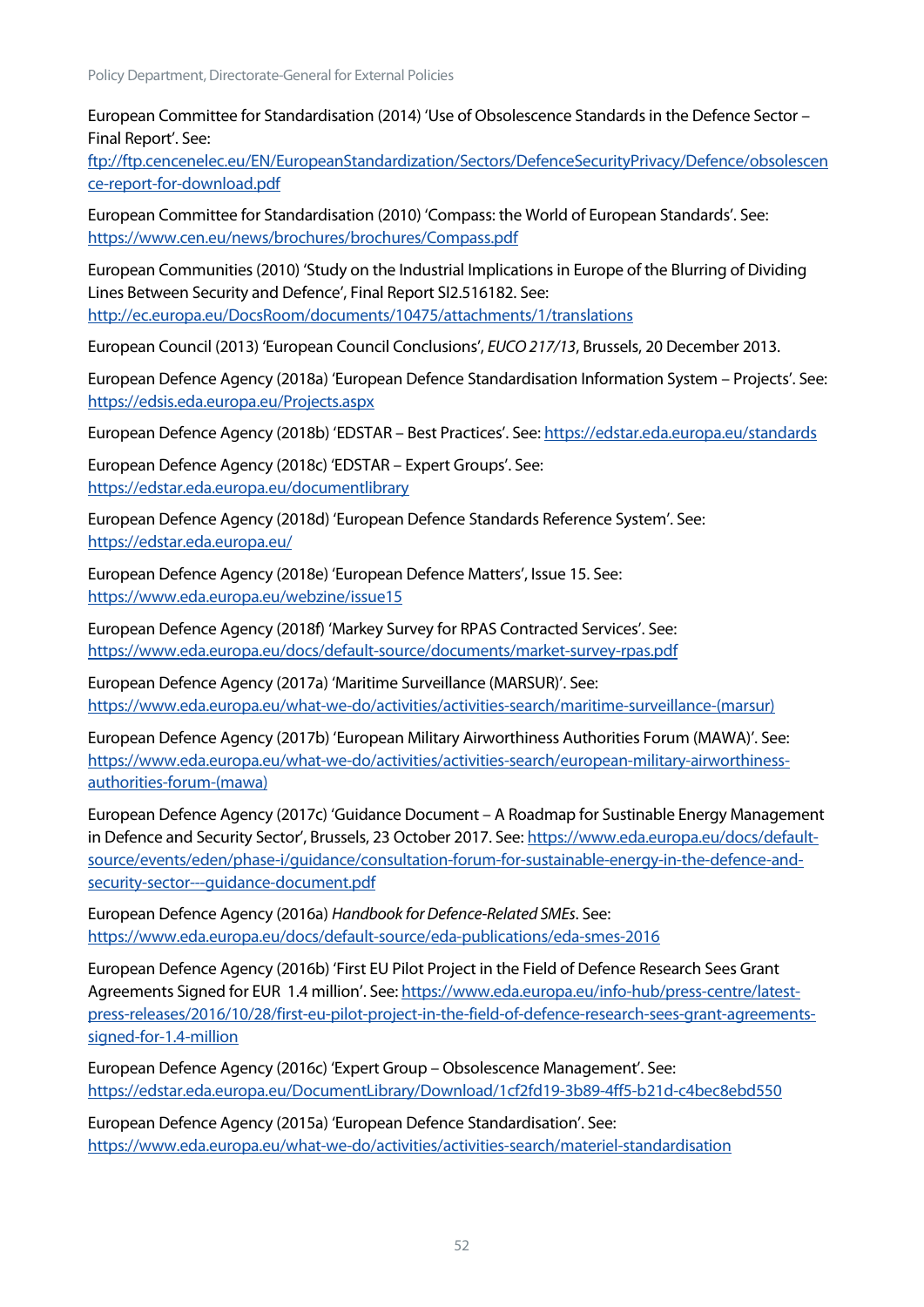European Defence Agency (2015b) 'EDA and ESA launch DeSIRE II demonstration project'. See: [https://www.eda.europa.eu/info-hub/press-centre/latest-news/2015/05/18/eda-and-esa-launch-desire-ii](https://www.eda.europa.eu/info-hub/press-centre/latest-news/2015/05/18/eda-and-esa-launch-desire-ii-demonstration-project)[demonstration-project](https://www.eda.europa.eu/info-hub/press-centre/latest-news/2015/05/18/eda-and-esa-launch-desire-ii-demonstration-project)

European Defence Agency (2012a) 'Terms of Reference for the Materiel Standardisation Group (MSG). See: [https://edsis.eda.europa.eu/Files/07032012](https://edsis.eda.europa.eu/Files/07032012%20-%20MSG%20ToR.pdf) %20- %20MSG %20ToR.pdf

European Defence Agency (2012b) 'EDA Defence Standardisation Policy'. See: [https://edsis.eda.europa.eu/Files/EDA](https://edsis.eda.europa.eu/Files/EDA%20standardization%20policy%20-%20May%202012.pdf) %20standardization %20policy %20- %20May %202012.pdf

European Defence Agency (2009) 'European Defence Standardization Journal', No. 2. See: [https://www.eda.europa.eu/docs/documents/European\\_Defence\\_Standardisation\\_Journal\\_2009.pdf](https://www.eda.europa.eu/docs/documents/European_Defence_Standardisation_Journal_2009.pdf)

European Defence Agency (2007) 'European Defence Standardization Journal', No. 1. See: [https://www.eda.europa.eu/docs/documents/european\\_defence\\_standardization\\_journal\\_autumn\\_2007.](https://www.eda.europa.eu/docs/documents/european_defence_standardization_journal_autumn_2007.pdf) [pdf](https://www.eda.europa.eu/docs/documents/european_defence_standardization_journal_autumn_2007.pdf)

European Parliament (2018a) 'Position of the European Parliament adopted at first reading on 3 July 2018 on the EDIDP', *P8\_TC1-COD(2017)0125*. See:

[http://www.europarl.europa.eu/sides/getDoc.do?type=TA&reference=P8-TA-2018-](http://www.europarl.europa.eu/sides/getDoc.do?type=TA&reference=P8-TA-2018-0275&language=EN&ring=A8-2018-0037#top) [0275&language=EN&ring=A8-2018-0037#top](http://www.europarl.europa.eu/sides/getDoc.do?type=TA&reference=P8-TA-2018-0275&language=EN&ring=A8-2018-0037#top)

European Parliament (2018b) 'Resolution on Cyber Defence', *P8\_TA(2018)0258*. See: [http://www.europarl.europa.eu/sides/getDoc.do?pubRef=-//EP//TEXT+TA+P8-TA-2018-](http://www.europarl.europa.eu/sides/getDoc.do?pubRef=-//EP//TEXT+TA+P8-TA-2018-0258+0+DOC+XML+V0//EN&language=EN) [0258+0+DOC+XML+V0//EN&language=EN](http://www.europarl.europa.eu/sides/getDoc.do?pubRef=-//EP//TEXT+TA+P8-TA-2018-0258+0+DOC+XML+V0//EN&language=EN)

European Parliament (2016) 'Resolution on the European Defence Union', P8\_TA(2016)0435. See: [http://www.europarl.europa.eu/sides/getDoc.do?pubRef=-//EP//NONSGML+TA+P8-TA-2016-](http://www.europarl.europa.eu/sides/getDoc.do?pubRef=-//EP//NONSGML+TA+P8-TA-2016-0435+0+DOC+PDF+V0//EN) [0435+0+DOC+PDF+V0//EN](http://www.europarl.europa.eu/sides/getDoc.do?pubRef=-//EP//NONSGML+TA+P8-TA-2016-0435+0+DOC+PDF+V0//EN)

European Space Agency (2017) 'DeSIRE II – Demonstration of the Use of Satellites Complementing RPAS Integrated in Non-Segregated Airspace – Second Element'. See:<https://business.esa.int/projects/desire-ii>

European Union (2012) 'Regulation on European Standardisation', *No 1025/2012*, Brussels.

Europrop International (2018) 'TP400-D6 Engine'. See[: http://www.europrop-int.com/the-tp400-d6/.](http://www.europrop-int.com/the-tp400-d6/)

EU Global Strategy (2016) *Shared Vision, Common Action: A Stronger Europe – A Global Strategy for the European Union's Foreign and Security Policy*. See: [https://eeas.europa.eu/archives/docs/top\\_stories/pdf/eugs\\_review\\_web.pdf](https://eeas.europa.eu/archives/docs/top_stories/pdf/eugs_review_web.pdf)

Fiott, D. and Bund, J. (2018) *EUISS Yearbook of European Security 2018* (Paris: EU Institute for Security Studies).

Fiott, D. (2017a) 'A Revolution Too Far? US Defence Innovation, Europe and NATO's Military-Technological Gap', *Journal of Strategic Studies*, 40(3): pp. 417-437.

Fiott, D. (2017b) 'The EU, NATO and the European Defence Market: Do Institutional Responses to Defence Globalisation Matter?', *European Security*, 36(3): pp. 398-414.

Fiott, D. (2014a) 'One Size to Fit All? Setting Standards for European Defence', *Brief*, No. 13 (Paris: EU Institute for Security Studies).

Fiott, D. (2014b) 'Reducing the Environmental Bootprint? Competition and Regulation in the Greening of Europe's Defence Sector', *Organization & Environment*, 27(3): pp. 263-278.

Forecast International (2014) 'PT-91 Twardy Report', *Military Vehicles Forecast*. See: [https://www.forecastinternational.com/archive/disp\\_pdf.cfm?DACH\\_RECNO=1016](https://www.forecastinternational.com/archive/disp_pdf.cfm?DACH_RECNO=1016)

Ford, M. (2017) *Weapon of Choice: Small Arms and the Culture of Military Innovation* (Oxford/New York: Oxford University Press).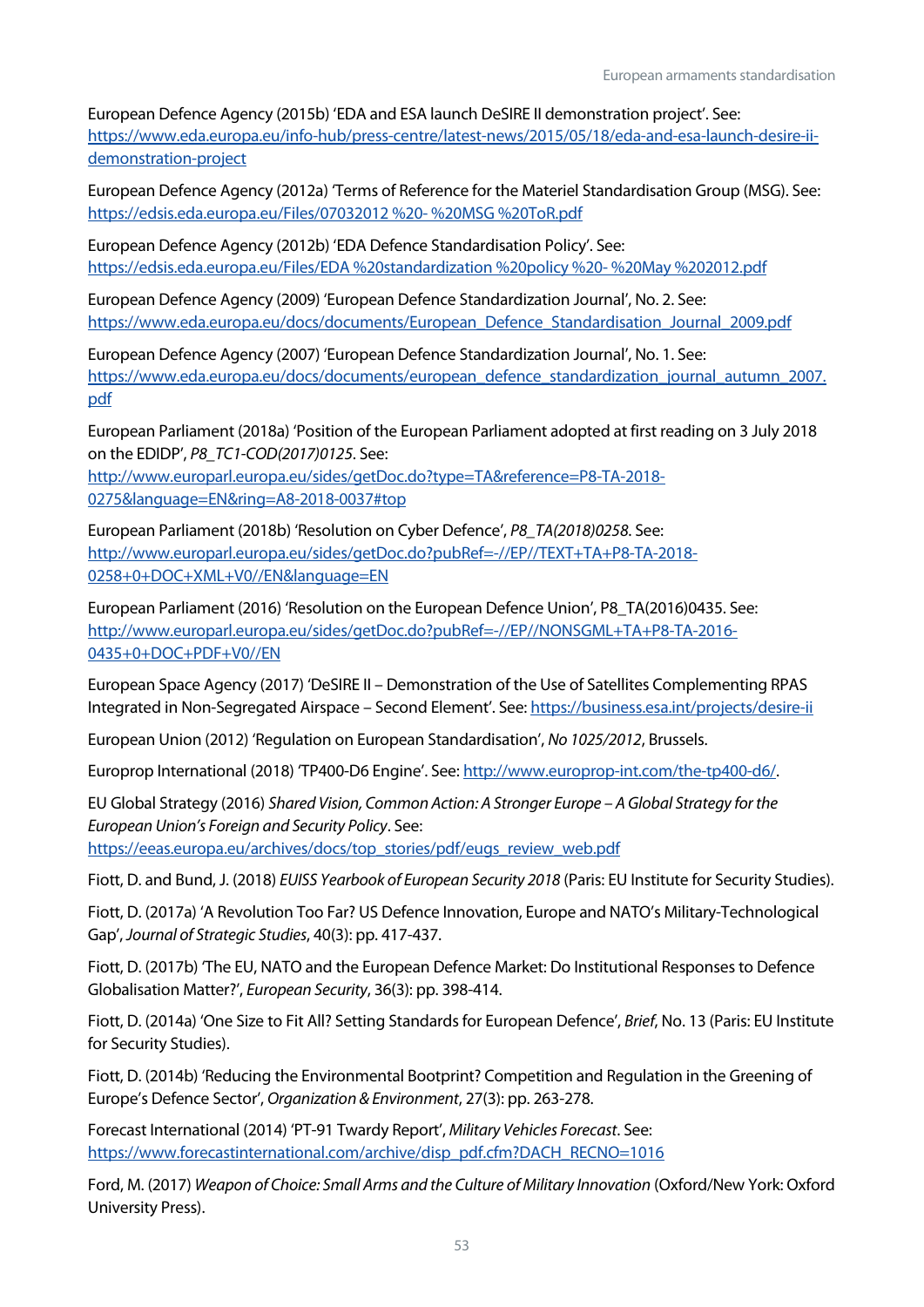Policy Department, Directorate-General for External Policies

Futurenautics (2018) 'Crew Connectivity 2018 Survey Report'. See: <http://www.crewconnectivity.com/?product=2018-crew-connectivity-survey-report>

Genschel, P. (1997) 'How Fragmentation can Improve Co-ordination: Setting Standards in International Telecommunications', *Organization Studies*, 18(4): pp. 603-622.

Genschel, P. and Werle, R. (1993) 'From National Hierarchies to International Standardization: Modal Changes in the Governance of Telecommunications', *Journal of Public Policy*, 13(3): pp. 203-225.

Giegerich, B. (2012) 'NATO's Smart Defence: Who's Buying?', *Survival: Global Politics and Strategy*, 54(3): pp. 69-77.

GMVIS Skysoft (2014) 'Study to Assess the Future Evolution of SSN to Support CISE and Other Communities – Executive Summary', *EMSA ITT No. EMSA/OP/07/09/Lot2/RFP 5*. See:

[https://ec.europa.eu/transport/sites/transport/files/modes/maritime/studies/doc/safeseanet/2014-study](https://ec.europa.eu/transport/sites/transport/files/modes/maritime/studies/doc/safeseanet/2014-study-to-assess-the-future-evolution-of-ssn-to-support-cise-and-other-communities-executive-summary.pdf)[to-assess-the-future-evolution-of-ssn-to-support-cise-and-other-communities-executive-summary.pdf](https://ec.europa.eu/transport/sites/transport/files/modes/maritime/studies/doc/safeseanet/2014-study-to-assess-the-future-evolution-of-ssn-to-support-cise-and-other-communities-executive-summary.pdf)

Groenleer, M., Kaeding, M. and Versluis, E. (2010) 'Regulatory Governance Through Agencies of the European Union? The Role of the European Agencies for Maritime and Aviation Safety in the Implementation of European Transport Legislation', *Journal of European Public Policy*, 17(8): pp. 1212-1230.

Hartley, K. (1990) *The Economics of Defence Policy* (London/New York: Brassey's).

Hawkins, R. and Blind, K. (2017) 'Introduction: Unravelling the Relationship between Standards and Innovation', in Hawkins, R., Blind, K. and Page, R. (eds.) *Handbook of Innovation and Standards*  (Cheltenham/Northampton, MA: Edward Elgar): pp. 1-19.

Hudson, J. and Orviska, M. (2017) 'The Use of Standards by Firms', in Hawkins, R., Blind, K. and Page, R. (eds.) *Handbook of Innovation and Standards* (Cheltenham/Northampton, MA: Edward Elgar): pp. 271-286.

Hurley, S.M.L. (1988) 'Arms for the Alliance: Armaments Cooperation in NATO', *Comparative Strategy*, 7(4): pp. 377-398.

International Civil Aviation Organisation (2018) 'Remotely Piloted Aircraft System (RPAS) Concept of Operations for International IFR Operations'. See:

[https://www.icao.int/safety/UA/Documents/RPAS](https://www.icao.int/safety/UA/Documents/RPAS%20CONOPS.pdf) %20CONOPS.pdf

International Institute for Strategic Studies (2018) *The Military Balance, 2018* (London: Routledge).

International Standardisation Organisation (2018) 'About ISO'. See:<https://www.iso.org/about-us.html>

Kapstein, E.B. (2002) 'Allies and Armaments', *Survival: Global Politics and Strategy*, 44(2): pp. 141-155.

King, A. (2011) *The Transformation of Europe's Armed Forces: From the Rhine to Afghanistan* (Cambridge/New York: Cambridge University Press).

Krauss-Maffei Wegmann (2018a) 'Leopard 2A 6'. See: [https://www.kmweg.com/home/tracked](https://www.kmweg.com/home/tracked-vehicles/main-battle-tanks/leopard-2-a6/product-specifications.html)[vehicles/main-battle-tanks/leopard-2-a6/product-specifications.html](https://www.kmweg.com/home/tracked-vehicles/main-battle-tanks/leopard-2-a6/product-specifications.html)

Krauss-Maffei Wegmann (2018b) 'Leopard 2 with the Performance Characteristics of the A7+'. See: [https://www.kmweg.com/home/tracked-vehicles/main-battle-tanks/leopard-2-a7/product](https://www.kmweg.com/home/tracked-vehicles/main-battle-tanks/leopard-2-a7/product-information.html)[information.html](https://www.kmweg.com/home/tracked-vehicles/main-battle-tanks/leopard-2-a7/product-information.html)

Kreienbaum, B. (2000) 'Unmanned Air Vehicles are Taking Off in NATO's Priorities', *Air & Space Europe*, 2(1): pp. 26-30.

Lavallée, C. (2017) 'The Single European Sky: A Window of Opportunity for EU-NATO Relations', *European Security*, 26(3): pp. 415-434.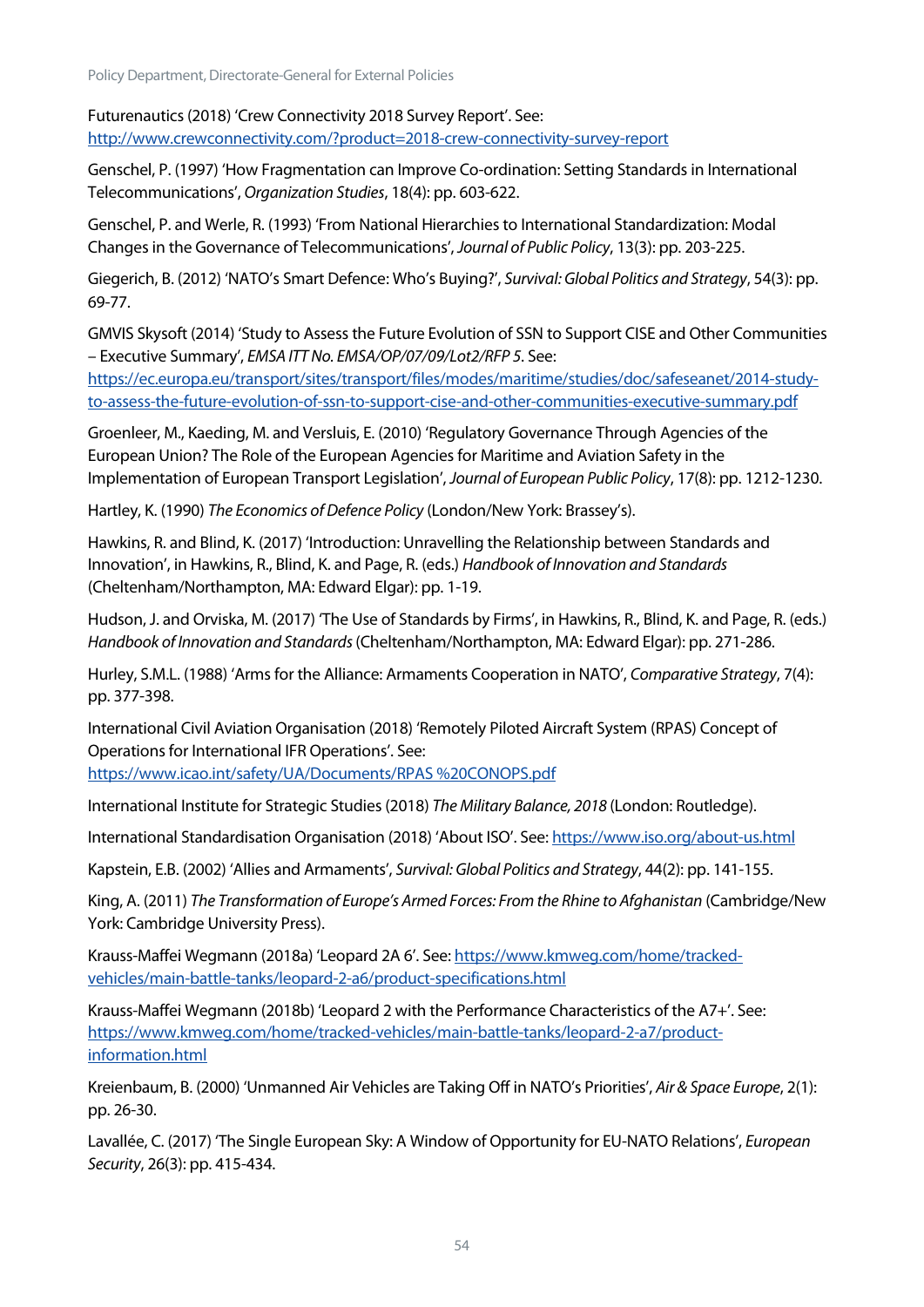Lazar, L. (2016) 'NATO Dialogue with the Defence and Security Industry in the Context of the Hybrid Threats', in Niglia, A. (ed.) *Critical Infrastructure Protection Against Hybrid Warfare Security Related Challenges*  (Amsterdam: IOS Press): pp. 137-143.

Maharani, C. (2009) 'Appendix II: Organizations, Associations, Legislation, and Initiatives Relating to the Defence Industry and the Arms Trade', in Bitzinger, R.A. (ed.) *The Modern Defense Industry: Political, Economic, and Technological Issues* (Santa Barbara, CA: ABC Clio): pp. 325-340.

Matthews, R. (1992) *European Armaments Collaboration: Policy, Problems and Prospects* (Oxon/New York: Routledge).

Military Today (2018) 'Main Battle Tanks'. See:<http://www.military-today.com/tanks.htm>

Molas-Gallart, J. and Hawkins, R. (1999) 'Standardisation Systems in the Defence Industries of the European Union and the United States', Final Report submitted to the European Commission, Directorate General III, No. ETD/97/501185, September 1999.

NATO (2017a) 'Standardization'. See[: https://www.nato.int/cps/en/natohq/topics\\_69269.htm](https://www.nato.int/cps/en/natohq/topics_69269.htm)

NATO (2017b) 'NATO Standardization Office'. See: [https://www.nato.int/cps/en/natohq/topics\\_124879.htm](https://www.nato.int/cps/en/natohq/topics_124879.htm)

NATO (2017c) 'Consultation, Command and Control Board'. See: [https://www.nato.int/cps/en/natohq/topics\\_69279.htm?selectedLocale=en](https://www.nato.int/cps/en/natohq/topics_69279.htm?selectedLocale=en)

NATO (2016) 'Conference of National Armaments Directors'. See: [https://www.nato.int/cps/en/natolive/topics\\_49160.htm](https://www.nato.int/cps/en/natolive/topics_49160.htm)

NATO (2015) 'Committee for Standardization'. See: [https://www.nato.int/cps/en/natohq/topics\\_69277.htm?selectedLocale=en](https://www.nato.int/cps/en/natohq/topics_69277.htm?selectedLocale=en)

NLR (2017) 'NLR leads European defence project for integration of drones into civil airspace'. See: [https://www.nlr.org/news/nlr-leads-european-defence-project-for-integration-of-drones-into-civil](https://www.nlr.org/news/nlr-leads-european-defence-project-for-integration-of-drones-into-civil-airspace/)[airspace/](https://www.nlr.org/news/nlr-leads-european-defence-project-for-integration-of-drones-into-civil-airspace/) 

Nuttall, W.J., Samaras, C. and Bazilian, M. (2017) 'Energy and the Military: Convergence of Security, Economic and Environmental Decision-Making', *Energy Policy Research Group Working Paper*, No. 1717. See: <https://www.eprg.group.cam.ac.uk/wp-content/uploads/2017/11/1717-Text.pdf>

RTCA (2018) 'SC-228, Minimum Operational Performance Standards for Unmanned Aircraft Systems'. See: <https://www.rtca.org/content/sc-228>

Sandler, T. and Hartley, K. (1999) *The Political Economy of NATO: Past, Present, and into the 21st Century* (Cambridge/New York: Cambridge University Press).

Schmidt, A. (2014) 'Impact of NATO Agency Reform on NATO Standardization', *Defense Standardization Program Journal*, (October/December) pp. 3-10.

Schmitt, O. (2018) *Allies that Count: Junior Partners in Coalition Warfare* (Washington, DC: Georgetown University Press).

Schout, (2008) 'Inspecting Aviation Safety in the EU: EASA as an Administrative Innovation?', in Vos, E. (ed.) *European Risk Governance: Its Science, its Inclusiveness and its Effectiveness*, CONNEX Report No. 6 (University of Mannheim): pp. 257-294.

Sempere, C.M. (2018) 'What is Known About Defence Research and Development Spill-Overs?', *Defence and Peace Economics*, 29(3): pp. 225-246.

Sempere, C.M. (2017) 'A Survey of Performance Issues in Defence Innovation', *Defence and Peace Economics*, 28(3): pp. 319-343.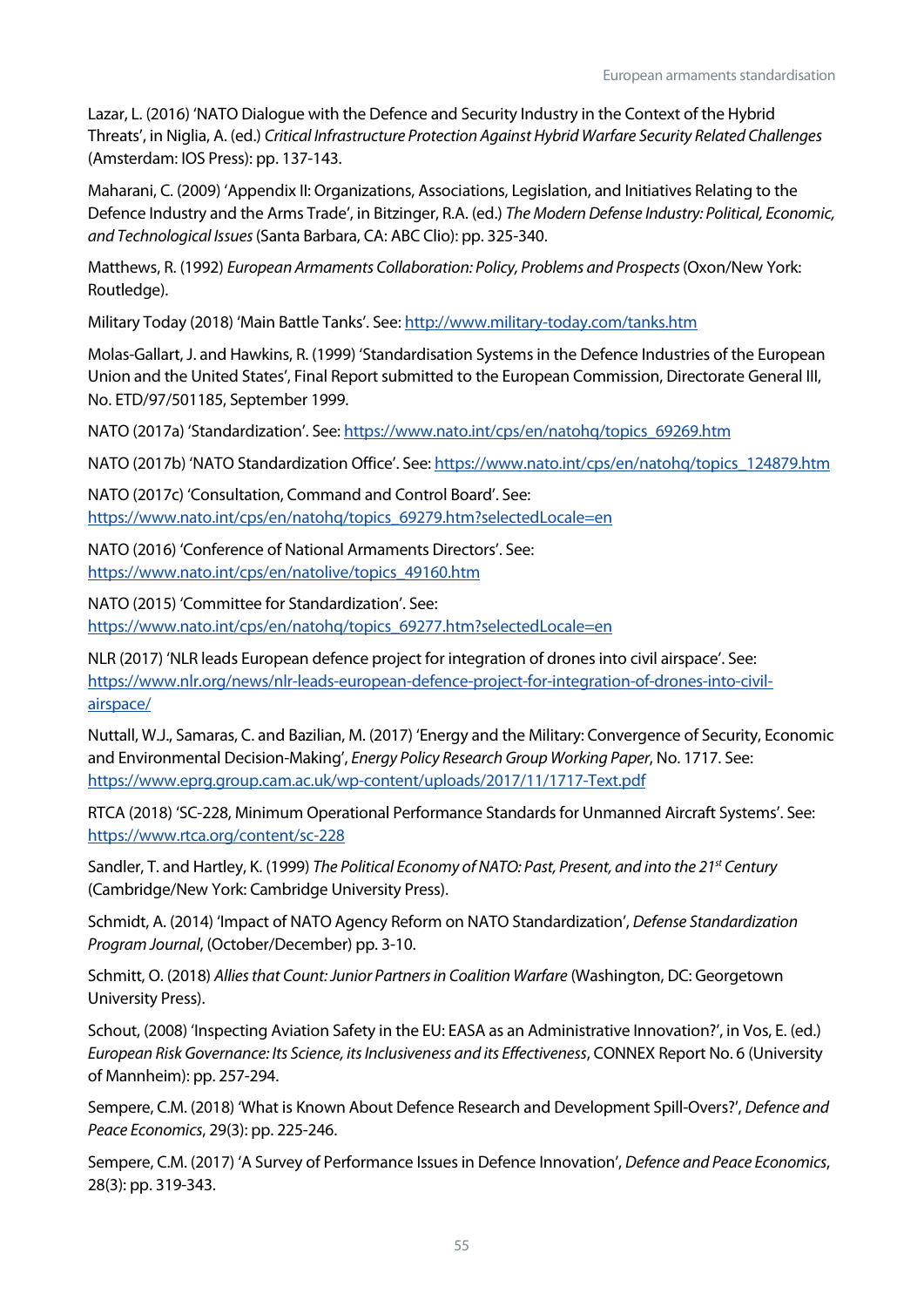Policy Department, Directorate-General for External Policies

SESAR (2016) 'Demonstrating RPAS Integration in the European Aviation System'. See: <https://www.sesarju.eu/sites/default/files/documents/reports/RPAS-demo-final.pdf>

Strachan, H. (2013) *The Direction of War: Contemporary Strategy in Historical Perspective* (Cambridge/New York: Cambridge University Press).

Swedish Defence Materiel Administration (2017) 'Stridsvagnssystem'. See: <http://fmv.se/sv/Projekt/Stridsvagnssystem/>

Taylor, P. (1982) 'Weapons Standardization in NATO: Collaborative Security or Economic Competition?', *International Organization*, 36(1): pp. 95-112.

US Congress (1990) Arming Our Allies: Cooperation and Competition in Defense Technology (Washington, DC: US Government Printing Office).

Webber, M., Sperling, J. and Smith, M.A. (2012) *NATO's Post-Cold War Trajectory: Decline or Regeneration?* (London/New York: Palgrave Macmillan).

Werle, R. (2000) 'Institutional Aspects of Standardization: Jurisdictional Conflicts and Choice of Standardization Organizations', *MPIfG discussion paper*, No. 00/1, Max-Planck-Institut für Gesellschaftsforschung, Köln.

Zervos, V. and Peter Swann, G.M. (2009) 'The Impact of Defence Integrators and Standards on Vertical and Horizontal Innovation in the Defence Industry', *Defence and Peace Economics*, 20(1): pp. 27-42.